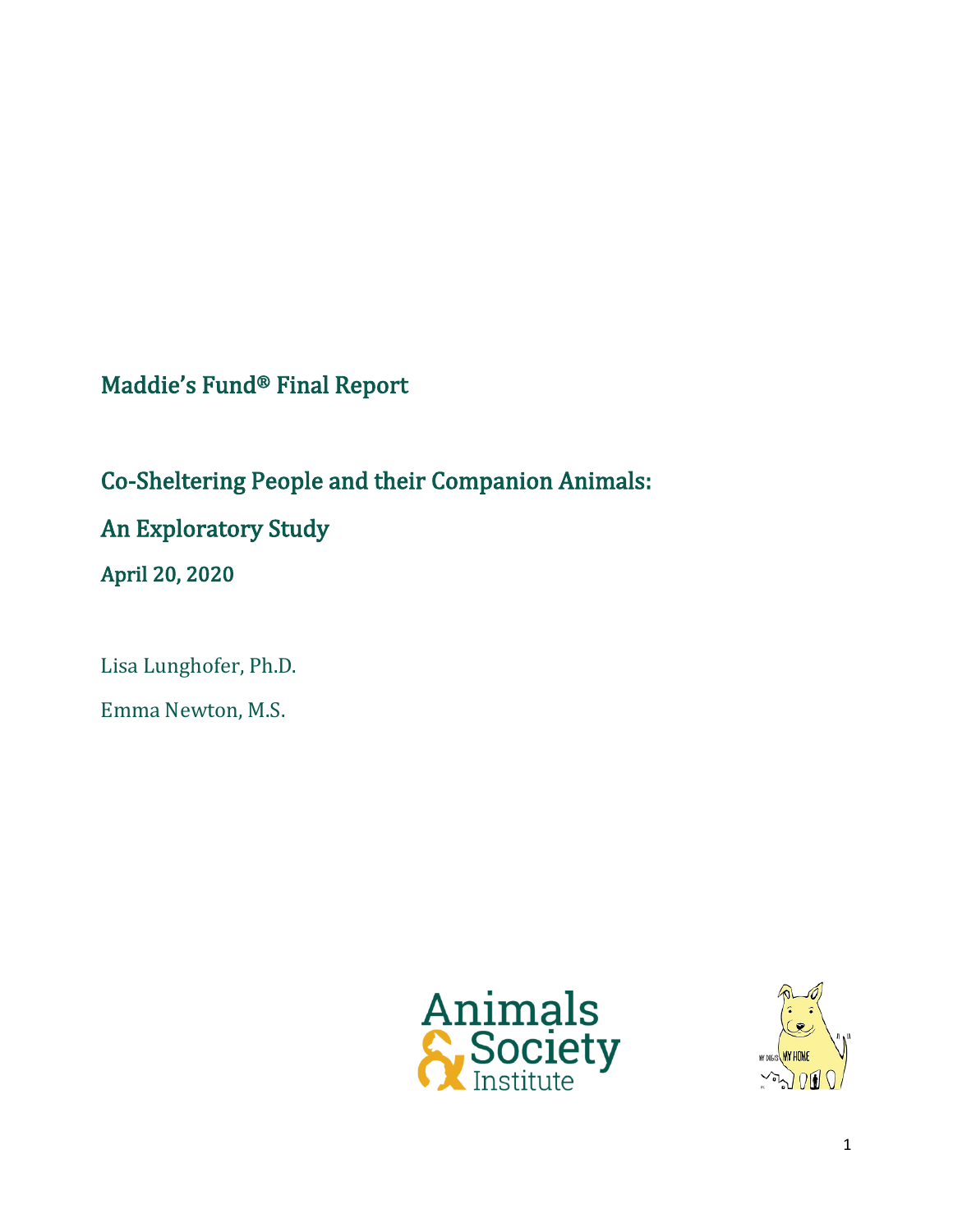# Acknowledgments

We wish to thank Maddie's Fund®, a national family foundation established by Dave and Cheryl Duffield to revolutionize the status and well-being of companion animals, for the generous grant that made this project possible. We are also indebted to the four organizations that opened their doors to us: one in Toronto, Canada; two in Los Angeles, CA; and one in San Diego, CA. Their dedication to helping both people and their animals is inspiring as is their commitment to improving and expanding co-sheltering policy and practice. Finally, we are grateful to the staff and clients at each of these organizations who shared their experience and insight. We hope these findings contribute to the continued development and refinement of animal-friendly policies and practices in homeless shelters nationwide, reducing the likelihood that animals will be relinquished simply because their caregivers are experiencing a period of homelessness and making communities safer and more compassionate for people and animals alike.

#### **Maddie's Fund**

Maddie's Fund® is a family foundation created in 1994 by Workday® co-founder Dave Duffield and his wife, Cheryl, who have endowed the Foundation with more than \$300 million. Since then, the Foundation has awarded more than \$225.7 million in grants toward increased community lifesaving, shelter management leadership, shelter medicine education, and foster care across the U.S. The Duffields named Maddie's Fund after their Miniature Schnauzer Maddie, who always made them laugh and gave them much joy. Maddie was with Dave and Cheryl for ten years and continues to inspire them today. Maddie's Fund is the fulfillment of a promise to an inspirational dog, investing its resources to create a no-kill nation where every dog and cat is guaranteed a healthy home or habitat. #ThanksToMaddie.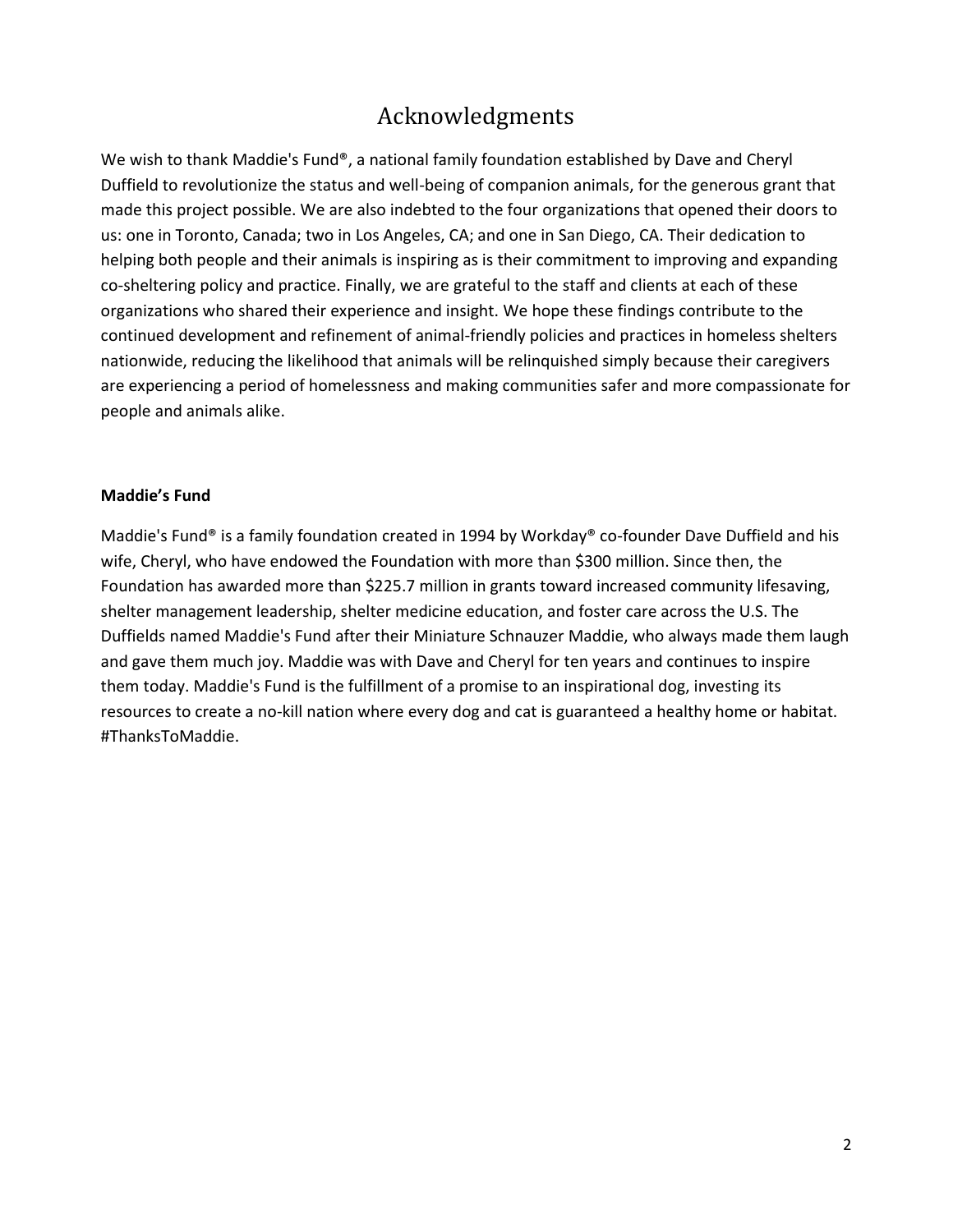#### Section 1 Executive Summary

The Animals & Society Institute (ASI) in collaboration with My Dog is My Home used a generous grant from Maddie's Fund® to explore and describe current approaches to "co-sheltering" of people experiencing homelessness with their companion animals.

The lack of animal-friendly policies and practices in many shelters means people experiencing homelessness are often asked to choose between their companion animals and a warm, safe place to stay. As recognition of the importance of the human-animal bond has grown, some homeless shelter providers are beginning to rethink their "no pets allowed" policies. Yet there is little documentation of co-sheltering strategies and even less information about the effectiveness of these efforts.

The aim of this project was to assess animal-friendly homeless shelters' current approaches to handling animals accompanied by people experiencing homelessness, documenting challenges, key issues, and lessons learned. Our goal is to use the project findings to inform development of animalfriendly policies and practices in homeless shelters nationwide, reducing the likelihood that animals will be relinquished simply because their caregivers are experiencing a period of homelessness. Further, the project intends to lay the groundwork for more intensive outcome-based research on the effects of such policies and practices on the well-being of pets and people alike.

This qualitative study of homeless service providers used a comparative case study approach to provide an in-depth understanding not only of the providers' policies and practices, but also the context in which those strategies have been implemented, the rationale for the strategies, barriers to and facilitators of implementation, lessons learned, and clients' perceptions of and experiences with them. The sample included four organizations that serve people who are homeless and their companion animals, one in Toronto, Ontario, Canada; two in Los Angeles, CA; and one in San Diego, CA. A total of 16 staff members, 23 clients with animals, and 14 clients without animals participated in the study. Qualitative data collection methods included individual interviews with the director and staff at each of the organizations and focus groups or individual interviews with clients living in the homeless shelter with and without companion animals.

Key findings include:

- Shelter policy that allowed accommodation of animals was a critical factor in people's decision to leave the street and seek shelter.
- Despite some shelter administrators' concerns that accommodating animals would result in animals flooding the shelter, only about 5-10% of the clients at each shelter had animals. In some cases, the shelters rarely accommodated more than one or two animals at a time.
- There is significant confusion about assistance animals among both staff and clients, including the legal definition, federal requirements regarding reasonable accommodation, and how an animal is deemed a service or support animal. Three of the four organizations that participated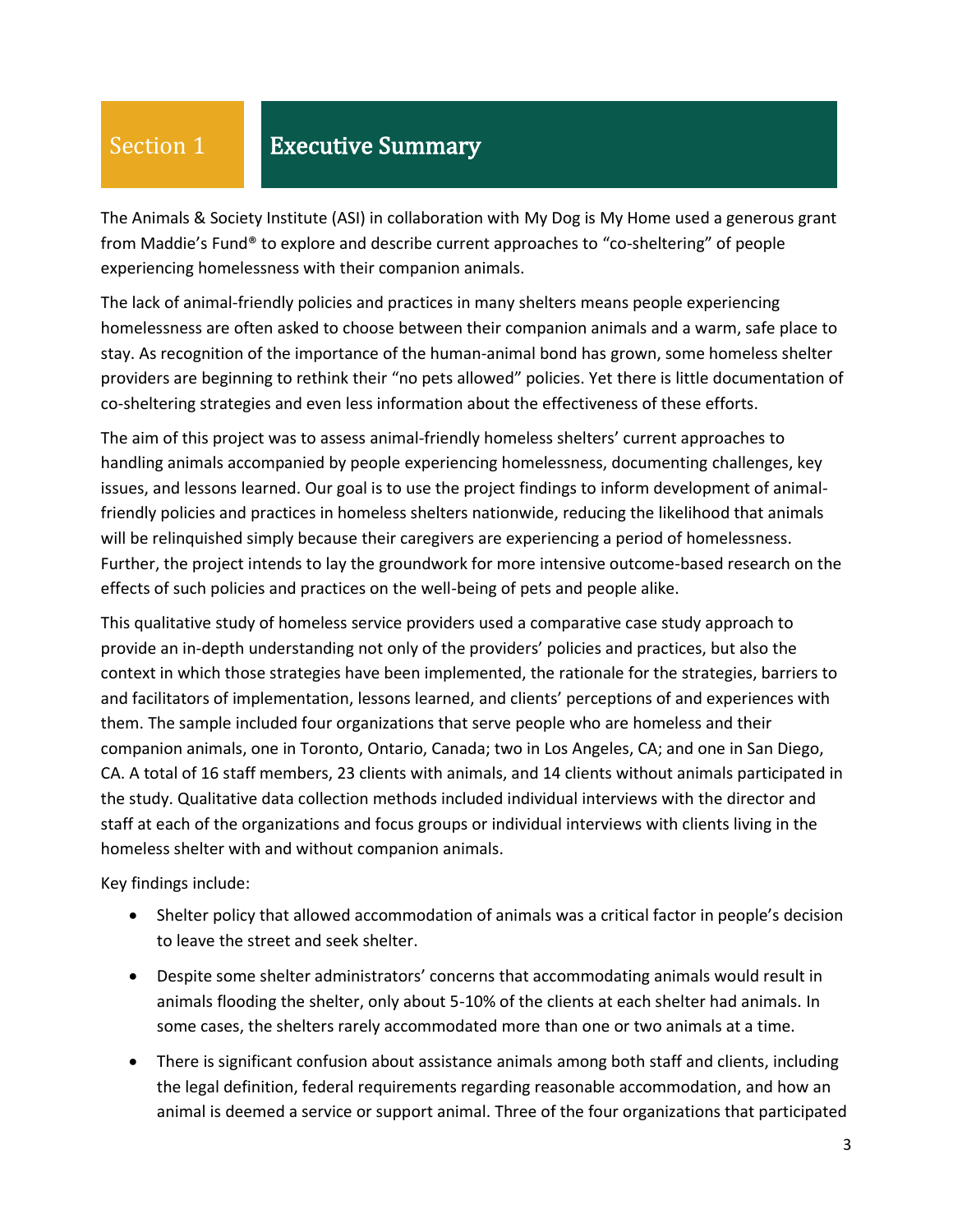in this study had a stated policy only to accept service or emotional support animals, although it was likely that a majority of the animals in their shelters were actually companions or pets. Education about what constitutes an assistance animal and frank conversations about the animals coming into the shelter would facilitate development of policies and practices that reflect the actual role of the animal in each client's life.

- Ensuring the welfare of animals in co-sheltering environments is important, though fraught with a host of practical, moral, and ethical issues with which both staff and clients reported struggling. Defining adequate care, ensuring it is provided, managing cases in which it is not, educating staff and clients around this issue, and helping to elucidate biases that arise from culture and socioeconomic status are no doubt challenging issues. One of the key themes noted by both staff and clients was the question of whether or not people who are homeless should have animals. These are difficult topics, but they must be more proactively addressed by all shelters that accept animals—in the interest of the well-being of clients, animals, and staff alike.
- Maintaining the minimal requirements of a low barrier shelter while at the same time ensuring the health and well-being of people and animals can pose significant challenges. Topics that should be considered by organizations offering co-sheltering include the role of partnerships with animal welfare organizations, effective strategies to help clients meet daily expectations around hygiene and safety, and the role of clients in the care of animals that are not their own.
- The benefits of having animals in the shelter were widely acknowledged, even by those few clients and staff that expressed concerns about the appropriateness of having animals in a shelter environment and the capacity of some residents to care for them. The animals provided emotional support and promoted motivation, responsibility, and a sense of community. They were described by staff and clients alike as being therapeutic not only for their people but for others in the shelter.

While these four organizations have made strides in developing strategies to accommodate people experiencing homelessness with their animals, there is much more to be done to ensure that policy and practice protocols are robust, implemented consistently, and refined as we learn more about what works—and what doesn't—in co-sheltering. Staff at all four organizations described an incremental approach to development of policy and practice guidelines. Protocols are developed as issues arise or new information becomes available. Of note, directors and staff alike are open to learning from other agencies and adapting the way they do business. This openness offers the opportunity to assist in crafting—and testing—new protocols that address emerging issues, particularly those noted here. By drawing on this study's findings and the work of other organizations and groups, including My Dog is My Home and the Co-Sheltering Collaborative, we are well-positioned to improve the provision of homeless services and enhance the well-being of both people and their animals.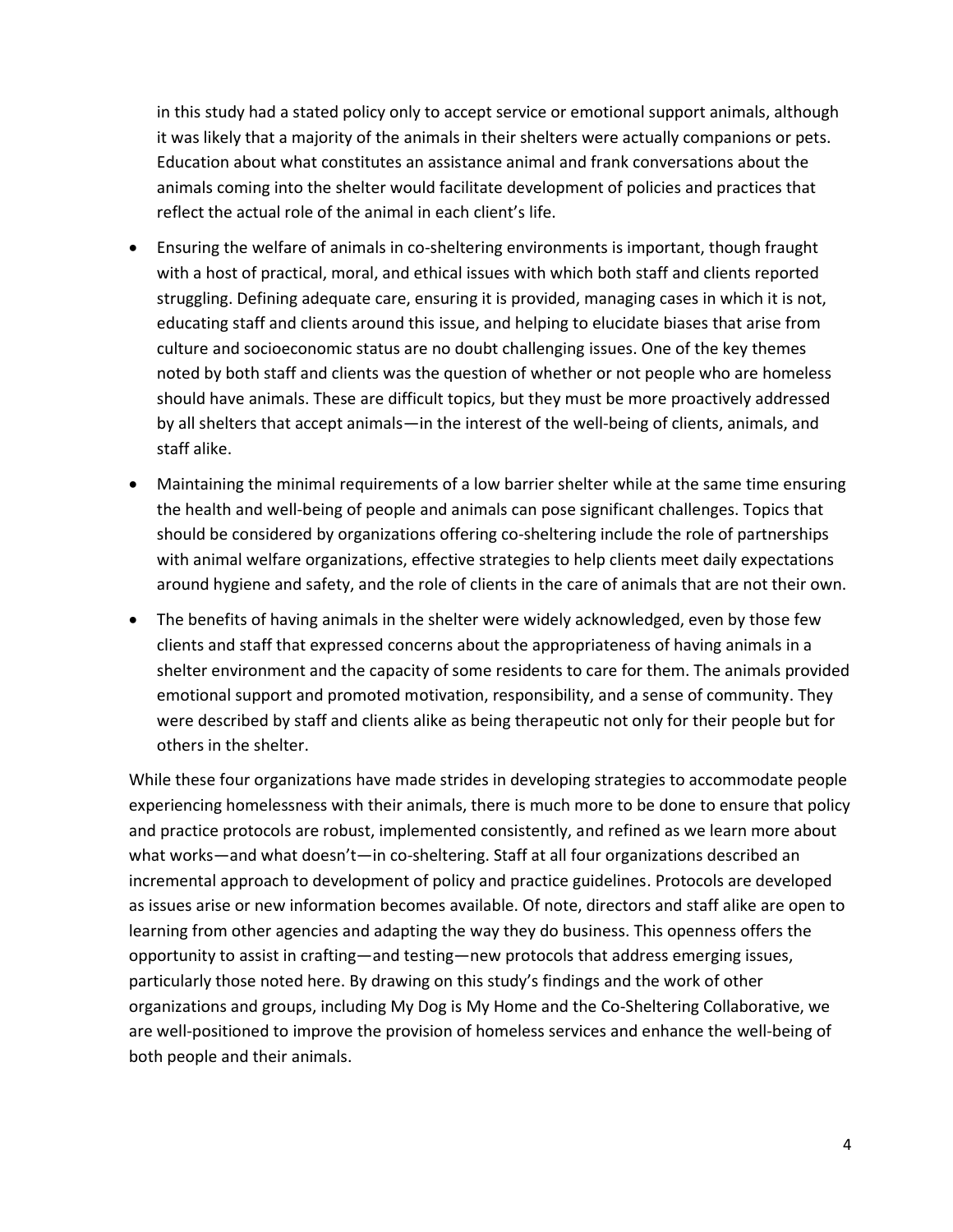# Section 2

# Introduction

Despite growing recognition of the importance of the human-animal bond, there is little documentation of co-sheltering strategies and even less information about the effectiveness of these efforts. As such, this project sought to assess animal-friendly homeless shelters' current approaches to accommodating animals accompanied by people experiencing homelessness, documenting lessons learned and best practices. Our goal is to use the project findings to inform development of animal-friendly policies and practices in homeless shelters nationwide, reducing the likelihood that animals will be relinquished simply because their caregivers are experiencing a period of homelessness. Further, the project intends to lay the groundwork for more intensive outcome-based research on the effects of such policies and practices on the well-being of pets and people alike.

The project addressed three primary research questions:

- 1. What policies, practices, and procedures have been implemented by homeless service providers to address the needs of people and their animals?
- 2. What are the similarities and differences across providers in these policies, practices, and procedures, and how do these similarities and differences affect the perceived quality of services?
- 3. What are the emerging issues and practices homeless service providers should consider and/or address as they are developing co-sheltering strategies?

People experiencing homelessness often find security, comfort, and companionship with their companion animals. As shown by a small but growing body of literature, animals who accompany their humans who are experiencing homelessness help to lessen feelings of loneliness and depression, promote a daily routine, and encourage sobriety. In addition, people who are homeless may be less likely to engage in other risky behaviors out of concern for who will care for their animals if they pass away or are incarcerated (Blue Cross, 2001; Irvine, 2013; Lem, et al., 2013; Lem, et al., 2016; Rew, 2000; Singer, Hart, & Zasloff, 1995; Taylor, Williams, & Gray, 2004). Moreover, research shows that people who are homeless not only love their animals but are capable of caring for them (Irvine, 2013).

When companion animals accompany people experiencing homelessness, they often face barriers to accessing shelter and housing due to a general "no pets allowed" culture within social services. This leaves people with the dilemma of either leaving their companion animals or remaining homeless. Often people will refuse housing or shelter because they are unwilling to stay in a place without their animal (Kidd & Kidd, 1994; Kim, 2019; Lem et al., 2013; Singer, Hart, & Zasloff, 1995).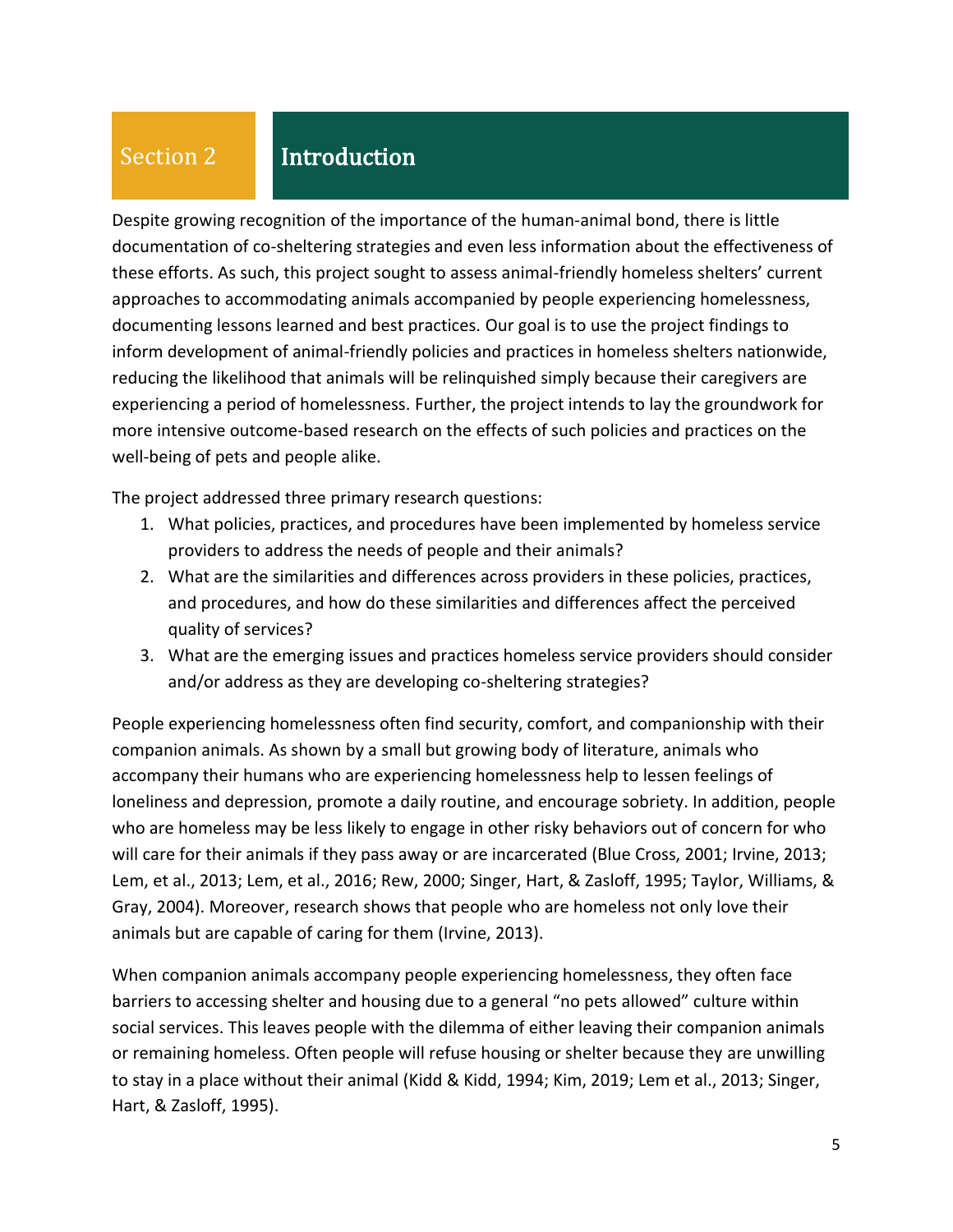There is growing recognition of this problem in both policy and practice arenas, from government agencies to grassroots groups. However, there is little research or evaluation informing the practice of co-sheltering. In fact, such simple questions as "How many people experiencing homelessness have pets?" cannot be answered with confidence. Pets of the Homeless, a national organization dedicated to feeding and providing veterinary care to companion animals of the homeless, estimates 5-10% of the homeless have companion animals, and up to 24% in certain areas of the country (Pets of the Homeless, n.d.).

In order to address this gap in understanding of current and emerging practices in co-sheltering, this project sought to document and describe existing programs that are creatively meeting the housing and shelter needs of people experiencing homelessness with companion animals. By documenting emerging practices, including lessons learned and challenges, we aim to advance the co-sheltering field and provide feedback to co-sheltering service providers that celebrates their strengths and offers suggestions for improvement.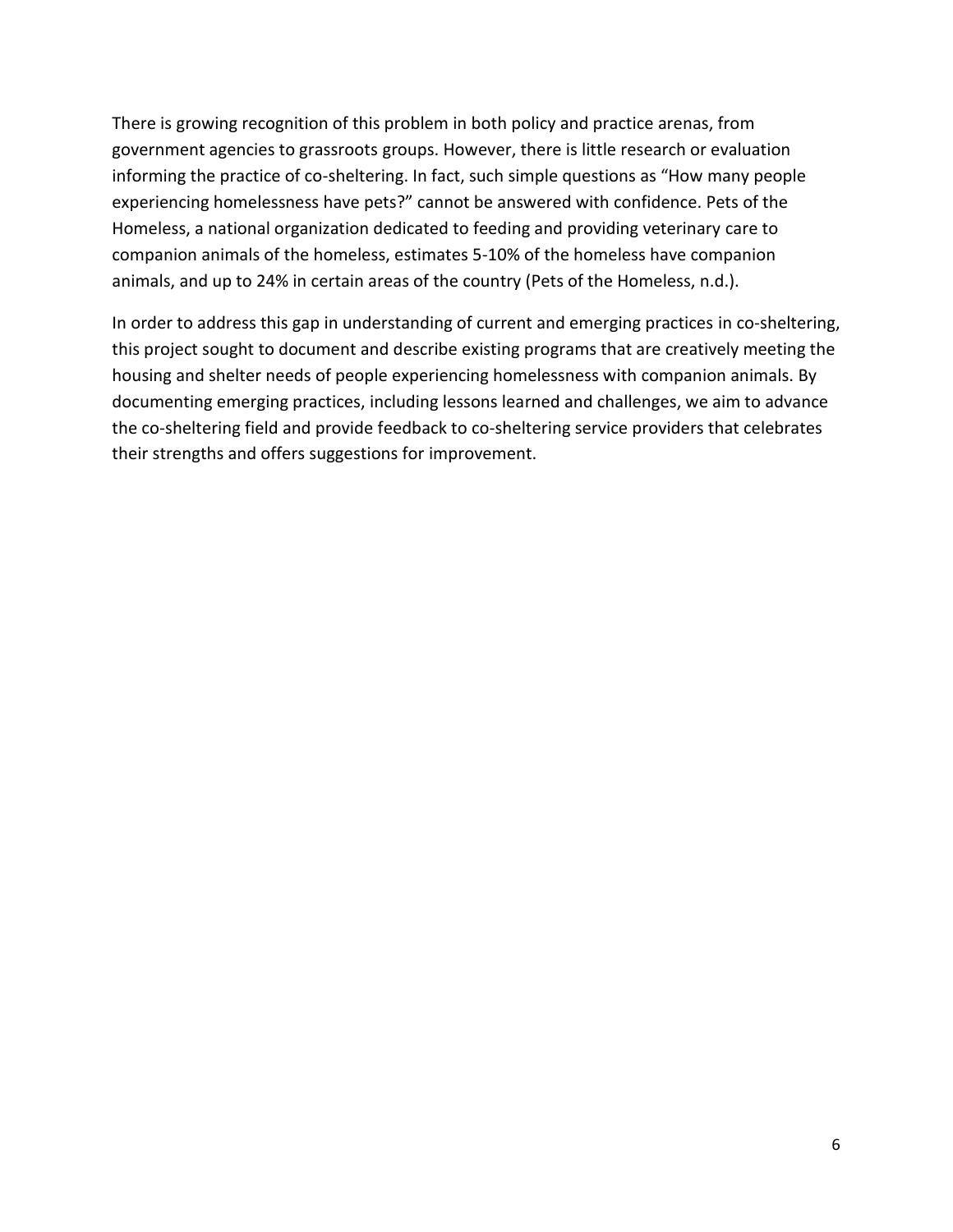Section 3

## Method

### **Participants**

The sample included four organizations that serve people who are homeless and their companion animals: one in Toronto, Ontario, Canada; two in Los Angeles, CA; and one in San Diego, CA. The initial sample was recruited from members of the Co-Sheltering Collaborative, a national collaborative led by ASI's partner My Dog Is My Home that is working to raise awareness of the need for co-sheltering alternatives and build knowledge around emerging practices for meeting the needs of people experiencing homeless with their companion animals. Using snowball sampling, Collaborative members suggested other providers that might be interested in participating in the study. We also conducted an Internet search to identify additional organizations. While the final sample included four organizations, one less than the five we had originally intended, one of the organizations had three separate service sites serving three distinct geographic areas. Site visits were conducted to each of these locations resulting in a final sample that includes four organizations and six sites.

As described below, at each site individual interviews and focus groups were conducted with program staff and shelter clients. Table 1 presents an overview of study participants. The racial breakdown was: 1) Service providers: 69% White, 31% Black, 2) Clients with animals: 87% White, 13% Black, and 3) Clients without animals: 71% White, 29% Black.

| <b>Site</b> | <b>Service Providers</b><br>$(n=16)$ | <b>Clients with Animals</b><br>$(n=23)$ | <b>Clients without Animals</b><br>(n=14) |
|-------------|--------------------------------------|-----------------------------------------|------------------------------------------|
| Toronto     | Director, 2 staff                    | 5 <sup>1</sup>                          | No clients without animals               |
|             |                                      | (3 females, 2 males)                    | volunteered to participate.              |
| LA Site 1   | Director, 4 staff                    | 6                                       | 5                                        |
|             |                                      | (2 females, 4 males)                    | (1 female, 4 males)                      |
| LA Site 2a  | Director, 2 staff                    | 6                                       | 5                                        |
|             |                                      | (3 females, 3 males)                    | (all female)                             |
| LA Site 2b  | 1 staff                              | 1 female                                | No clients without animals               |
|             |                                      |                                         | volunteered to participate.              |
| LA Site 2c  | 1 staff                              | 2 females                               | No clients without animals               |
|             |                                      |                                         | volunteered to participate.              |
| San Diego   | Director, 2 staff                    | 3                                       |                                          |
|             |                                      | (1 female, 2 males)                     | (2 females, 2 males)                     |

#### **Table 1. Study Participants**

<sup>1</sup> An additional male was interviewed but he declined to be tape recorded and was not included in the analysis.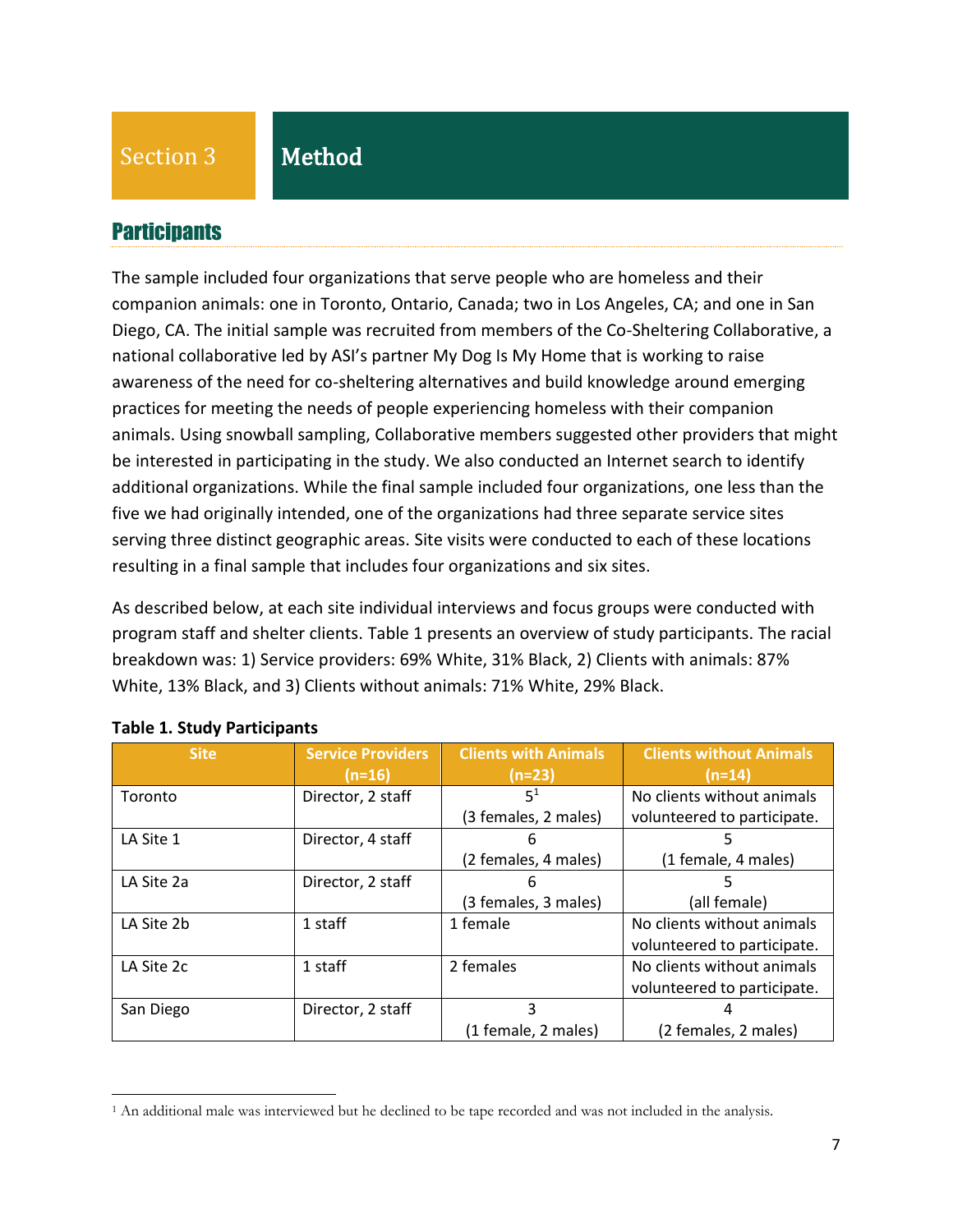# Design and Procedure

This qualitative study of homeless service providers used a comparative case study approach to provide an in-depth understanding not only of the providers' policies and practices, but also the context in which those strategies have been implemented, the rationale for the strategies, barriers to and facilitators of implementation, lessons learned, and clients' perceptions of and experiences with them. Qualitative data collection methods included individual interviews with the director and staff at each service provider site and focus groups or interviews with clients who had and did not have companion animals.

Interviews with directors (or their designees) of homeless service providers focused on three areas:

- Context and Background: Rationale for the co-sheltering approach and process by which it was adopted, including the extent of the need for co-sheltering services
- Policy and Practice:
	- ❖ Infrastructure to accommodate animals
		- $\sqrt{\phantom{a}}$  Space, equipment/supplies
		- ✓ Policies (e.g., "pets allowed", complaint/grievance protocols)
		- $\sqrt{ }$  Procedures (e.g., initial screening, protocols for working with people and their animals)
	- ❖ Collaborative relationships (e.g., formal and informal relationships among homeless service providers and animal welfare groups, mental health providers, animal behaviorists)
	- ❖ Training and oversight (e.g., training topics, supervision, extent to which service providers have the knowledge, skills, and attitudes needed to work successfully with people who are homeless and who have companion animals)
- Challenges and Benefits

Interviews with frontline staff explored their:

- Knowledge (e.g., human-animal bond, animals' needs, laws regarding animals and reasonable accommodation)
- Skills/behavior (e.g., ability to interact appropriately with animals, use of consistent assessment strategies/protocols, provision of supplies/resources to help people and their animals)
- Attitudes (e.g., openness to accommodation of people's animals, respect for the human-animal bond, openness to accommodation of people's needs)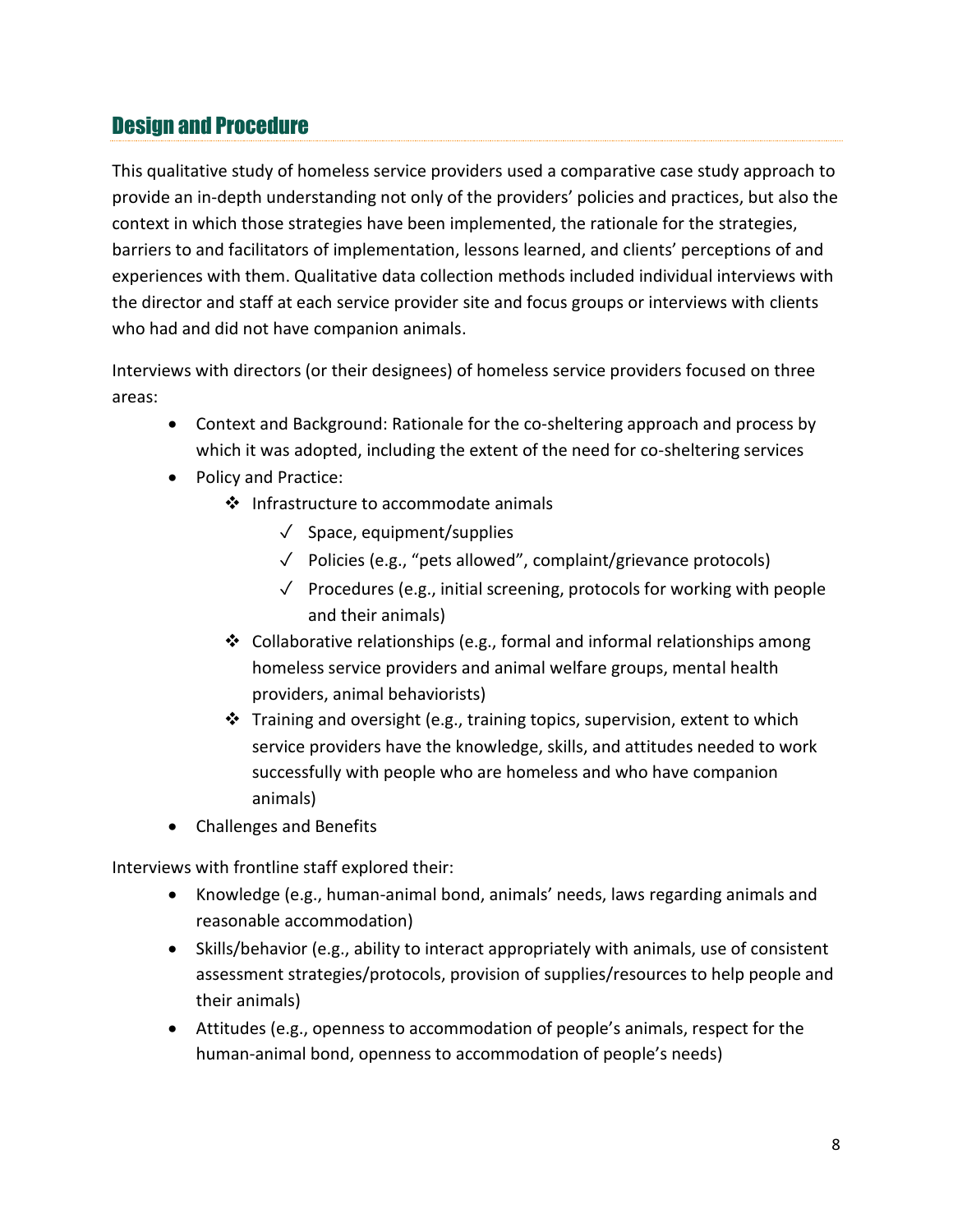Focus groups or individual interviews with the service providers' clients who had and did not have animals explored:

- Their experience in the shelter
- Benefits and challenges of accommodating animals

The four organizations that participated in site visits were recruited in the summer and early fall of 2019 with site visits conducted in October and November 2019. In preparation for each site visit we worked with a liaison at each site (usually the organization's director or designee) to communicate study procedures, including our interest in conducting interviews with the program director and at least one staff member and doing focus groups with approximately 10 clients, half of whom had animals and half of whom did not. The liaison identified the interview participants and made clients aware of the opportunity to participate in the study. Due to the transient nature of the client population, in all cases the list of client participants was not finalized until the day of the site visit. At the Toronto site, only clients with animals volunteered to participate. Due to logistical challenges, it was not possible to hold a focus group at that site, so individual interviews were done with clients. Individual interviews were also done with clients at LA sites 2b and 2c.

Prior to beginning all interviews and focus groups, information on the study was read aloud and study participants were asked to sign a consent form.<sup>2</sup> All participants received a \$20 gift card in appreciation of their participation in the project. With the respondents' permission, interviews and focus groups were tape recorded. The recordings were subsequently transcribed and analyzed using QDA Miner Lite, a qualitative analysis software program that facilitated coding of the data from each site and identification of cross-site themes.

<sup>&</sup>lt;sup>2</sup> All study materials were reviewed by the Institute for Global Learning Institutional Review Board, which approved the study on July 25, 2019.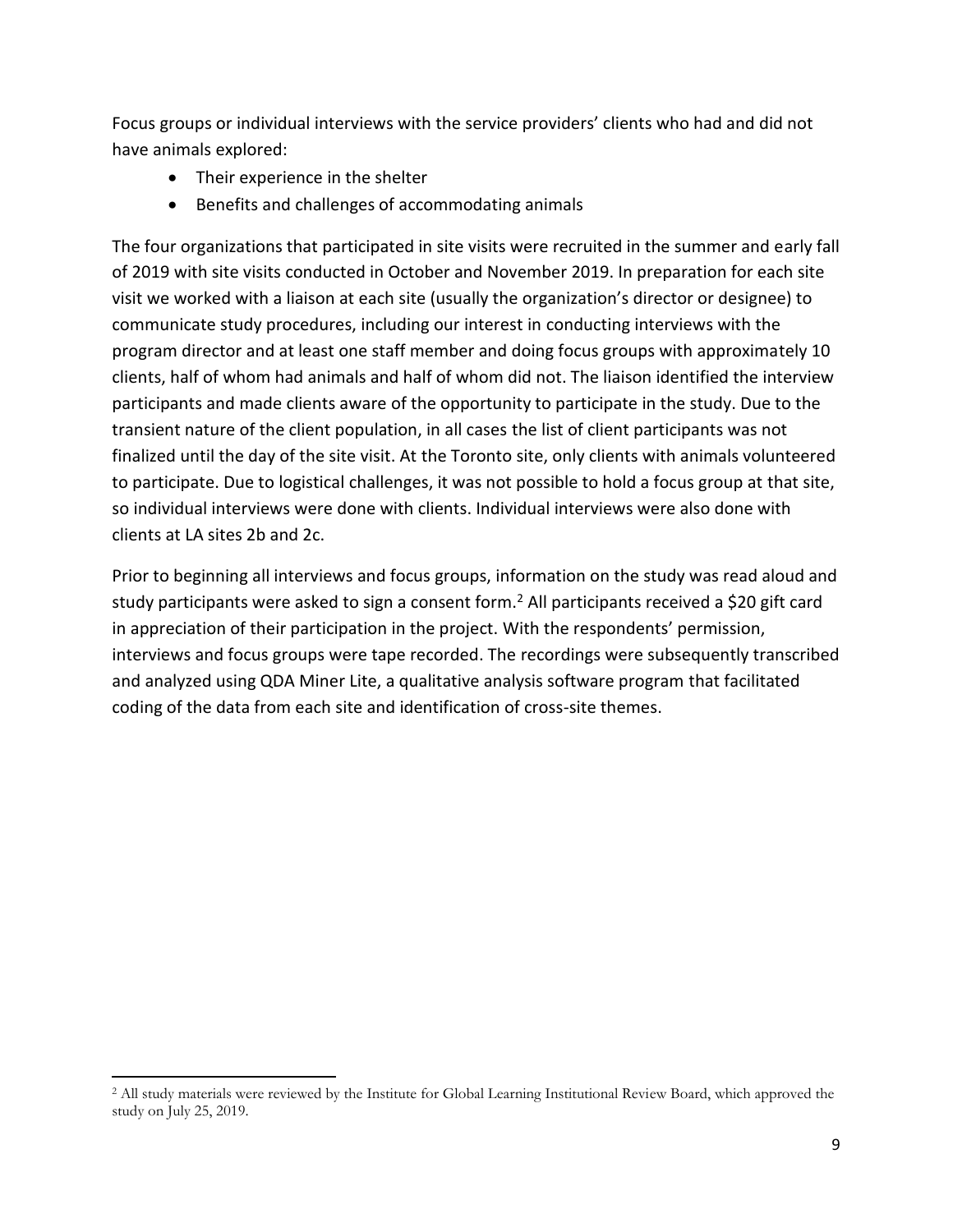Separate data collection protocols were used for staff and clients. While there was some overlap in findings, there were also some unique themes. For that reason, below we present findings separately for staff and clients (both those with and without animals).

The findings are organized by the overarching areas addressed in the interviews. For staff those included: 1) context and background, 2) shelter policy and practice, 3) co-sheltering challenges, and 4) co-sheltering benefits. For clients, the areas are: 1) experience at the shelter, 2) cosheltering challenges, and 3) co-sheltering benefits. Within each area, themes are identified and compared by organization (and site where applicable). Quotes illustrate the themes identified and the perspectives of study participants from the four organizations. Quotes are identified only by site, not by name, to protect respondents' anonymity.

# Program Staff

### **Context and Background**

**Co-Sheltering Policy Development Process.** All of the organizations visited began their cosheltering programs in response to clients requesting accommodation of animals and the lack of other facilities that would accept clients with pets. One of the organizations specifically noted accepting pets as part of efforts to make the shelter as "low barrier" as possible. Two of the organizations had been accepting animals for a decade, one for more than three years, and the fourth for about three years.

In each of the organizations, policies developed incrementally over time and continue to evolve. Two organizations began in 2010 to put policies in writing but both noted that work was needed to promote consistency and additional protocols still needed to be developed. One of the organizations did not have a written policy on animals until 2018 despite having accepted animals for more than a year before that. As the organization grew and merged with another organization in 2016, it was necessary to standardize policies among the new shelter locations.

The fourth organization started a formal program in 2017 to support people with companion animals but had few written policies or protocols. Their approach has been to handle issues on a case-by-case basis. As issues have arisen, strategies to address them have been developed, although they have not generally been codified in a written policy. For example, one of their residents who had a dog (who had also recently given birth to four puppies) disappeared and they had no way to contact him. The dogs had been left behind at the shelter, which prompted the realization that there was no policy to deal with such a situation. As a result, they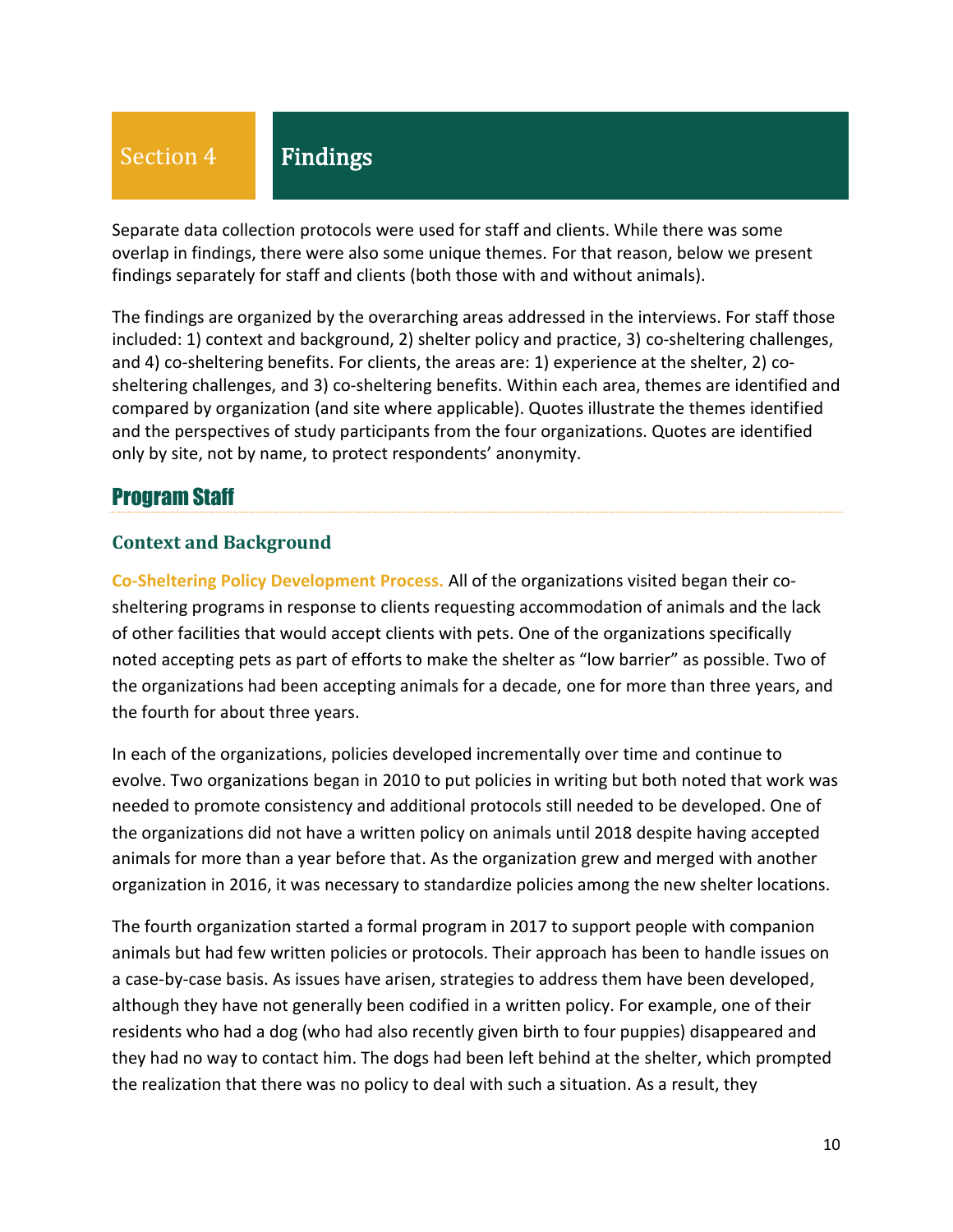developed a policy on abandoned animals that states they will care for the animal for 24 hours. If during that time they cannot make contact with the person, they will surrender the animal to the Humane Society. If contact can be made, they work on a case-by-case basis to provide temporary care for the animal at the shelter or place the animal in a foster home with the understanding that the animal would be returned when the person returned to the shelter (most often from jail or the hospital). Similarly, a public health inspection resulting from a client complaining about animals in the dining area prompted efforts to begin keeping more animalrelated records. As a result of the incident, the organization discovered that clients could have animals in the dining area if they had a note from a doctor saying the animal was needed for "supportive purposes." As a result, they began to keep copies of such notes.

**Extent of Need.** Three of the four organizations (San Diego, LA site 1, and Toronto) reported 5- 10% of their clients have animals in the shelter at any point in time. The San Diego site did an exhaustive count and reported 20 animals on-site just prior to the site visit, which was much lower than they expected as their shelter accommodates 850 people, though many of those are children. LA site 1 noted that the female wing had more animals than other parts of the shelter.

The Toronto site was the only organization that actively advertised accepting companion animals but that did not affect the proportion of clients reported to have animals in the shelter. They have a grant to run the PAWS program, a pilot program that covers the cost of veterinary services. They are tracking requests for help with companion animals and intend to use the data collected to demonstrate the need to build resources for people with companion animals into homeless shelter budgets. They also want to use the data to dispel assumptions that offering shelter and veterinary services to companion animals in homeless shelters will open a floodgate of requests for help. Their experience over the last three years is that there is a need but "it's not such an overwhelming need that the costs are so prohibitive that people shouldn't be considering it."

There was variability among the three LA 2 sites visited. At LA site 2a, 5-10% of clients typically have animals but at the LA 2b and 2c sites only one or two animals were typically present. The LA 2b director did not think the outreach teams were avoiding people with animals so was not sure why there were fewer animals there than at the LA 2a site.

### **Shelter Policy and Practice**

**Shelter Requirements.** All clients with animals at the San Diego site are required upon entry to sign a Service Animal Agreement Form, but do not have to show any documentation of vaccinations. Their stated policy is that only service and emotional support animals are allowed but no questions are asked to verify the role of the animal. Their goal is to remove barriers to shelter: "We also know that pet restrictions are a barrier to people coming into shelter, so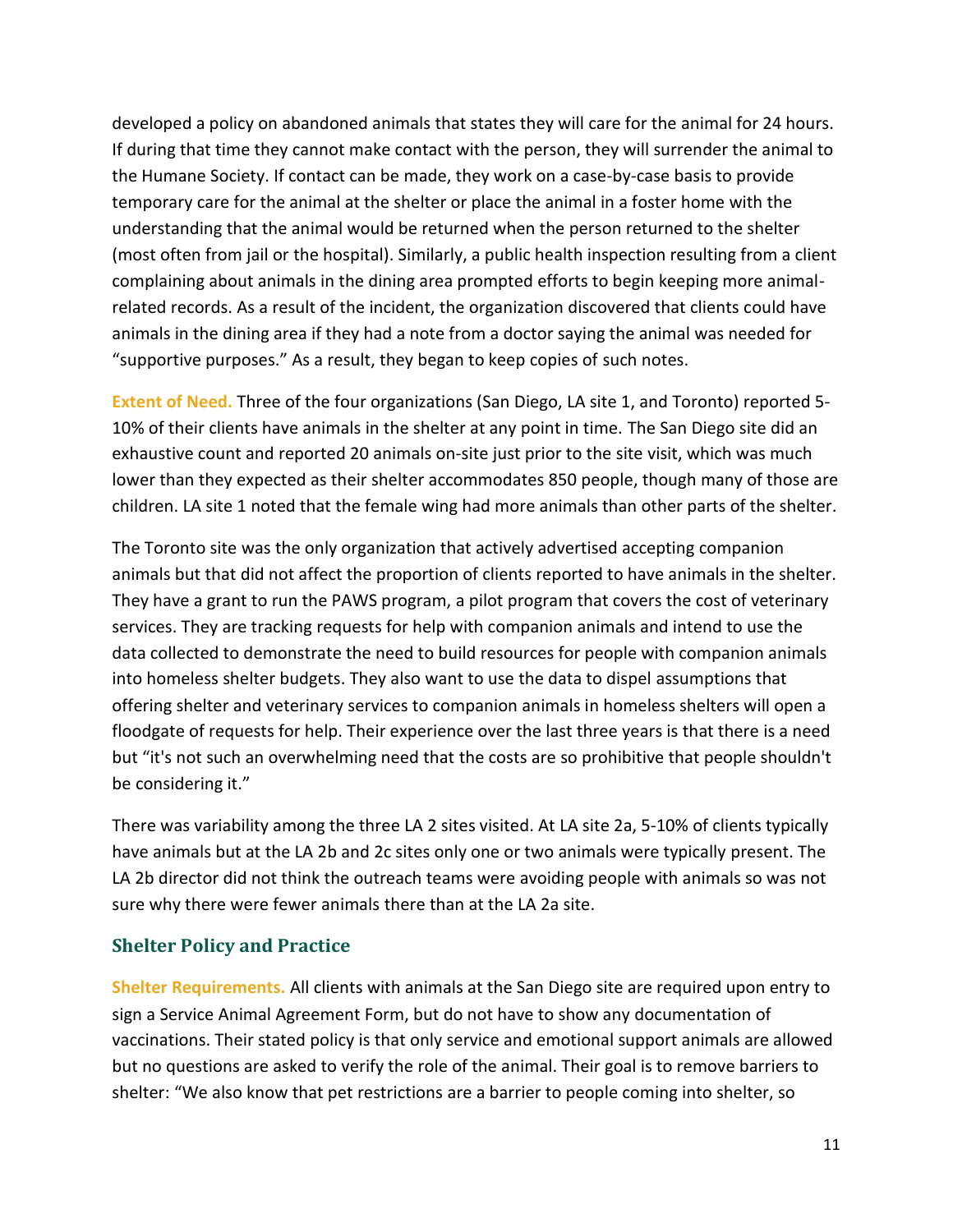unless the animal is a problem, we really don't raise our eyebrows or ask any questions." They are considering asking clients to get documentation of vaccinations within a certain time period but recognize this may put a burden on clients. They do allow clients who are already in the shelter to acquire service and emotional support animals.

LA site 2 requires clients to sign an Animal Agreement Policy that lists rules and expectations, including the requirement that animals should be with the person at all times and that other shelter residents and staff should not pet or care for the animal. Clients complete a second form that lists vaccinations and other needs the animal might have. The goal is to have the animals' vaccinations recorded in each client's chart within one week of intake but they are very flexible on timing. Clients are also referred to free services. For example, LA site 2a has a relationship with k9 Connection, which provides on-site vaccination and veterinary clinics throughout the year. LA site 2c refers clients to a nearby free clinic for veterinary services. Overall, LA site 2 allows clients to acquire animals after intake and does not have a cap on the number of animals they can accommodate at the facility or the number each client can have.

At LA site 1 every client must sign a policy and procedure document that describes his/her responsibility for the animal. They also require vaccination records, city license and tags, and a letter from a health care provider saying the animal is an "emotional support." If the client does not have these items at intake they work with him/her to get them, including directing them to services offered by their partner Bark Avenue. They allow only service and emotional support animals but documentation of the latter can be—and most often is—obtained after entering the shelter.

Almost all of the animals are considered emotional supports and are expected to be with their people at all times, including sleeping in their rooms with them. However, animals are prohibited from going into the cafeteria. People with animals are provided an outside area in which to eat with the animal. The director emphasized the importance of flexibility in the shelter's requirements: "It's not that black and white and nothing will ever be that structured, especially for emotional support animals. Being flexible is the main reason why this was able to work for us." She gave the example of accommodating a mastiff who could not be expected to be crated if the participant had to run an errand. She continued, "And for every specific animal, just like we are with the participants, we're extremely flexible." One staff reported that although they don't "technically" allow people to get animals after coming into the shelter, if the client lets the staff know beforehand, it is allowed assuming they get a letter from a physician or mental health professional saying the animal provides emotional support.

At the Toronto site, they are "mandated to allow people with pets." They are a respite center as opposed to a shelter, which means they have fewer restrictions. As the director described, "The main difference being that the respite centers were designed to have fewer impediments to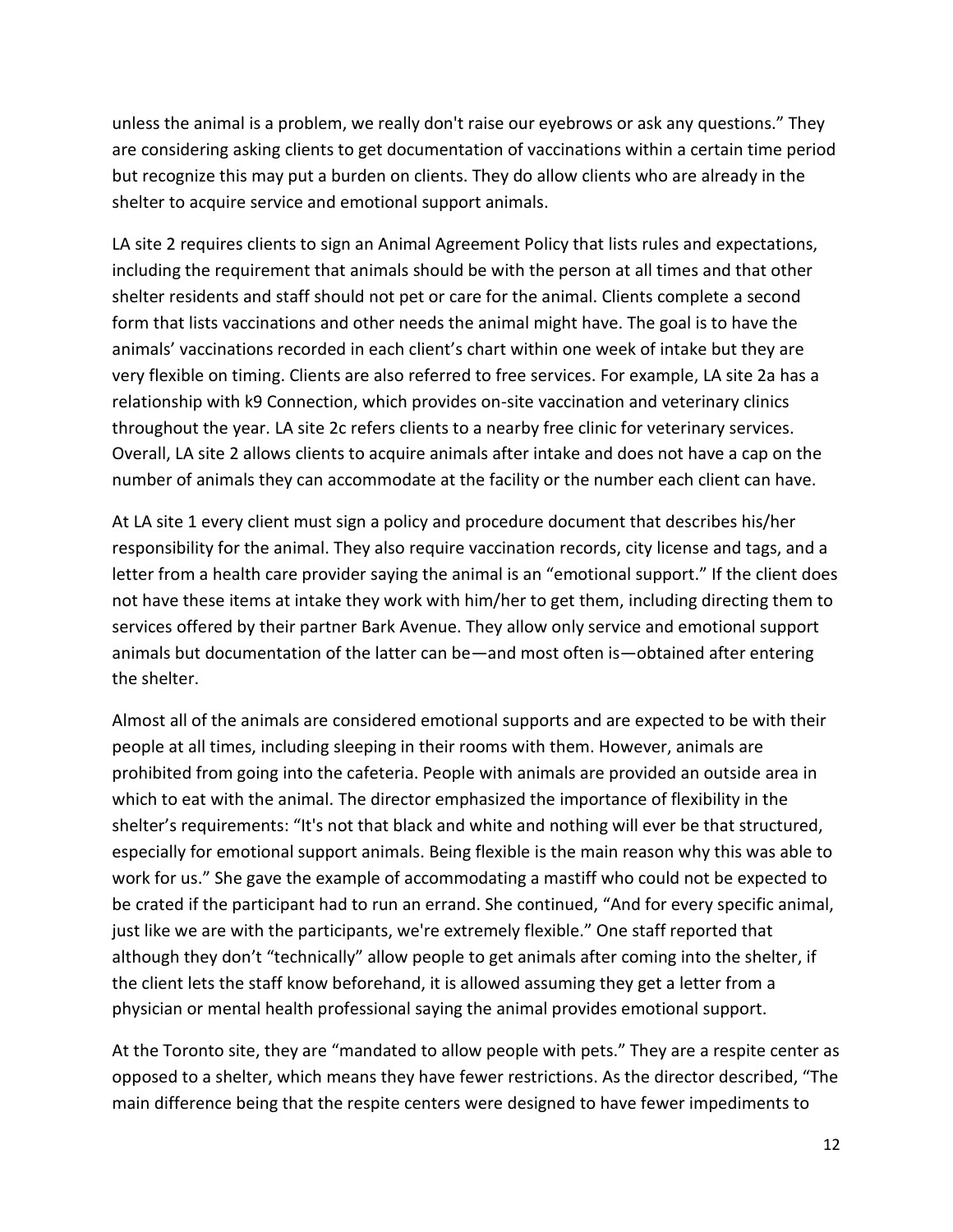people coming inside and staying inside. So the spaces were coed, the spaces were petfriendly. There was instruction to be more lenient towards complicated behaviors that were brought on by either mental illness or substance use. There were fewer time restrictions like in a traditional shelter."

The Toronto site does not currently have an intake form other than a notation that the person has an animal. No vaccination records are required at intake but they do encourage clients to use their PAWS program to get veterinary care. They do not ask about whether the animal is a service or support animal: "We just say that's fine if that's how you describe them, it's not our place to make you prove it. I don't care that much. If it's a service animal in your mind, then it's a service animal in our mind."

**Daily Expectations of Residents.** While there is a great deal of similarity among the expectations of residents at the co-sheltering sites visited, there is variation in the stringency with which those expectations are monitored and enforced. Three of the four organizations have a written list of expectations that is shared with clients when they come into the shelter.

At the San Diego site the expectation is that the client keeps the animal with him or her at all times. However, allowances are made to leave the animal in an appropriately-sized crate for a "reasonable" amount of time or to have another shelter resident watch the animal (i.e., " pet sit").

Staff at LA site 2 described expectations, including keeping dogs on a leash, not having food in cubicles, picking up after the animal, and making sure the animal is fed and had veterinary care. At LA site 2a, the administrator explained they "don't have leverage to keep the clients accountable" but try to work with clients on an individual basis to help them meet daily expectations. For example, they offer kennels as an alternative to leashing an animal at night and permit other residents to pet sit. At LA site 2b, the staff member noted that the rule regarding 24/7 supervision of the animal was a problem, though explained it was for the safety of the animal and other people. Although they would not "kick anyone out for violating that guideline…it's much more like we strongly discourage them from leaving their animals with anyone other than themselves." At LA site 2c, the staff member explained that, although the rule is to have the animal with the person at all times, they "don't mind if someone else is with the dog." He added, "I think the policies that we have in place are good…they're not so stringent that they're not reachable."

At LA site 1 they "encourage the participants who have emotional support animals to keep them with them…If they're a true emotional support animal, then the idea is that the animal would be with the participant at all times." However, they understand that is not always possible and allow another person at the shelter to be identified to pet sit.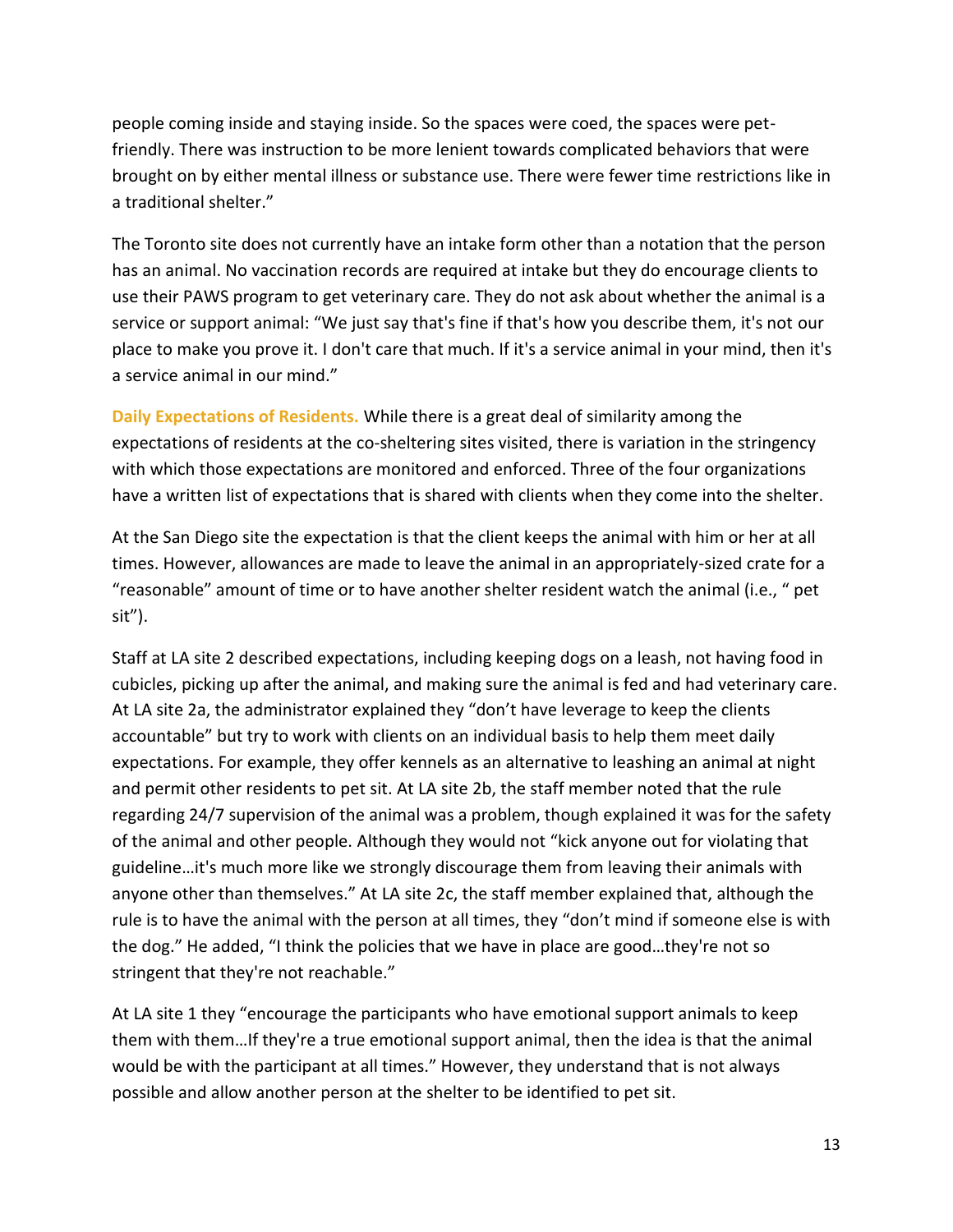Staff at the Toronto site verbally go over the rules regarding animals with new clients entering the shelter, explaining they are responsible for keeping the animal fed, providing access to water, picking up after the animal, keeping the animal with them at all times, and finding someone to care for the animal if they cannot. Clients are not given anything in writing or required to sign any type of agreement.

**Handling Abuse, Neglect and Abandonment.** Respondents from all six sites said that willful abusive behavior towards animals was rare. The most common issues included lack of care due to the client's mental or physical health and abandonment of the animals.

At the San Diego site one respondent noted street culture as one reason animals are rarely abused: "It's very rare that you see abuse of an animal on the street. Obviously one of the big factors if somebody was on the street they really look out for each other and they really get each other's pets. Also if they don't like the way somebody is treating their pets, it's a big issue."

At all three of LA 2 sites, abuse was reported to be rare. At two of three sites, staff reported never seeing an incident of abuse. At the third site, the administrator reported only having to report one incident to the Humane Society several years ago.

At LA site 1 two respondents described a situation in which a resident with severe mental health issues was unable to care for a kitten, causing life-threatening neglect. As a result, they had to make the difficult decision to call the SPCA and have the kitten removed. In general, they use their video cameras to verify issues brought to the staff's attention by residents. Regardless of whether the incident can be verified, staff will talk to the client about the behavior. If the behavior does not improve or if an animal is abandoned as a result of a client disappearing from the shelter, they ask Bark Avenue to foster. If that is not possible, they are forced to call the local animal shelter to take the animal.

At the Toronto site, two respondents described challenges working with clients who were unreceptive to repeated attempts to improve the treatment of their animals. For example, one client had two cats that he refused to ever take out of a cage. After repeated attempts to work with him, they were forced to ask the Humane Society to take the cats into their protection.

**Defining Adequate Care.** While abuse was reported to be rare, the continuum between abuse and adequate care was less clearly defined. One of the issues most of the organizations grappled with was how to define and promote "adequate care" of animals at their shelter. Some of the questions include: What is included and excluded (e.g., food, water, exercise, affection, training, spay/neuter, mental stimulation)? Is the definition of "adequate" different in different contexts (e.g., home vs. shelter)? How do shelters balance the need to remain "low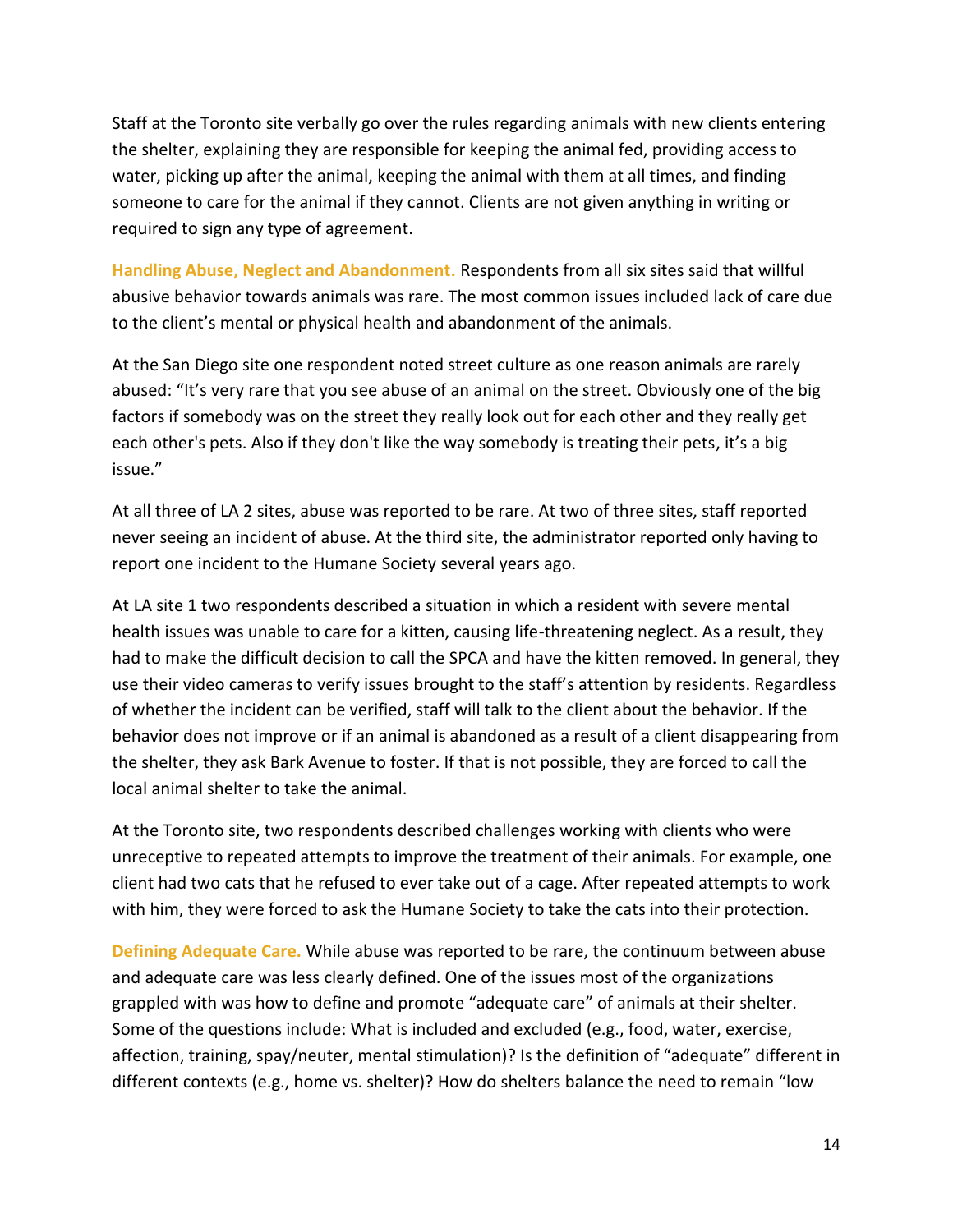barrier" with the need to ensure "adequate care" of animals? How do "privilege" and culture affect perceptions of "adequate care"?

The San Diego site's staff were among the few that did not talk extensively about what constitutes adequate care. They did not mention any recent issues. They expect clients to maintain the animal's health: "[J]ust like we expect you to maintain your medical needs, we expect the same thing of your animals."

At LA site 2a, two staff members recommended that clients receive training on "how to treat an animal and how they can best be connected to [the animal's] feelings and needs." The staff acknowledged that most of the clients seemed to have a connection with their animal and vice versa but they were concerned about mistreatment: "I do feel most of the clients that have had their animals for a long time have a connection…I guess the animal is used to being treated like that." The two staff discussed the fact that just because an animal was used to something did not make it good but added, "Eight or nine years of doing the same, it's a hard thing to break." These two staff grappled with what could be done to improve the animal's treatment and suggested an "agreement" that specified the kind of care the animal would receive or the training the person would get to improve the animal's care. The staff also talked about sometimes having to talk with clients who were overwhelmed by the care of their emotional support animal: "And that's when we have to sit down with that individual and talk about, is this really the option for you? Because at the end of the day, the safety of the animal is a high priority as well."

Staff at LA sites 2b and 2c did not address issues of adequate care but they also consistently had few animals in their shelters.

At LA site 1 the director and three of five staff members talked about how best to address adequate care. Issues were raised with respect to both clients' treatment of their animal and other residents stepping in when they didn't think adequate care was being provided. For example, one staff member described an animal whose skin was sensitive to light and whose person would only take him out after the sun set. Roommates felt the animal was not receiving good care and so would "grab the dog and take him outside when he shouldn't be outside because the sun is definitely going to burn [the dog's] skin."

Another staff member expressed concern about the shelter setting in general: "I think our team's biggest concern, because I know it's a shelter setting, it's not the best setting for an animal or even an individual. So I think just coming up with better ways to support both the individuals and the animals that are staying here [would help]." She suggested offering more resources to help people take better care of their animals but acknowledged that the partnership with Bark Avenue was a strength. Another staff echoed concerns about the ability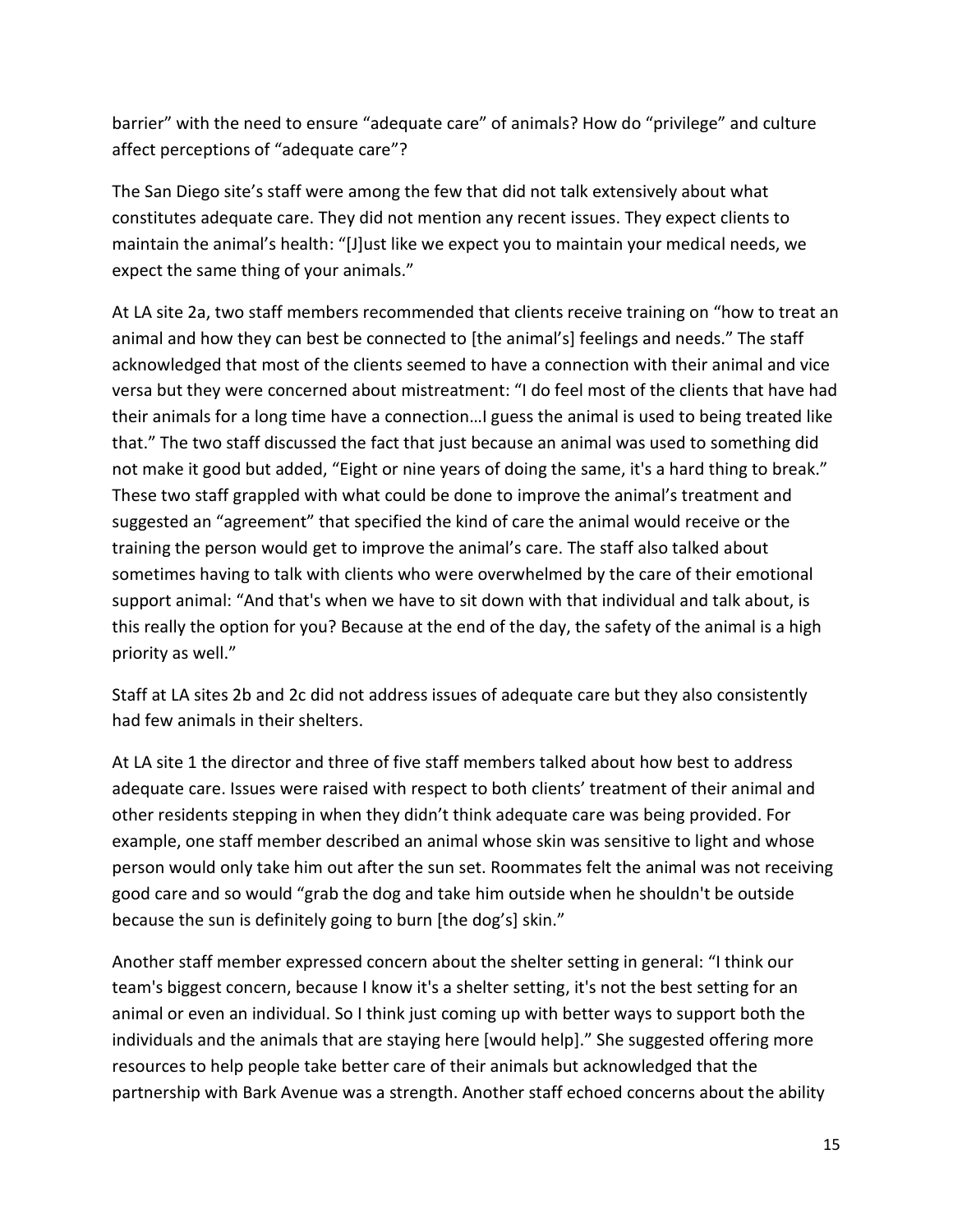of their clients to care for their animals: "This population doesn't have food to feed themselves. You know, they usually feed their animals before they feed themselves even. It's just very hard. You know, they're so attached to their animals, it's admirable at times." But she added that despite the attachment, courses on raising animals should be considered "…because it's a learning experience. You know that they haven't raised children, let alone a little puppy who's even probably more needy."

Another LA site 1 staff member discussed issues related to spay/neuter and controlling animals' behavior. Although it is a requirement in L.A. City to have animals spayed or neutered, clients are often reluctant to do so and interim housing providers are "not in the business to force a participant to spay or neuter their animal if they feel like it will alter their personality. Unless it's a service animal then it's not required." They have tried to use motivational interviewing to convince clients to spay/neuter animals but have sometimes had litters of puppies or kittens on-site. Another issue identified was the inability of clients to control the behavior of their animal and a lack of awareness of training as a component of responsible animal care.

Two of three Toronto site staff expressed concern about how to define, recognize, and "enforce" adequate care of animals. One respondent was frustrated at her inability to convince clients to change the way they treat their animals: "I tried different ways [to help clients] understand that the animals have to drink, eat and walk. But they don't like to hear it. They think it's my dog and I have nothing, but the dog is mine and I treat it the way I want." She also was concerned by the changes in "ownership" of some of the dogs and the impact on the dogs: "One person left the dog here. Somebody else took over. Then she went away and give it to someone else. Now she's back...So the dog is back and forth [with] neither of them giving the dog any love and affection." She acknowledged the challenges in defining adequate care: "That's the problem that it only says that if you take care of your pet, your pet is allowed to stay in here. But "taking care" is a very broad thing." She suggested both designating someone to oversee care of the animals and having a veterinarian on-site regularly.

An administrator at the Toronto site reflected on the challenges to defining adequate care and when to intervene: "[There is] so much debate…about when is it the appropriate time for the organization to intervene. When is it our business how the person is looking after their pet? Because everyone's threshold of that is slightly different, so it's a challenge." He emphasized the importance of considering the other challenges clients may be facing: "We probably give people more space than we might normally if it was someone who didn't have a slew of other challenges that exist in their lives…The relationship…might not exactly resemble the relationship that we have with our pets at home. But we have a different level of privilege in how we can respond to that." He also addressed challenges around working with staff: "That can be a complicated conversation to have with staff around when is it appropriate for us then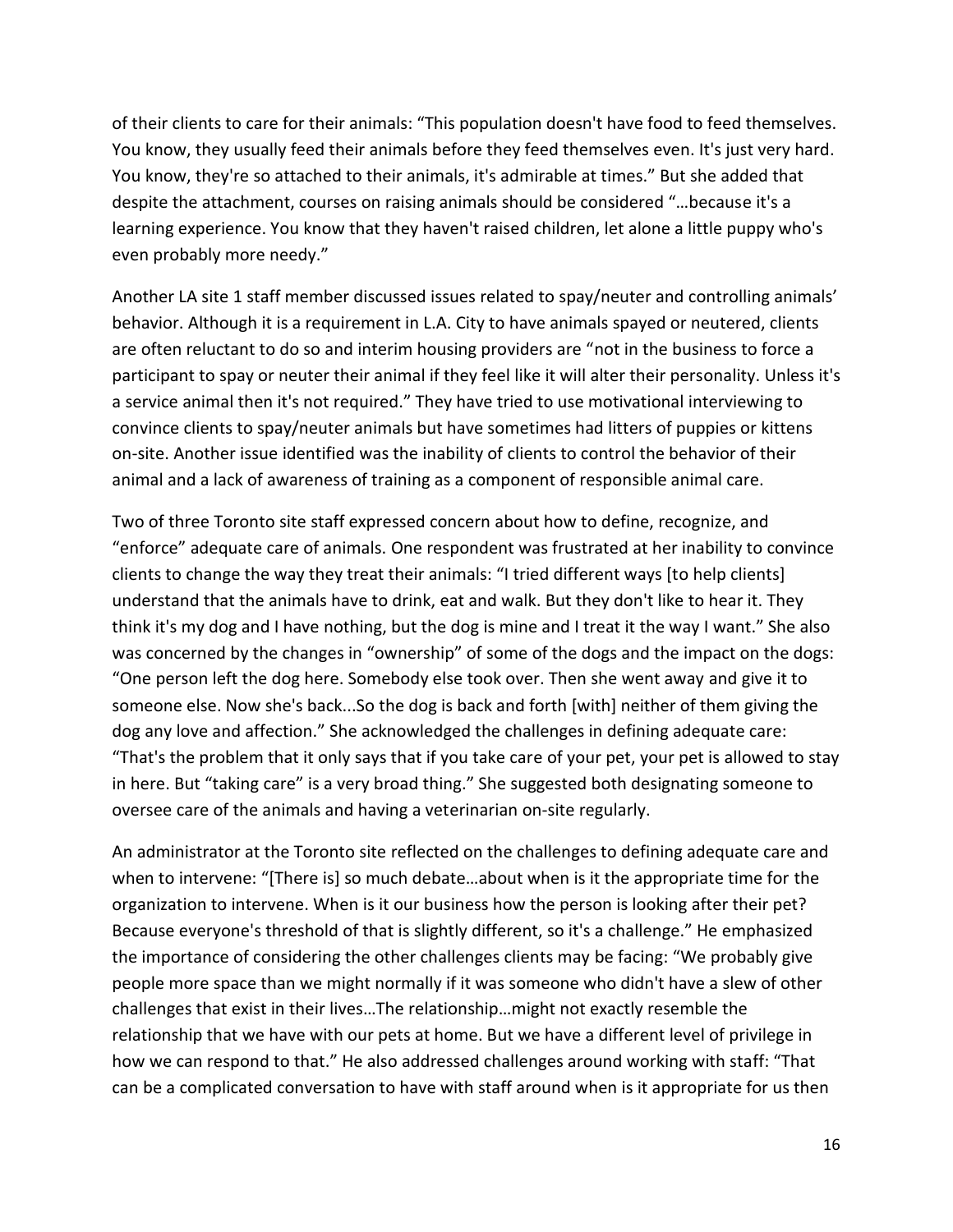to intervene. When is it appropriate for us to not intervene? Because everyone's coming in with their own personal [opinion], well if this was my animal, I'd do this."

**What's in a Name?** The stated policy for three of the four organizations is that they only allow service and emotional support animals. The fourth organization made no distinction among types of animals. The definition of the animal conveys expectations about what the animal should or should not do. When definitions are misapplied, this can create confusion for staff and clients, both those with and without animals. That confusion can exacerbate tensions between clients with and without animals.

Although the San Diego site currently only accepts service and emotional support animals, they ask no questions about either. Their written policy states an exception if "staff reasonably suspect that an animal identified by a client to be a Companion Animal [i.e., an emotional support animal] is not a companion animal even though the resident in the transitional housing program claims otherwise." In such cases, again according to written policy, "the resident may be required to obtain a letter from a medical provider documenting the need for the animal." All animals at the site have access to all of their residential services and spaces except for the dental clinic, which has its own rules for access. They are currently considering stating publicly that they accept pets and value the companionship they offer. The new policy being considered would, however, prevent a client from getting another animal while at the shelter unless there was a medical, physical, or mental health need.

At LA site 2a there was a lack of clarity among staff about the difference between service and emotional support animals and what the laws were related to each, particularly with respect to housing and accommodation. They were clear, however, that having a pet created a barrier to finding housing as landlords were not accommodating of animals. One respondent said she tried to help clients "make sure their animals are service animals" so that housing would be easier to secure. The distinction regarding the type of animal was not raised at LA sites 2b or 2c.

At LA site 1, staff work proactively to get a letter from a clinician saying every animal in the shelter is an emotional support animal. One respondent explained, "The main reason why we want to help someone get their emotional support documentation when they're in a bridge housing site is because we think it's a best practice as someone's moving into housing. It's a lot more difficult to have a pet and move them into housing without that emotional support documentation. So we have a lot of pets that come as an intake and we assist the participant with it becoming an emotional support animal if they are open to that and if that makes sense for a relationship. But it's, it's an added protection that we have seen when we're moving people into permanent housing that allows us to have a better opportunity to negotiate with the landlord with the Fair Housing Act to make sure that this person can be housed with their animal."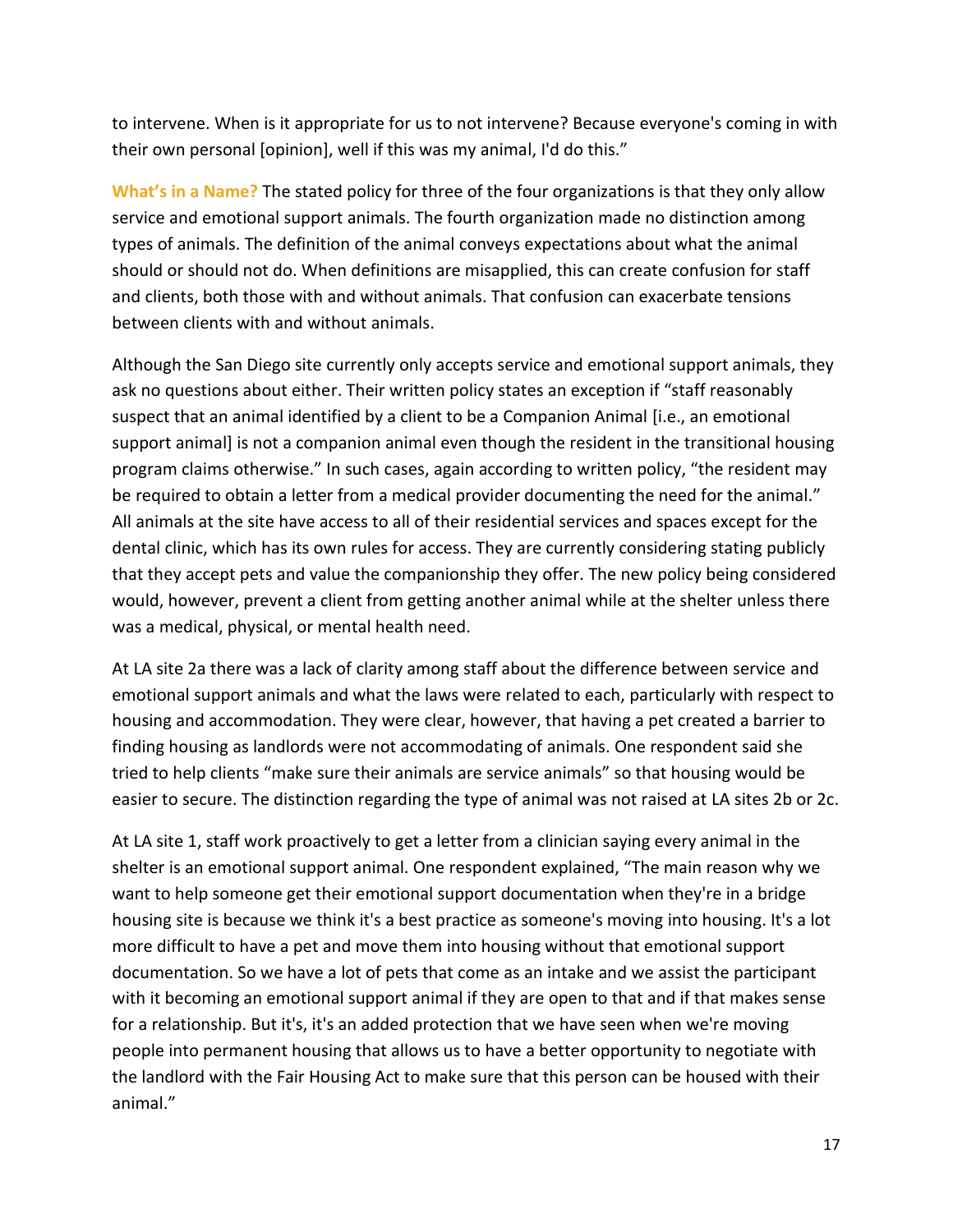Yet confusion about the implications of an animal's label remained. One of the staff members raised an issue that highlights mixed messages and unrealistic expectations that can result from assuming all animals are emotional support animals: "One of the issues that we've run into here is, for example, one individual had an emotional support animal, but was leaving that animal every day with another individual. So at that point, we had to have a conversation like how is this benefiting your functioning if you're leaving the animal behind?" There was also some confusion about where service animals could go and how they differ from emotional support animals: "The problem we run into is individuals who do have a service animal, some agencies don't allow those service animals to enter their premises. So, for example, if someone's linked to a certain agency and we're encouraging them to go receive their service and sometimes it's mandatory for their program….Those individuals say…I don't want to go there because they won't allow their animal on-site. So then we try to figure out an alternative."

**Solving Problems: Incident Resolution Process.** While staff did not identify incidents as a major challenge, they did acknowledge that some issues do come up regularly. The primary areas in which issues were identified included allergies, fear of and/or aggressive behavior in dogs, and cleaning up after animals.

The San Diego site has an appeal process, which they were using at the time of the site visit to determine how to handle an incident in which a small dog was off-leash and ran up to a larger dog on-leash who attacked the smaller dog. They handle each situation on a case-by-case basis and try to make decisions that are compassionate and in the best interest of the client.

Similarly, at LA site 2c the staff member discussed a situation in which a dog nipped another staff member. In handling the situation, their goal was to address the issue in the best way possible for everyone involved: "The dog has been muzzled now. We were able to solve that. She [the client] was able to stay. The dog was able to stay. And we just move forward. You know, our goal was to help people, not push them away, not overstress them, not present them with more than they already have on their plate." He went on to explain the importance of considering the implications of any decisions made, "It's not always so black and white. That, if this happened, this is the response. We're here to better people's lives. I'm not saying that we're not dealing with situations, but we try to be humane about it and really look and investigate things before we make decisions…That person could have been with that dog for 10 years now and you're telling them that they can't [stay together]. You know, they're not going to leave the dog. They're gonna go, but then they become homeless again."

Participant coordinators at LA site 1 are responsible for addressing conflicts that arise between clients, including issues related to animals. Mental health staff step in if the conflict escalates and a client cannot manage their emotional response. The emphasis is on problem-solving and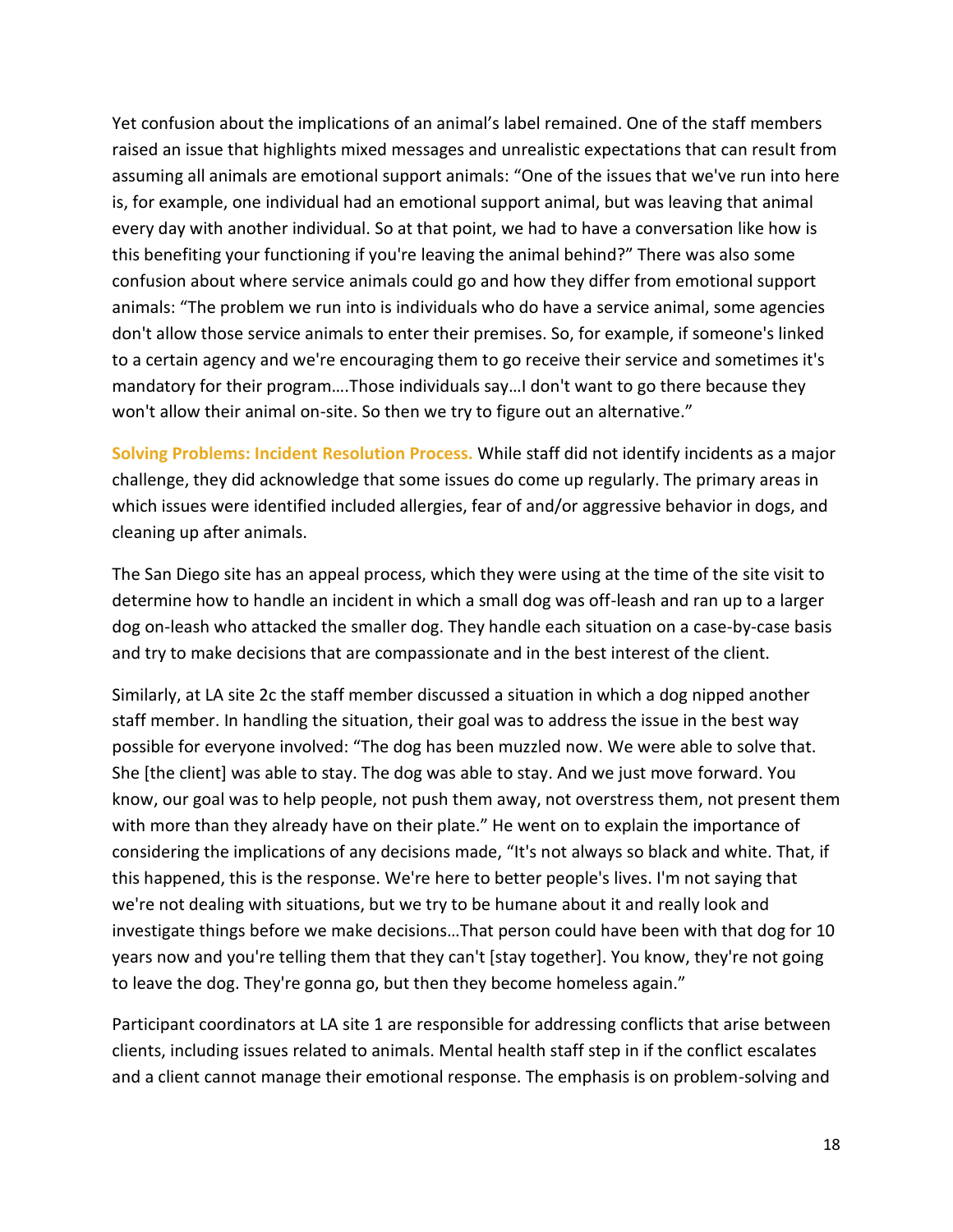they have, for example, paid for dog training to address behavioral issues. Muzzles are used as a last resort.

The approach at the Toronto site emphasizes having conversations after incidents happen to identify the best way to move forward. No staff has declined to work in the shelter as a result of an incident involving an animal. They have never had issues with proof of ownership or disputes about an animal's rightful owner: "[There's an] unspoken kind of awareness amongst service users that they…don't kind of screw around with another person's pet."

There have been conflicts between clients at the Toronto site, however, related to health and safety issues. One client objected to animals being in the dining area and called the public health department. In response Toronto staff worked to make accommodations that helped all clients feel comfortable and welcome such as making sure clients with animals sat away from those clients that objected to their presence in the dining area.

**The Importance of Collaborative Relationships.** Respondents described partnerships as critical to the work of all four organizations. At the San Diego site they offer animal welfare services both at their day clinic and via a mobile clinic that visits the campus once a month. Services include veterinary care, spay/neuter, food, and vaccinations. In addition, they have a veterinarian who donates time once a month and sees clients on-site. They do not advertise the veterinarian's services but clients are aware that they are available. There are also a number of other groups that donate crates and leashes and do food and animal toy drives periodically.

LA site 2a works in partnership with k9 Connection, a program affiliated with the organization that provides such resources as pet food, leashes, crates, and muzzles. A mobile clinic visits the site regularly to provide veterinary care and vaccinations. While k9 Connection is focused on pairing at-risk youth and shelter dogs, the program's director has developed extensive connections with other organizations in the community that can be leveraged to support clients at the Santa Monica site. At LA site 2b, they try to identify free resources to which to refer clients such as the Pet Resource Center, which offers a vaccine clinic. LA site 2c is located a few doors down from a free veterinary clinic to which they refer clients.

LA site 1 works closely with the Bark Avenue Foundation, which is committed to reducing pet surrender and provides crates, leashes, collars, treats, and food as needed. In collaboration with Bark Avenue, LA site 1 both offers on-site veterinary clinics and refers clients out to veterinarians in the community. Every month the Bark team, which includes a veterinarian, a vet tech, and administrative staff, visits the shelter to pass out free food, toys, blankets and other supplies. They do physical exams and vaccinations as well as refer out for and cover the cost of lifesaving surgery and spay/neuter procedures. In addition to providing services and resources, Bark Avenue has also been a source of information, providing consultation on what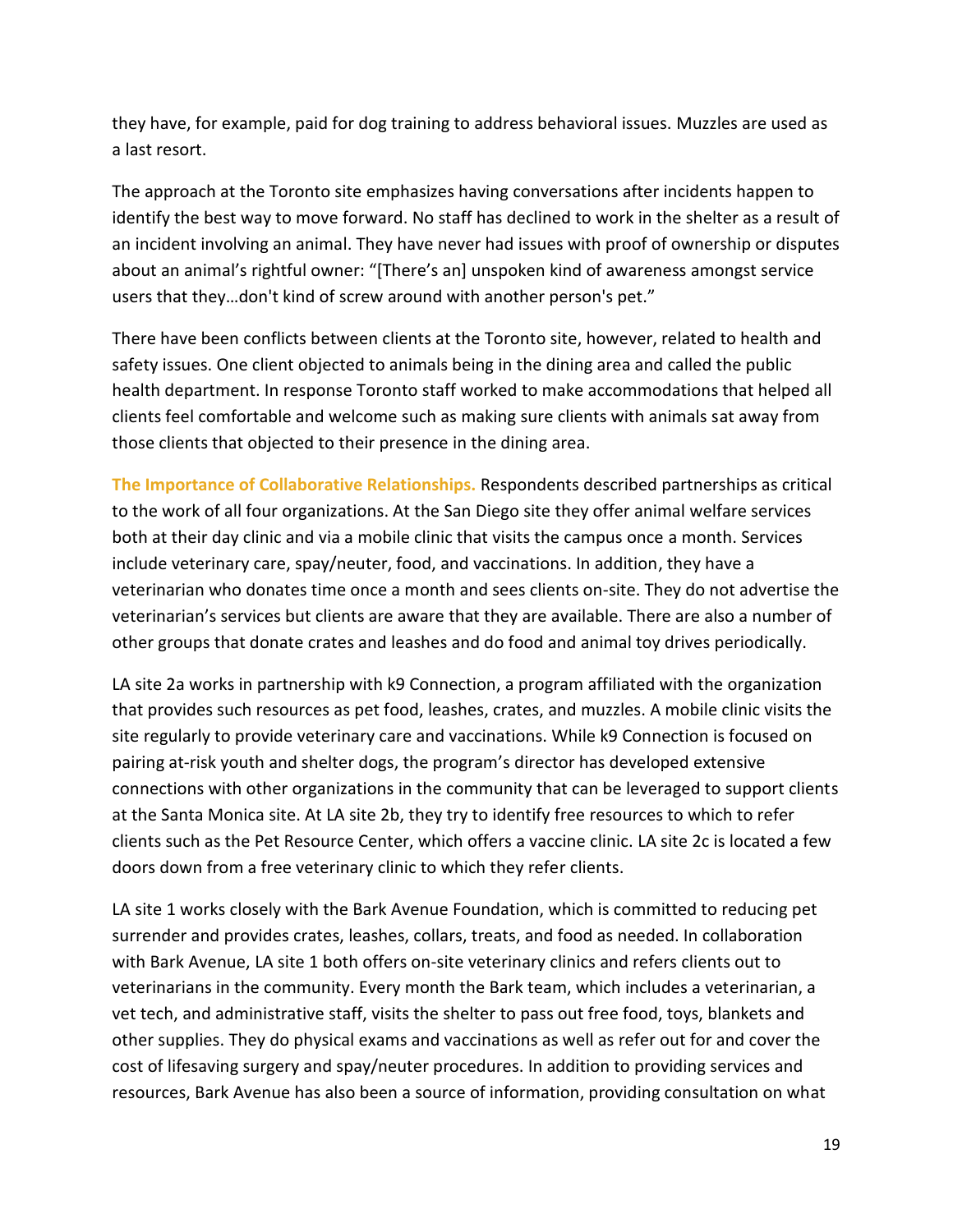to do if an animal is exhibiting a certain behavior and whether or not an animal should be placed in a foster home, among other topics. This is important because shelter staff noted that they cannot be expected to be experts on animal issues.

The Toronto site's foundation-supported PAWS program provides veterinary care to clients' animals. The site struggled initially to get veterinarians to partner with them, having assumed that if they publicized the veterinary clinics' participation, the clinics would offer services pro bono or at reduced cost. Over time they developed relationships with two clinics that have recognized the value of repeat business and have offered discounts for their services. Clients can request to have their animal seen by the veterinarian and Toronto site staff will make the appointment and pay for services in advance of the appointment.

The Toronto site also approached the Humane Society to ask what more they could do to support their clients' animals and prevent surrender. The Humane Society was seeing more homeless people surrendering their animals and those animals were being euthanized. It behooved all parties to work together. The Toronto site committed to getting homeless people in need to the Humane Society, and the Humane Society committed to providing free checkups, vaccinations, spay/neuter surgeries, and preventative care. VCA Veterinary Hospital has come to the shelter several times with their veterinary students to do day-long events that included checkups, nail care, and basic grooming.

**Staff Expectations and Training.** At the San Diego site one respondent acknowledged the need for more and more nuanced training saying, "The training that we have now really is just around our policies and procedures. And it's just kind of like this is the law. We have to allow animals, point blank. There isn't a lot of training otherwise, but I think that's a gap." Specifically, more training was suggested around animal welfare and the human-animal bond. Another respondent discussed the need to have reasonable expectations of both the animal and the client. Their approach is to have conversations with clients to develop a plan depending on the client and animal's individual situation. They are working to educate the staff that this is the agency's stance "versus the old school way of things" (i.e., strict adherence to a service animal only policy).

At the San Diego site, one of the challenges identified in relation to training was lack of experience with animals: "There are a lot of people here at this particular agency…that did not grow up with pets. And there is a lot of anxiety that we face with staff around animals. They see them as a nuisance a lot of the time, rather than kind of a piece of just someone's life. You know, we accept our homeless clients as they come in every other way. So why not their animal too, right?" Bias around certain breeds of dogs and fear of bites was also identified as a challenge.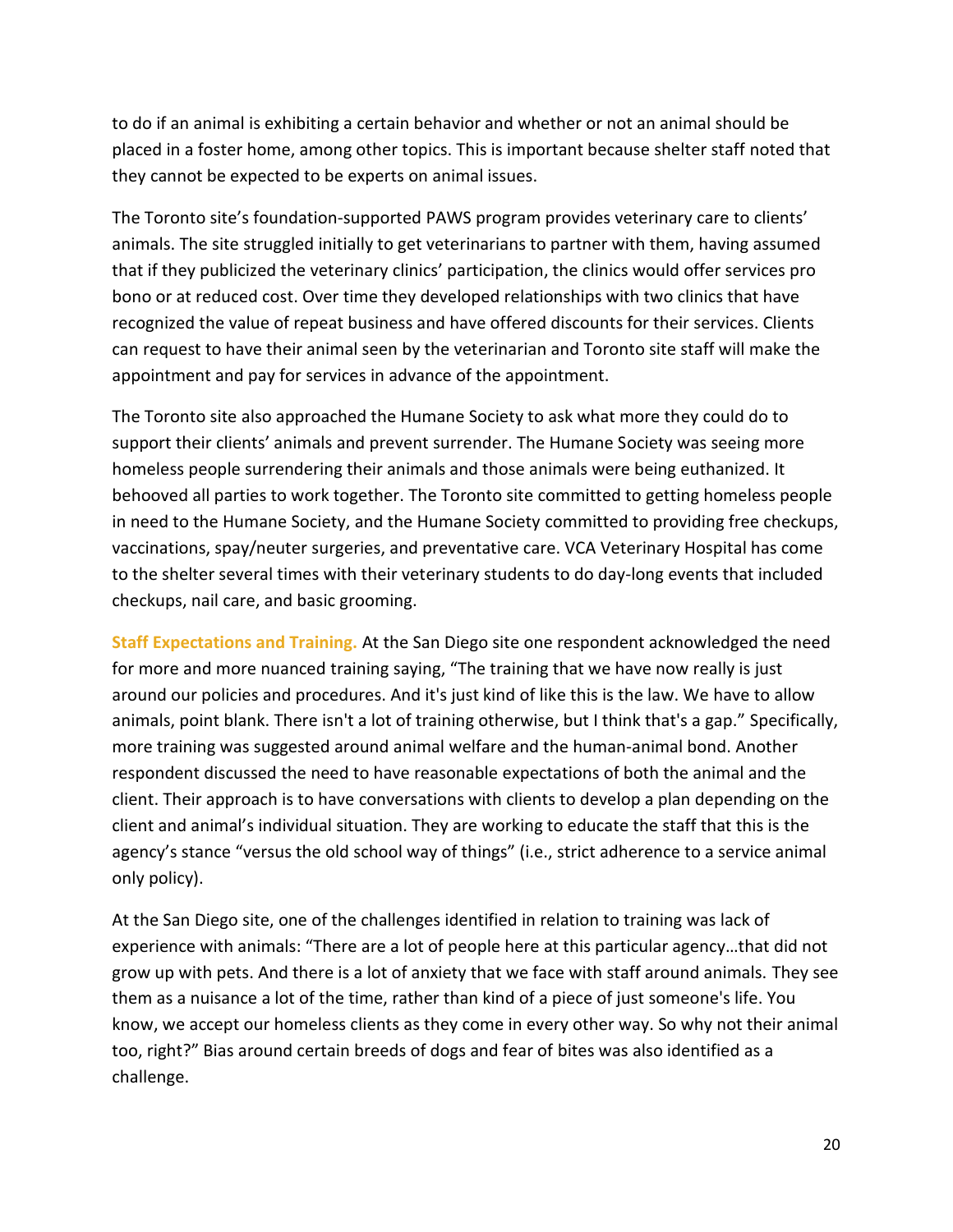At LA site 2a, staff discussed training primarily in the context of clients being trained to manage their animals. Further discussion turned to training received on recognizing child and elder abuse, and staff acknowledged that including animal abuse in those types of training might be beneficial. At LA site 2b there was no formal training. Copies of the form clients with animals have to sign is distributed periodically along with a list of resources to which staff can refer clients who need help with vaccinations or veterinary care. Training was not discussed at LA site 2c.

There was some variability in perceptions of the need for additional training at LA site 1. All staff have a 90-day onboarding period that includes information on emotional support animals, including resources available through Bark Avenue and daily expectations regarding keeping the animal clean, maintaining control, picking up after the animal, and making sure s/he is fed and has access to water. Staff are asked if they have allergies and if they are comfortable entering a room with an animal in it. Rooms with animals have signs on the door to alert staff and other clients. Informal training is done on how to enter a room with an animal in it, particularly if the animal shows territorial behavior. Concerns about animals are also discussed during case conferences and efforts are made to be proactive in addressing concerns before they become major issues. For example, if a dog is doing a repetitive behavior like scratching or chewing, they discuss solutions such as providing a toy or more exercise.

Two staff members at LA site 1 noted specific areas in which additional training might be helpful. One respondent talked about managing difficult decisions regarding whether someone should keep or give up an animal: "Because you have to at some point…make the educated decision for that person and the animal and…sometimes you feel like you're doing a disservice, but then you know that you are doing the better thing for everyone involved." Another respondent noted the need for training on what criteria clients need to meet in order to have an emotional support animal.

There is no formal training on working with animals at the Toronto site. Staff know when they take the job that animals are permitted at the shelter. In fact, the presence of animals has been used as a marketing tool to recruit staff who have an affinity for animals and to encourage other shelters to adopt a more inclusive model. While there is no mandate that staff interact with the animals, they do need to be comfortable having animals in the space.

One respondent at the Toronto site did acknowledge that sometimes there was no choice but to interact with an animal. As such, she noted that it would be helpful to have training on the proper feeding of dogs and cats, how to move animals safely, and how to talk to clients about their animals. De-escalating emotional encounters was mentioned specifically: "Sometimes we move the dogs someplace and guests get really upset when we do that…Of course, that's their pet. You know, like it's like their child. They're just like, no. you don't touch my pet. Don't touch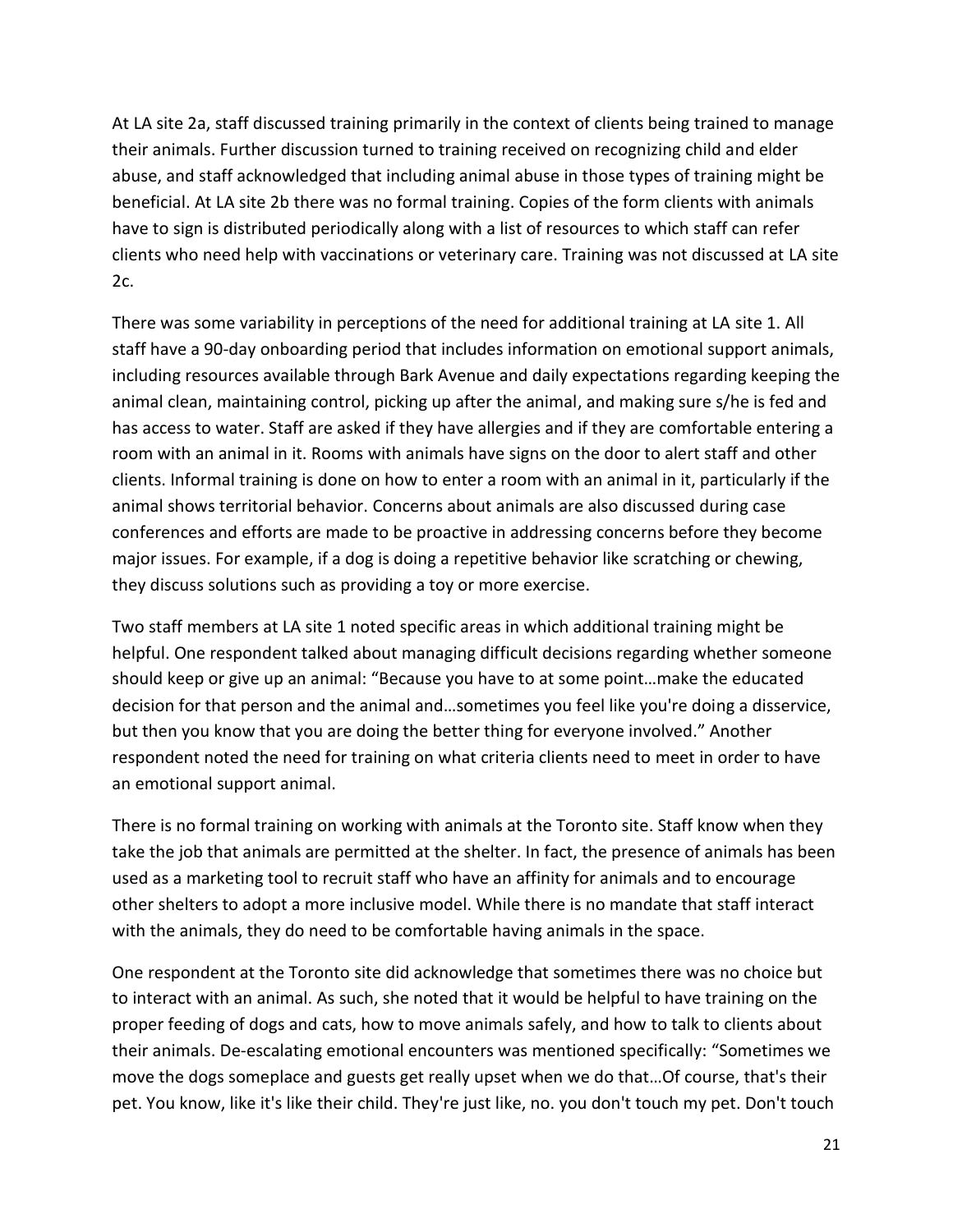them at all…Handling and deescalating that aspect can be a lot harder than deescalating when someone gets into a fight with another guest or worker because people are more attached to pets than they are to whatever issue they're fighting about."

**Where Do We Go From Here?** Given that the San Diego site has been accepting animals for more than a decade, there was little question of sustaining efforts and more emphasis on whether they would openly accept "pets." One staff member talked about improving the services they offered to clients with animals, particularly washing stations as it is illegal in CA to wash your animal outside (due to groundwater runoff).

Because the housing market in LA is causing people to stay in the shelter for long periods, LA site 2 is trying to develop an enrichment program to help clients make better use of their time. An animal training program is one of the options they have considered. Currently they are planning a dog "therapy" program with three or four dogs coming on-site once a week for a month to interact with clients who are interested in participating.

LA site 1 did not discuss specific efforts to sustain or expand their program.

The Toronto site has been actively working to expand their pet-friendly model to other homeless service providers in Toronto. They believe the pilot data they are collecting this year on the PAWS program will help them demonstrate the viability of accepting animals. The hope is to use the data to negotiate with the city to provide funding to cover the cost of PAWS. They also hope to continue to work with the Humane Society, which is providing some services for free, having acknowledged that it is a win-win because it keeps animals out of the shelter that would otherwise be surrendered and possibly euthanized. Working with the Humane Society reduces expenses previously paid to private veterinarians, further reducing the overall program cost.

The Toronto site has been proactive in advertising their services for animals via social media. They encourage neighboring agencies to send people to their clinic and help low-income people who are not homeless. They have also used the PAWS program as a fundraising tool for the shelter. When they first started accepting animals their strategy to cover veterinary costs was reactive and involved waiting for a need to arise and then trying to raise money with appeals on social media. They soon realized it would be more efficient to budget a certain amount annually for veterinary and related costs. As a result, they began featuring the PAWS program more prominently in their marketing and fundraising efforts. They found that "one of the unfortunate realities in this world is that oftentimes people are quicker or more eager or more willing to financially support animals than people." When people call to donate to the PAWS program, staff use it as an opportunity to educate the public about the shelter's work and ask if the donation could be used, as needed, for more general operating expenses.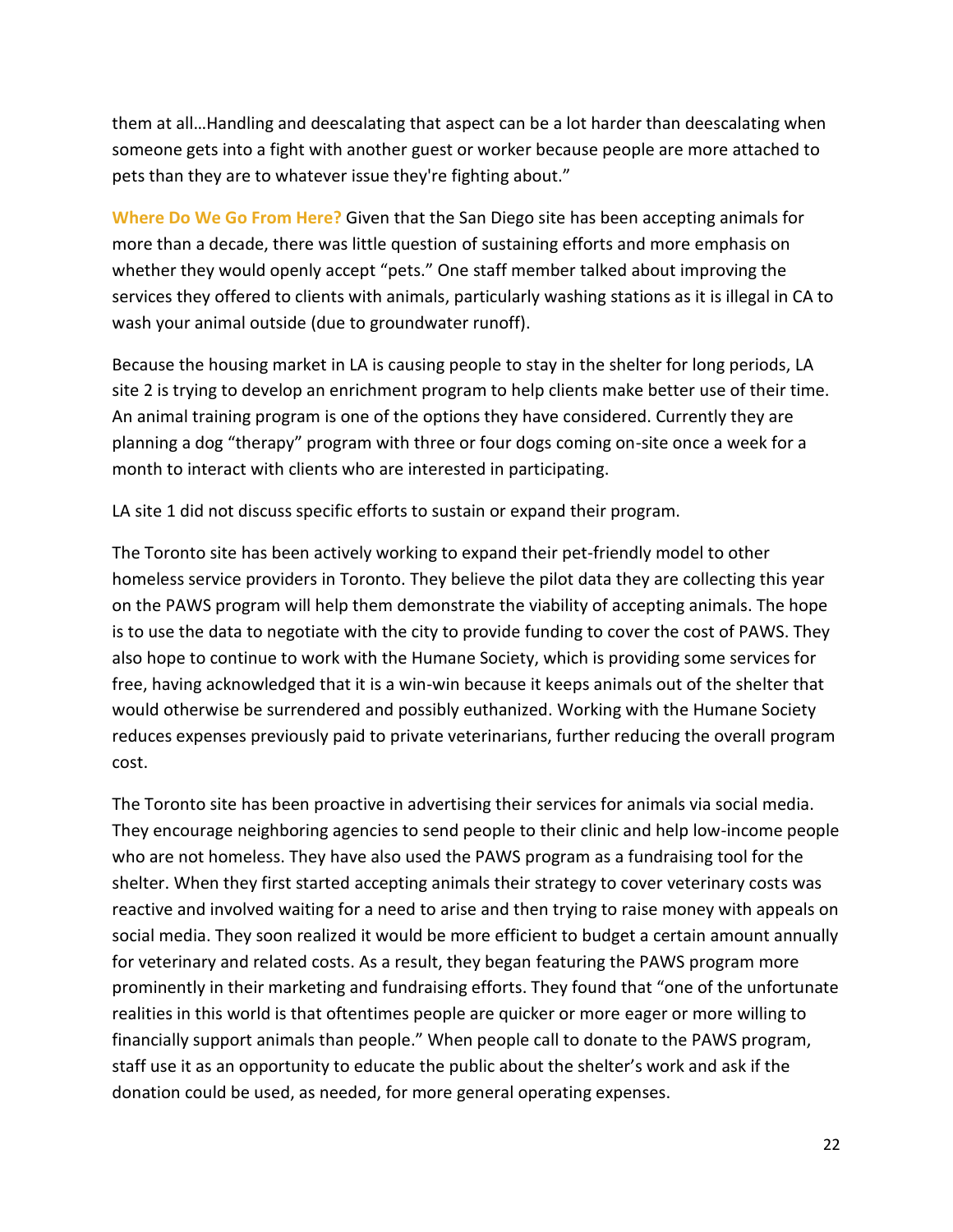### **Challenges**

**Finding Permanent Housing for People with Animals.** At three of the four organizations, respondents identified finding animal-friendly housing as a challenge to getting clients placed. Staff at the San Diego site acknowledged that having an animal can be a barrier to getting permanent housing. One respondent at the San Diego site acknowledged that while the Fair Housing Act prohibited discrimination, landlords with multiple offers were free to select whomever they preferred as a tenant. At LA site 2a, staff noted challenges finding housing for clients with animals, particularly those who had large dogs and/or pit bulls. At LA site 1 an administrator talked specifically about using the designation of an emotional support animal to overcome challenges to securing permanent housing when clients have animals.

**Bites/Aggression.** Concerns about dog bites and/or aggressive behavior were mentioned by staff at three of the four organizations. At the San Diego site they had not had any bites to people but had experienced dog-on-dog aggression, including a case in which a small dog was severely injured. Recently their in-house legal counsel has begun discussions about tracking rabies vaccinations, though they do not ask for or keep vaccine records currently. Residents do sign an acknowledgement that they are responsible for providing regular medical care to their animal and referrals are made to visiting veterinary providers to assist the client in meeting that responsibility.

The respondent at LA site 2c mentioned having a bite incident resulting in the dog having to wear a muzzle. However, he suggested that staff needed to have perspective when dealing with people and animals who have been living on the street: "Depend[ing] on where they've come from, if they've been living in tents and the dog has been in this protective mode and now it's in a community, the dog doesn't really understand that. And the dog may not understand that people are approaching this person. When it's a small dog, it's not a big deal. When it's a larger dog—a 45-pound, a 60-pound, 80-pound dog—it changes." At LA site 2b the primary concern was clients leaving dogs unattended and the dog biting someone who enters their room unexpectedly.

LA site 1 staff did not talk about bites or aggression.

The Toronto site has had cases of dogs biting staff and, more often, other clients. In some cases the dogs have been forced to leave the shelter and in others the dog has been required to wear a muzzle. There is currently no specific protocol for following up on bites other than getting confirmation that the person and dog are okay. It was unclear if proof of a rabies vaccine was required by the medical provider or the health department. There is follow-up with staff to check whether they feel comfortable being in the space with the animal in question.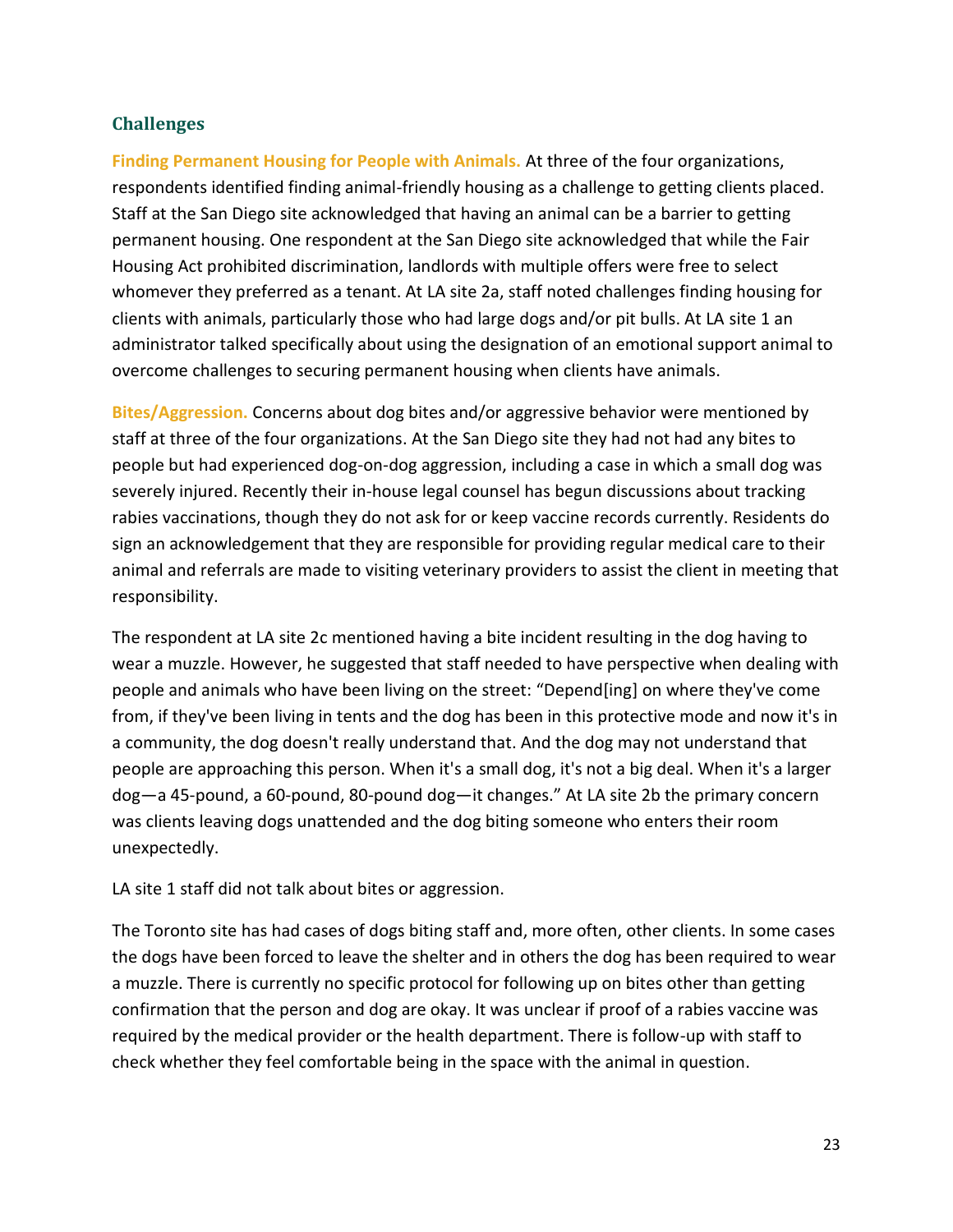**Health Issues.** Health, hygiene and the possible transmission of disease were identified as challenges by respondents from all four organizations. At the San Diego site there was particular concern about having places for people to bathe their animal because it is illegal in CA to wash an animal outside and animals are not allowed in the shower areas.

At LA site 2a the primary concerns included vaccinations, particularly of birds that might be more likely to spread zoonotic diseases; allergies especially to cats; and having animals in areas where people are eating.

At LA site 1 one respondent talked about the fear created when a puppy was bleeding and the client was not able to clean up the blood, which "caused a crisis with other individuals in the facility because they didn't know if it was human blood or if it was emotional support animal blood [or] if it was an HIV-positive participant's blood."

At the Toronto site, two staff discussed health hazards to people resulting from animals who are sick or animal waste that is not disposed of properly.

**Space.** Respondents from all four organizations discussed issues related to space and accommodating animals. At the San Diego site, one respondent pointed out the need to be sensitive to both people with and without animals: "So really being sensitive to both sides. Not just, hey, you know, people have a right to have animals. Well, people have a right not to be around animals too." He emphasized the need to have space for people who don't want to be around animals and respect that right. It is also important for staff to "have a script for when somebody is upset about other animals being there. Because there's that side of it also. Especially cats. Some people are deadly allergic to cats. And that's a real issue in an open-air environment." In the parts of the San Diego campus that have rooms with doors, it is relatively easy to isolate people but where they have congregate housing in large, open areas, it is more difficult to maintain separation. There are also practical issues with the type of beds offered at the shelter, specifically bunk beds. Animals are required to be near their people during the night, either in a crate or on a leash tied to the bed. For safety reasons, people with animals can only be accommodated in a bottom bunk, which sometimes requires moving people from one bunk to another to make room for a person with an animal.

The other issue related to space in downtown San Diego had to do with an area for animals to eliminate. The site's campus is surrounded by sidewalks with few if any grassy areas. Respondents noted the need for a space for dogs to eliminate that does not pose a health hazard to children who may also play in the space.

LA site 2b addressed the issue of a separate elimination space by building a designated pet area. Though it is under construction currently, it is planned to include a fountain for the dogs, a bench, and Astroturf.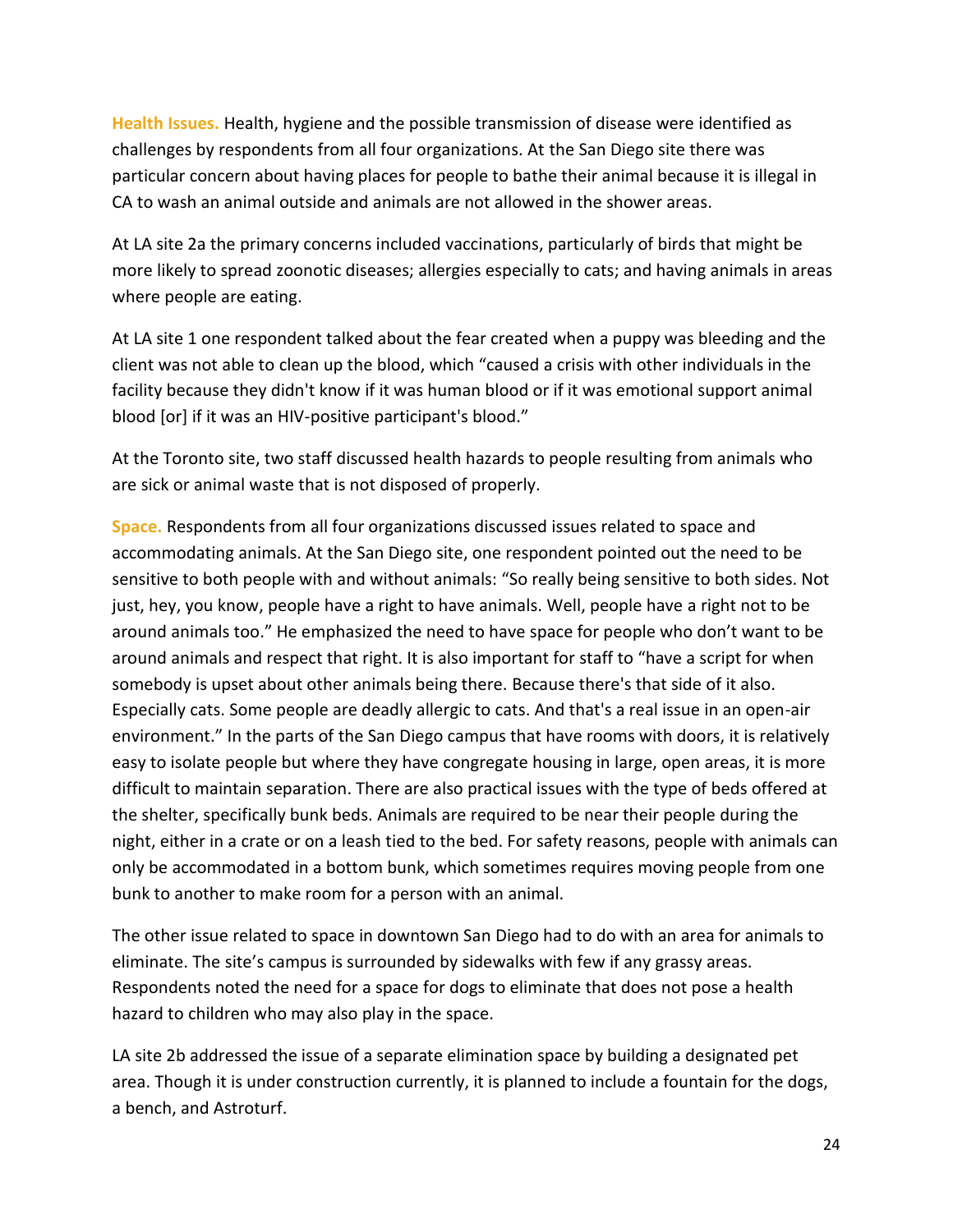At LA site 1, respondents emphasized the importance of thinking about space and how it affects animals and people alike. They are cognizant not to put crates in every room as that would pose a hazard and limit accessibility for people with disabilities. They also noted the importance of doing "meet and greets" to be sure assigned rooms are appropriate for all occupants. As one respondent said, "Kind of puzzling where they go in our site has been difficult, but completely manageable." Another respondent noted the difficulties inherent in sharing a large community space in which beds are close together or only divided by a small partition. Yet another respondent recommended having "a designated space for those individuals [with animals] to stay in because there's always going to be conflict with individuals that are allergic and those that are not allergic, those that are okay with being in a room with individuals that have support animals and those that are not okay." She noted that there should be separate spaces for cats and dogs to prevent fights and reduce the need to crate the animals.

At the Toronto site they decided not to require animals to be kept in a separate kennel space. Instead, they have managed issues as they arise by, for example, requiring a dog to wear a muzzle at mealtime when the dining space is crowded. There have also been situations in which someone did not want an animal in the bed next to his/hers. They have worked around that by having people switch cots.

Despite the decision at in Toronto not to create a separate kennel space, the two staff interviewed expressed concern about the small area between cots. One explained, "I don't know that that's healthy. You know for the animals. And I don't think it's healthy for a lot of the guests because we do get guests here who have allergies and they have to be in this big enclosed space with animals." She went on to say, "I think having certain spaces where dogs and cats can run around and play or just sleep for a little while without necessarily needing to be near to humans might be a good idea. Problem is, we would need staff to be able to upkeep that." One suggestion to address this was reconsidering the addition of a designated kennel or crate space.

**Who Should Have Animals?** Respondents from all four organizations touched on the question of who should and should not have a companion animal. At the San Diego site one respondent described a "vigilante" situation in which several clients decided that another client was not taking good care of her cat so "they made an atrocious decision to take that cat and release it into the wild. So that was heartbreaking. I can't believe that happened. It's just one of the worst things. I can't. It's like taking someone's kid. I can't imagine it. But, you know, we have vigilantes, if you will. They just decide that they know better than the owner does."

At LA site 2a two respondents talked about helping clients get their animals back after they came into the shelter because "it's like your own family. So it's hard, you know, it's their own child." Despite that, both respondents felt there were some clients that should not have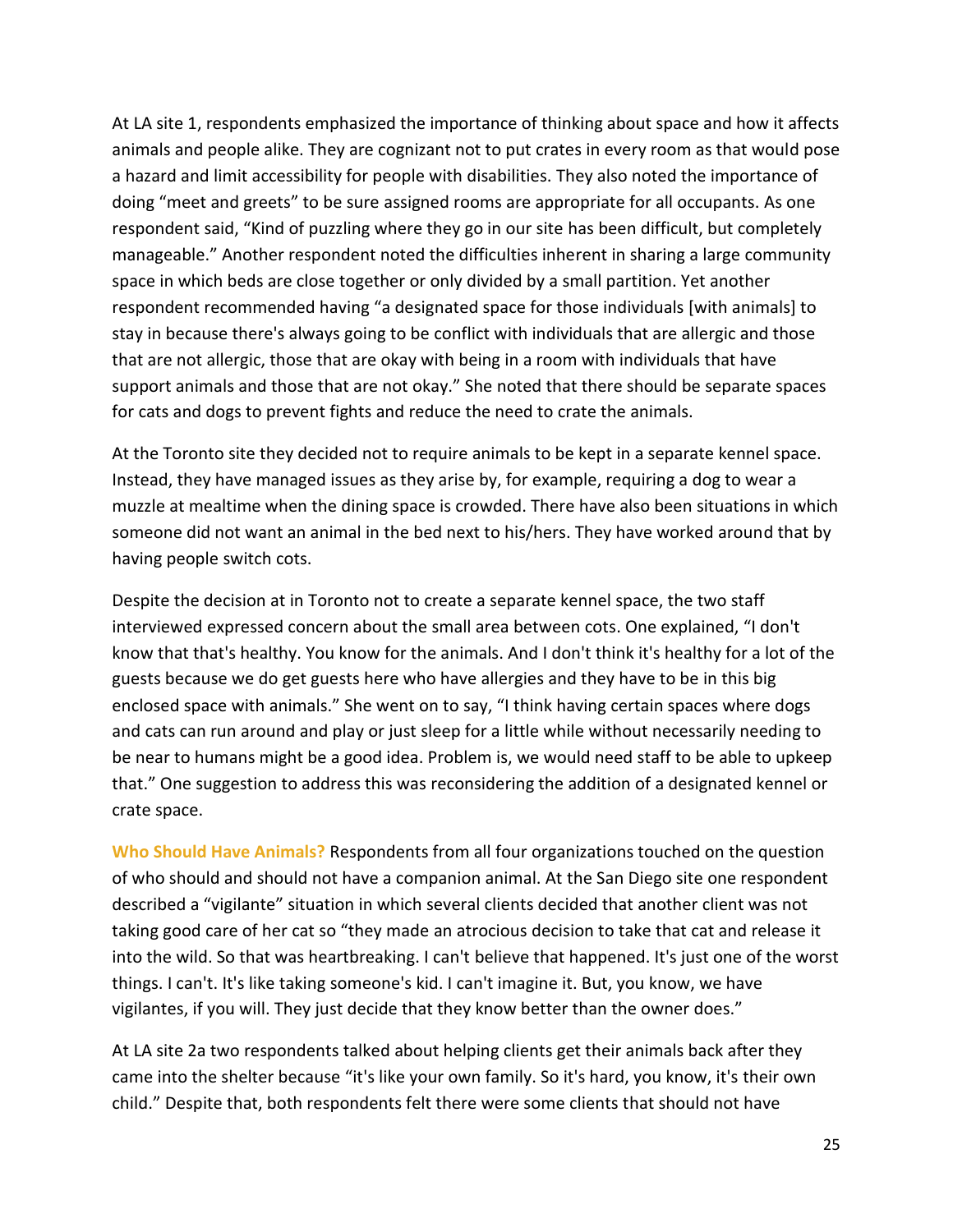animals. For example, they described one client whose "mental health is not stable like they're not regular on their meds. And you see them every day picking at the dog or thinking somebody is dropping oil on them...But she's here with us, so we know that the dog OK. You know, how is it going to be when she's housed?" They agreed that once in shelter, clients should not get a new animal: "I don't think they should get a pet or emotional support animal while in shelter if you don't come in with one…Well, we're working on your housing and stuff, no. After you get housed it's different when you walk out of here."

Respondents at LA site 1 talked about the challenges faced in deciding whether or not clients were mentally fit to care for animals. They had at least one case where a cat had to be fostered by Bark Avenue because the owner was on the street and not caring adequately for the animal. The person came into the shelter for a period of time and the cat stayed in the foster home. When the client was being discharged, he wanted the cat back, but Bark Avenue refused. The LA site 1 staff felt stuck in the middle: "I think it's confusing because we know the cat belongs to that individual. But how do we find the balance between returning it or letting this other agency still care for the animal?" There was a clear desire to "make sure that we're taking the right steps to ensure the safety of the animals."

Another respondent at LA site 1 talked at length about being conflicted about whether people in the shelter should have animals: "I have seen some people who really benefit from having the animal and then I see some people who probably not only neglect themselves, but the animals as well just because of their mental health. But they're so attached to the animal that in order to break that apart, they would suffer mentally." She went on to say, "So I'm torn. I don't know if it's good or bad…I feel as though maybe the animal shelter is doing a disservice by just allowing everyone to have a support animal without checking is it for your mental health."

One of the things this staff member suggested was reexamining the process by which decisions are made about whether or not people can come into the shelter with an animal. She gave an example: "We have a participant here who has an animal. But she neglects her own self trying to take care of the animal. If more time was spent with her when they were doing the outreach, they would have probably made a best decision like, OK, let's get you taken care of. We can place your animal in a shelter. And then when you're on your feet, you can still have that animal with you." She recommended that some sort of screening needed to be done to assess clients' daily living skills: "If you want to have an animal, it's OK to have one. Just make sure that you're able to do this for yourself and as well as for the animal. But you first. So I think it's probably a lot to ask for, but it would save a lot of animals being left out on the streets."

Respondents at the Toronto site expressed similar conflicts about whether people in the shelter should have animals: "I think that having pets is both important and at the same time it's almost like you're taking on an additional stress…Like it's really good for your mental health but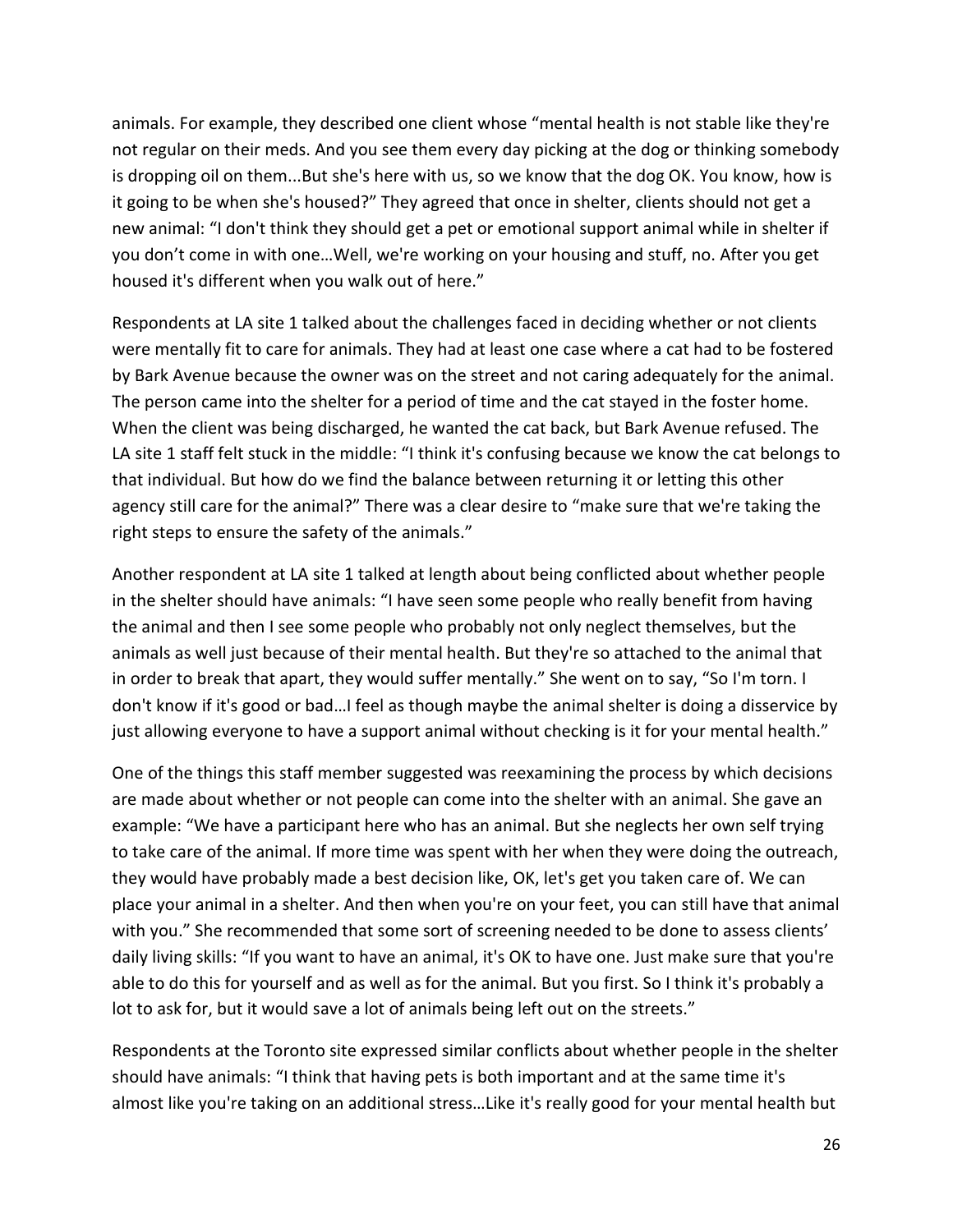you're still in a respite. And so it's hard enough looking after yourself. You don't really want to look after a pet as well. So that's very difficult." Another respondent felt more strongly: "I would encourage [clients] to surrender [the animal] because I think their situation is bad…You know they don't look at the dog as someone with feelings, as someone with needs. I mean I don't want to judge here, but you know someone that hasn't been cared for properly doesn't know how to care for others."

#### **Benefits**

**Sense of Community.** Respondents from all four organizations cited a sense of community as a benefit of accepting animals. At the San Diego site, one respondent said, "I think it normalizes life, communal living, if you will…We opened a shelter in January of 2018 and it was empty. And our first family moved in and the kids brought life to it. We had some singles move in, but a family moved in and the kids were brought in. But then our first animal moved in and it just brought the normalcy of like community. There was just something about it. I can't explain it. It gives people a jump-off point. I know when I interact with strangers, I typically will interact with their animal first before I do it with the human being. And I think we see that here, too. You know, kids are interacting with older single women who maybe they wouldn't have otherwise because their dog is with them. And so I think it just allows for that connection and the human connection."

At LA site 2a, the director talked about the benefits of clients working together to share responsibility for the care of other clients' animals. Similarly, one respondent at LA site 1 talked about the benefit of encouraging clients to support one another: "We also have them all placed in the same room so that they can be supportive of one another. They can remind each other of the different happenings surrounding emotional support animals while they're here. They can also encourage each other to get shot records or if they a need physician's letter, they can use each other as a support network to retrieve any documentation or any services that their animals may need." She went on to talk about the benefits of a diverse community: "Another support is it diversifies the community. Not only are we open to humans, but we're also open to animals. So, yeah, it diversifies the community and I believe having emotional support animals on-site is a benefit to the overall functioning of the site because of the joy they can bring." Another LA site 1 respondent echoed those sentiments: "So the animal owners have their own community and they watch each other's animals, which is so sweet. All the time we see participants who are in a room with an animal. Those roommates are like, that's their animal now. They're all taking care of it. They eat lunch at a different time. Each of them. So you can watch the dog on different shifts when their owner is in the hospital or looking for housing, they're babysitting the animal."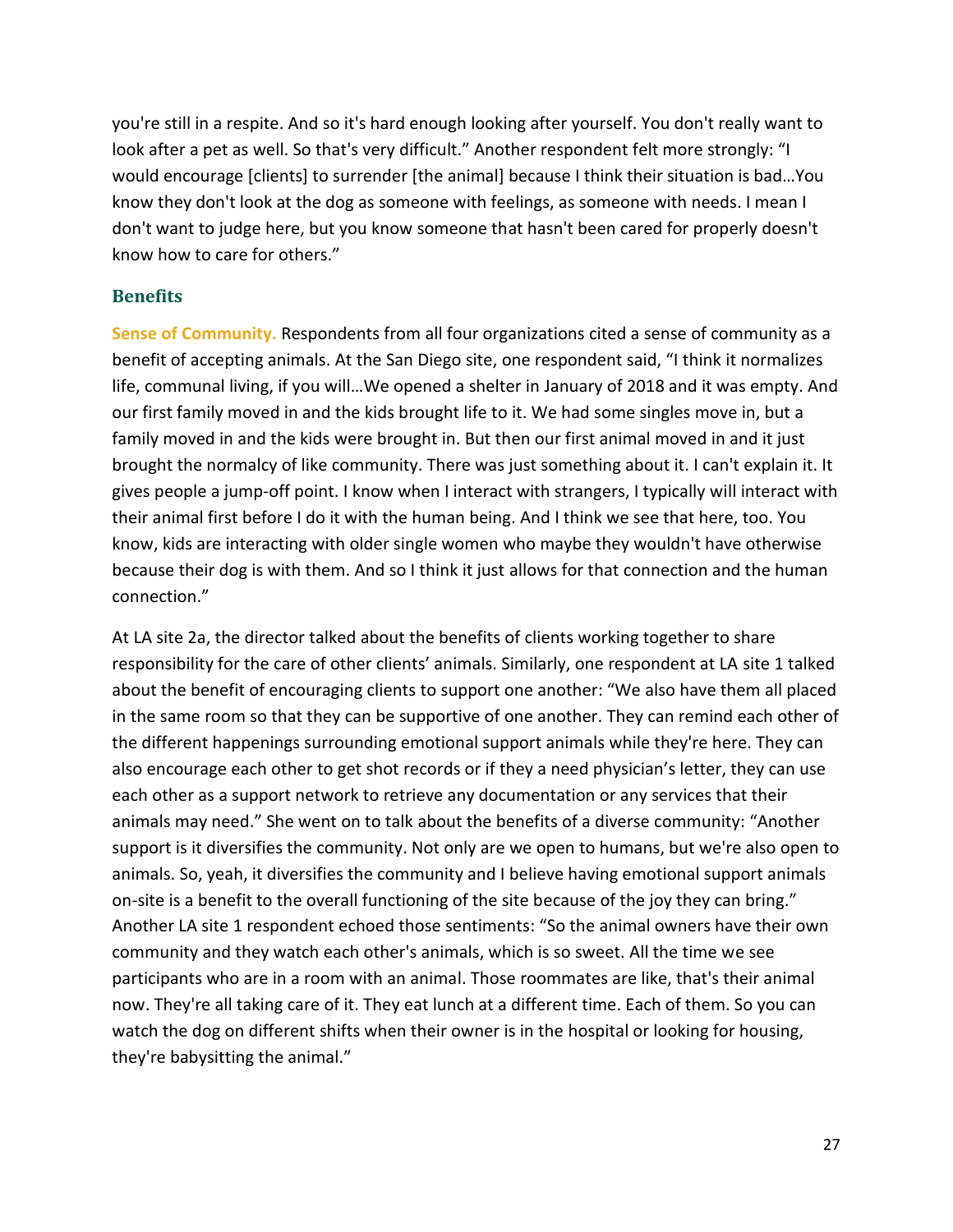At the Toronto site, one respondent talked about the importance of connection and giving back by aggressively promoting their services for animals and opening them up to the entire community, including people who are low-income but not homeless: "We want to feel like we're giving back in some way, even though we don't have much to give back. So it gave an opportunity for us to connect with someone else in the community that we might not ever connect with…I think that's one of our foundational philosophies--the development of community."

**Responsibility.** Respondents at three organizations talked about animals fostering a sense of responsibility. At the San Diego site, one respondent said, "It just feels like our animal owners are more responsible clients." She went on to say, "I would say that it gives our clients an opportunity to practice living with their animals inside because so many of these animals were acquired while they're living on the streets… So it gives them a chance to practice and be better tenants in the future, which is what we're always looking to do."

At LA site 2c, the respondent talked about the benefits he saw of clients caring for their animals: "And so it's good to see them with the animal [and] caring for the animal because when you're homeless sometimes you feel like nobody cares about you…They hold the dog while they have to go to an appointment…You can just see them caring for their dog and making sure they are taking the dog out."

At LA site 1, one respondent talked about the fact that clients who do not consistently take responsibility for themselves, are sometimes better able to show responsible care for their animal: "It's interesting because even some participants who have a very difficult time taking care of their own personal hygiene and they have missed a ton of appointments and they can never remember when their housing navigator is coming or anything like that, they're really good with the animal. We see that a lot. Just because someone can't take care of themselves or is kind of neglectful in that way doesn't mean that that is going to be a parallel to how they take care of their animal." She went on to discuss the role of animals in helping teach clients how to take responsibility for and learn skills of daily living: "Learning how to take care of something else is something that's extremely important for our participants. And using a parallel process to discuss the participant's own hygiene or own self-care items or own experience with the animal too. So that has been amazing. And I think for our bridge housing site one of our main goals was to teach participants life skills so that they don't return to homelessness when they're connected to permanent housing. And what better way to teach someone life skills than to teach someone how to take care of another living thing that's dependent on them? So that has been amazing."

**Therapeutic Mechanism.** Staff at three of the four organizations talked about clients' emotional attachment to their animals serving as a therapeutic mechanism. At LA site 2a, two staff talked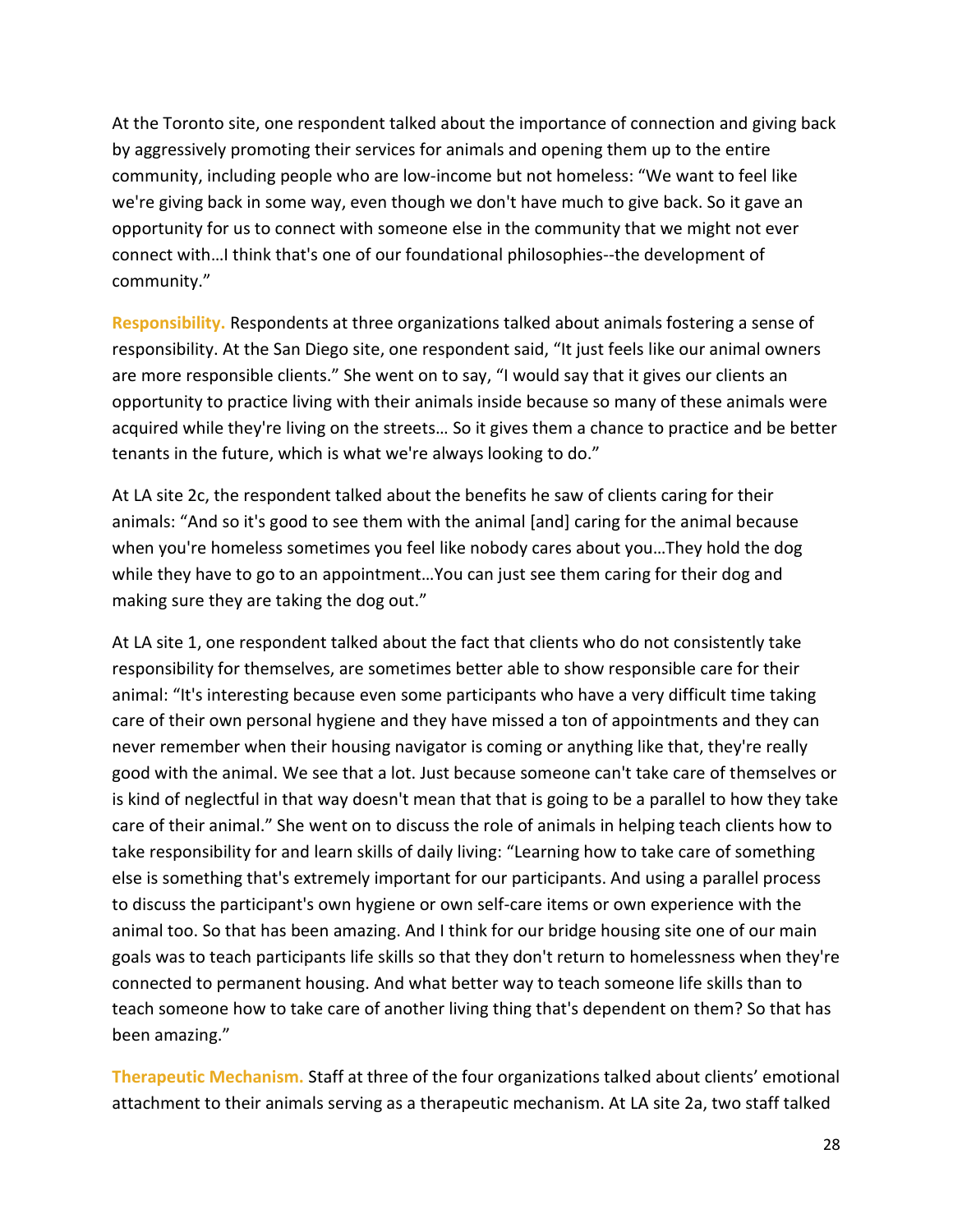about the calming effect of the animals. One noted a particular client's relationship with her dogs: "She has them in this little stroller all the time and they're always groomed…She talks to them and she has a full conversation…She'll be talking to her animals like, I know, I know. I've got to calm down. I know. I know. So that's therapeutic for her. It helps and the dogs will bark at her and she's like, OK, OK." The other staff member responded, "I think they should accept the animals with their clients because it helps them…and it gives them support."

At LA site 2b, the respondent talked about the animal helping to keep clients grounded and serving as a coping mechanism: "When they feel like isolating themselves, they still have that connection. Like something to kind of ground them a little bit…Like especially with the two clients now that have animals. I've only known them with animals. So I can't say this is what they looked like before the animal this is what they look like after the animal. But I do see how much they care for and love their animals and I think it kind of gives them a purpose. It gives them something to focus on throughout the day. They have a little animal that can go on walks with them. They can just sit in one of the benches outside and just talk to it. They don't want to talk to anyone else. They just go talk to that little animal…So I see that as a benefit because they're probably doing that to release some stress or to get their mind off of something. I'd rather them do something proactive like that than do something else that is potentially illegal or could get them in trouble or could be unsafe."

At LA site 1, one respondent highlighted the importance of an animal's affection: "They are able to feel the affection and empathy from an animal, which is so important because some of our participants maybe have never felt that in their entire life or haven't felt that love in 20 years or however long they've been on the street." Another respondent noted the utility of animals in crisis situations: "When we're in a crisis with certain individuals that have those support animals, they definitely work to help calm those individuals down. Not only do they calm those individuals down, but maybe that dog or that cat has a rapport with another participant and it helps to calm them down as well." She elaborated on the benefits to clients who don't have animals: "[Clients] reach out to the owners of the emotional support animal to take care of them. And that calms them down and makes them feel a little more relaxed. So we do see benefits of having the animals here on-site."

At the Toronto site, one respondent talked about the potentially unique therapeutic value of animals: "I've seen it where that pet could be the motivation to the person starting to make some effort towards making changes in their lives. If that pet can be a catalyst to change, then, you know, that's a particular value that we're maybe not going to get in any other avenue…. the health of the pet is impacted in being in a space like this, too. Right. And we will often try to use that as motivation when we're doing our casework with people…[Our] role is to convince people to seek treatment and detox or get counseling. We'll [ask] wouldn't you like to envision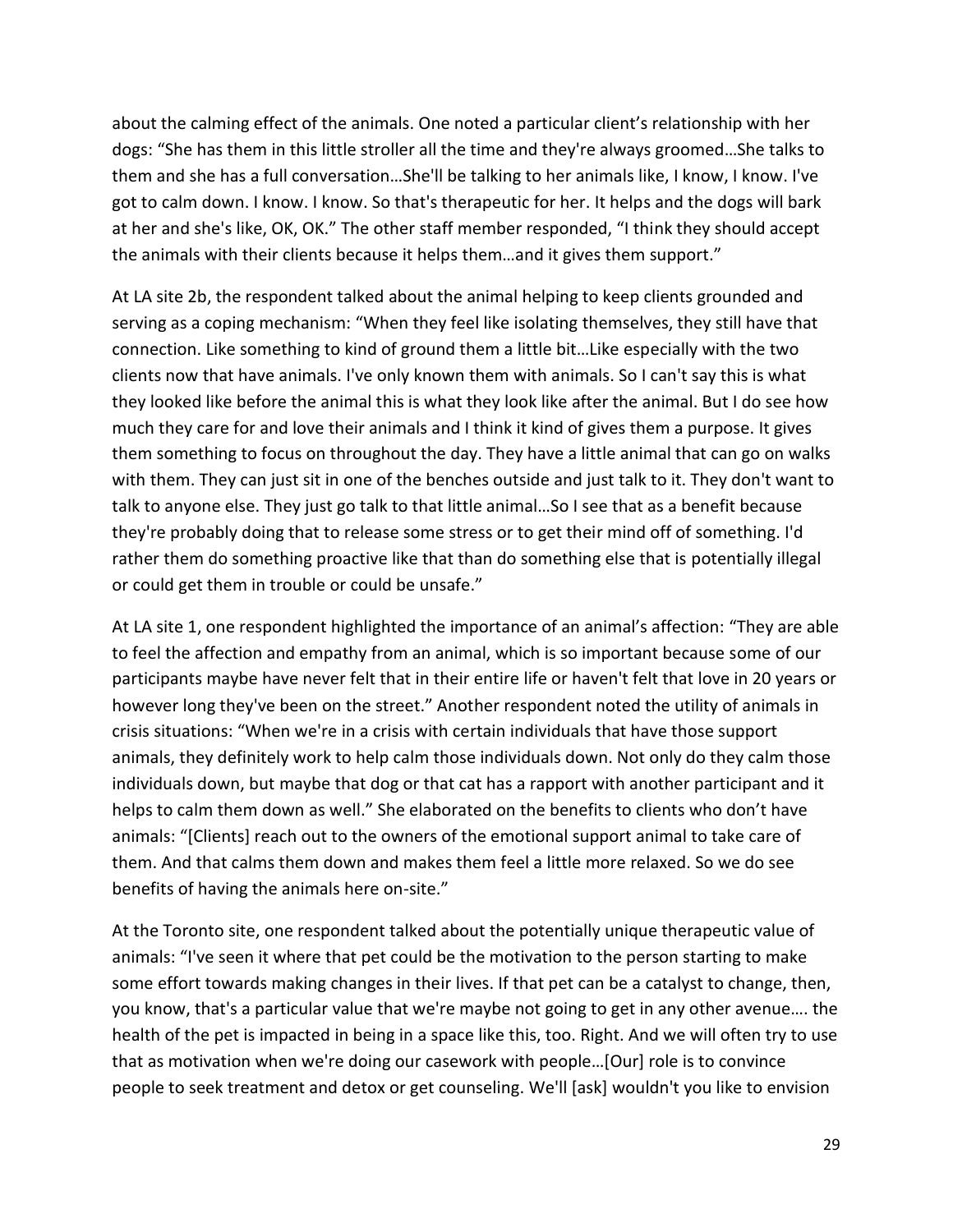a better life for you and your dog?...Wouldn't it be better if you had your own space…We can help you." The benefit of being able to offer veterinary care was also noted as a way to deescalate clients: "People are often in a very escalated emotional state when they first come to us with their pet concern…We can very quickly help a person to come down emotionally when we say, look, within a few hours, we've got you an appointment set up and there's no cost. Go get your animal checked out….The change can be very immediate in the person's presentation, which is beneficial to the whole rest of the space and to staff. So the benefits have peripheral impact beyond just the person in their immediate need." The respondent also noted a benefit to the staff: "The pet in the space acts as a therapeutic mechanism for staff. You know, staff will often ask do you mind if I take your dog out for a walk? I'm stationed at intake, can I sit with your dog for a few minutes and pet them?"

### **Clients**

### **Experience at the Shelter**

**Rules and Policies.** Overall, clients at the four organizations felt most of the shelter rules and policies were reasonable, with the notable exception of the requirement to keep the animal with you at all times. Clients identified the services provided for animals as an important aspect of their experience at the shelter.

At the San Diego site, clients with animals expressed appreciation for being able to have animals on-site but noted challenges with two shelter rules. The first was the requirement to have the animal with you at all times: "The only problem I have with my animals is dealing with staff. We have an outside life you know, looking for a job or errands, going to work, they make it very hard on us and what we do with our animals when we have something to do. You're threatened to be put on the street because you had to leave your animal behind. It's unfair." Shelter staff explained, however, that crates can be provided should the client need to leave the shelter for a period of time. The agreement clients sign upon entering the shelter states: "The Resident agrees to keep Animal on a leash or other restraint at all times in cubicles or whenever it is outside of Resident's bed area."

The other issue noted involved being able to take the animal outside during the night: "They make it really hard on the time you can take the dog to the bathroom. We can take them before bed check. And then they can go out again before twelve o'clock. And if they don't go before twelve o'clock then they're not allowed to go out until four o'clock in the morning…How do you tell an animal they can't go outside and go to the bathroom?" This is important as it involves balancing the need to allow clients to take their animals outside with the need to limit traffic in and out of the shelter while people are sleeping. Staff also noted needing to minimize clients using animals as an "excuse" to go outside for other reasons (e.g., to smoke).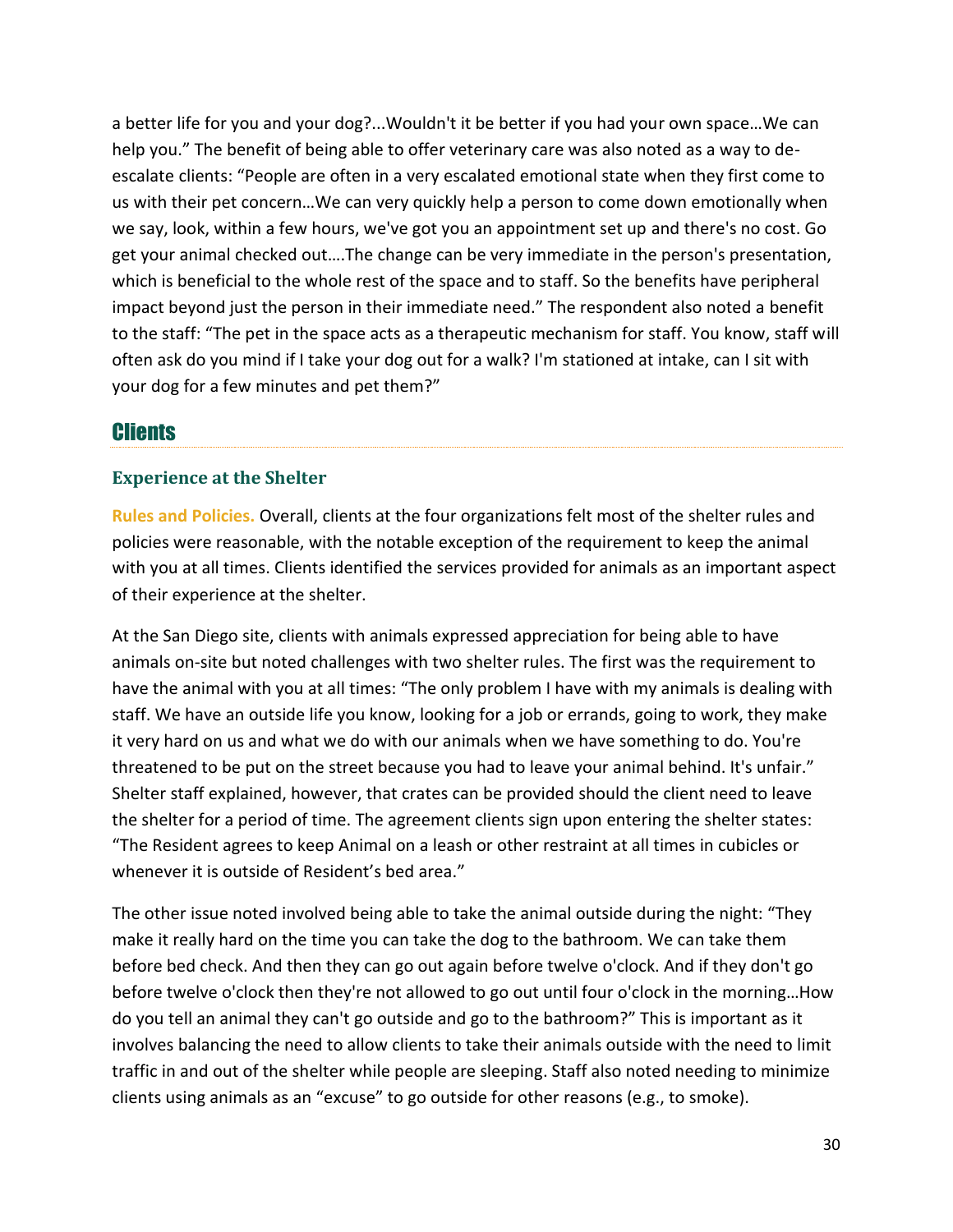Clients without animals at the San Diego site raised concerns about pet food being left on the floor, people not cleaning up after their animals, people not taking their animals outside on a regular schedule to eliminate, lack of training among animals, and animals being confined in small crates.

At all of the LA site 2 sites, clients with animals generally felt shelter rules and policies regarding animals were reasonable: "Everything they asked you to do, frankly, is fair. You know, as far as keeping your dog [up to date on] shots, clean, stuff like that. You would normally do that any other time." Another client agreed, "Pretty much everyone knows the rules and knows how to handle their animals. I haven't seen anything out of the ordinary." One client did express frustration about the requirement to keep the animal with him at all times, "I'm not blind. She's not that kind of a service dog. I'm not in a wheelchair. She's an emotional support animal. And they don't consider that a service animal or anything. It's a pet. So you have to argue in those cases. That's what irks me is that they know about these places [where the animal won't be let in]." To address this, the group agreed that accommodations should be allowed to have fellow residents care for the animal if a client must go to a place where the s/he would not be allowed.

Clients without animals at LA site 2a generally agreed that clients who do not have animals when they arrive at the shelter should not be allowed to acquire them. Three of the clients felt strongly that the prohibition against petting someone else's animal was unnecessary and unfair, particularly given the length of time clients typically stay at the shelter and the bonds that form among them.

At LA site 1, the clients with and without animals felt the shelter rules and policies were reasonable, though not all followed them (e.g., only about half of clients with animals had them spayed/neutered). Clients without animals talked at length about animals being left alone for long periods of time and mentioned health concerns related to cleaning up after animals. They also discussed the possibility of having separate wings for people with animals. Both clients with and without animals noted that they needed adequate space, which was difficult to manage in the shelter environment.

Clients at the Toronto site noted few rules, including no requirement to show vaccination status or a license: "Like, for instance, when you bring a bike to this building, they want you to show a receipt that you purchased it and that it's…your bike so that they know that you didn't go steal it. How is that not the same as a dog?... Now, on the other side of the coin, there are basically no rules when it comes to the animals. And I think that that might be the other end of the extreme." Clients did acknowledge the requirement to keep their animal on a leash at all times and provide food and water.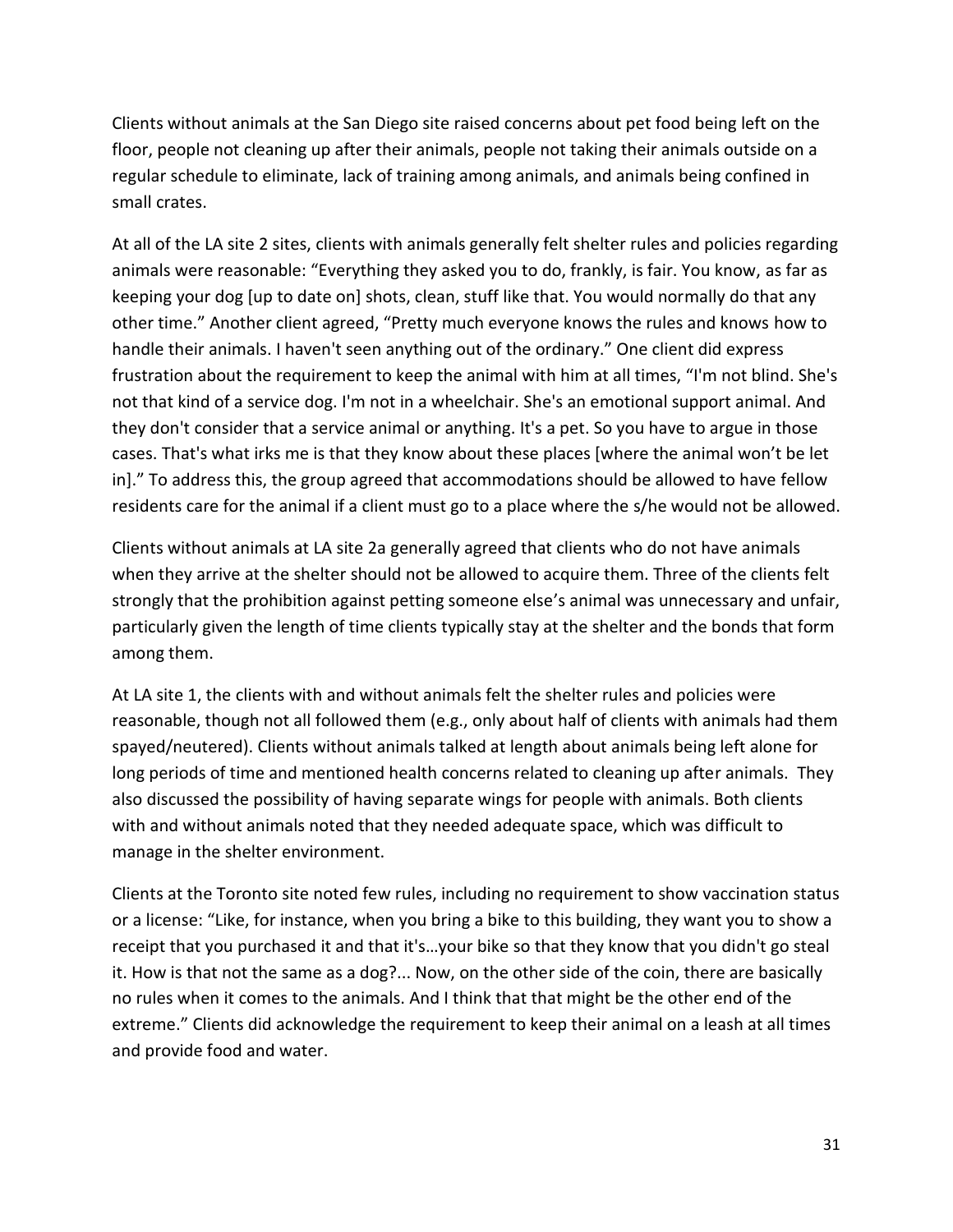**Services for Animals.** Services for animals were generally considered an important shelter benefit. Clients with and without animals at the San Diego site described appreciating the free veterinary services, food, and supplies offered monthly. Clients with animals at LA site 2 sites similarly reported being able to access care for their animals and appreciating that support, as did clients at LA site 1. At the Toronto site, the experience with services for animals was less consistently positive. Some clients had accessed services through PAWS but others seemed to be unaware that the program was available. Two clients reported long delays in having requests for care acknowledged and addressed.

**Consistency and Fairness.** Clients at all four organizations noted the need for consistency and fairness. At the San Diego site, clients without animals noted that although animals were not to be left alone in the living space, the rule is not enforced. Among clients with animals at that site, there was a consensus that there were different rules (or at least differences in enforcement) in the men's and women's wings: "That's the thing up there, they're a lot harder on the women." The difference seemed to center primarily on rules about when animals could be taken outside and whether a supervisor's permission was needed to take a dog out after midnight. One client also noted inconsistency in enforcement of the requirement that animals be on leashes at all times.

At LA site 2a, clients without animals expressed concern about lack of consequences for things like not leashing your animal or cleaning up after him/her. Clients with animals focused on the fairness of shelter rules, including having people with animals eat outside and decision-making around which dogs have to wear muzzles. Two LA site 2 clients (one at site 2a and another at site 2c) felt it was unfair that only their dogs had to wear a muzzle as a result of a bite incident that was perceived to have been instigated by either someone else's dog or a staff member.

At LA site 1 both clients with and without animals agreed that clearer policies are needed along with consistent enforcement.

At the Toronto site, three clients discussed the need for a more proactive response to aggressive behavior, including a consistent series of warnings and requiring a muzzle if a dog continues to exhibit aggression. One client explained, "There's not really a good warning system. If your dog barks or lunges at staff or shows aggression, they ask you to muzzle it. You get a bit of warning and another warning and another warning. But there's not really continuity. There's not really follow up."

**Entry Requirements.** Clients at all four organizations agreed there should be specific entry requirements for people with animals. At the San Diego site, clients with and without animals agreed that there should be minimum requirements for entry, including having the animal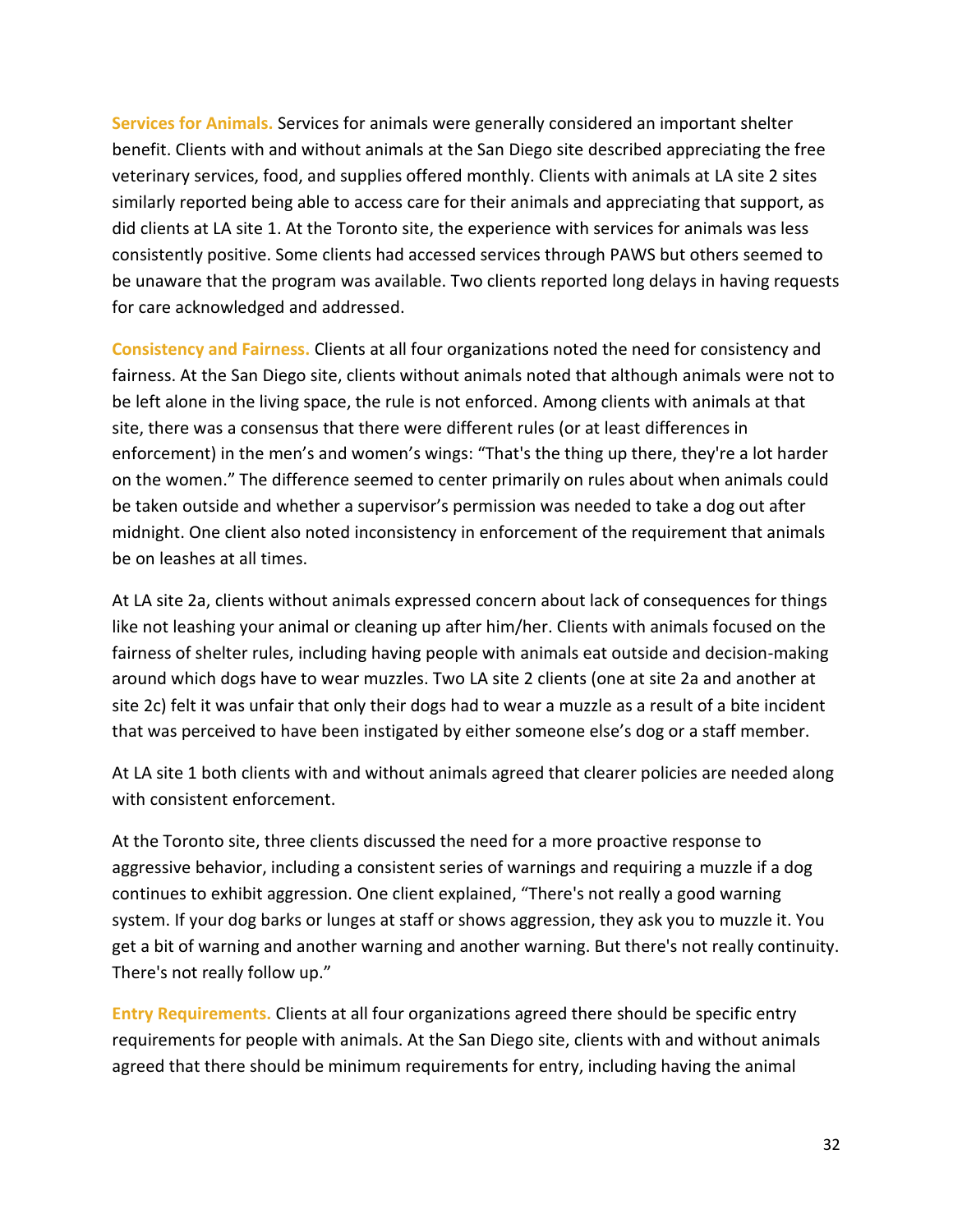spayed or neutered, getting a letter from a doctor saying the animal is necessary for emotional support, and having vaccination records.

Clients at LA site 2a who did not have animals recommended a 30-day entry period during which clients had to get proof of the animals' vaccinations and support role. They agreed that accepting animals into the shelter was positive and should be continued: "Like if you're losing everything and your life is falling apart, I think it's good that you would be able to have your support animal. And I know not a lot of shelters have that. I think it's net positive."

Clients as LA site 1 who did not have animals also agreed that accepting animals was a good idea. The consensus was that there should be some sort of screening that people and their animals go through prior to entry to be sure prospective clients are committed to caring for their animals and the animals have a temperament that is conducive to communal living: "It would be logical to screen them before you're allowed to come in because they are street dogs. Remember, we come from the streets and our dogs, they're basically trained about the street. So bringing it into our shelter environment, it's a whole different ballgame." Similarly at the Toronto site clients agreed that people with animals should be referred to the PAWS program upon entry into the shelter so that they can get their animal vaccinated.

**Protocol for Care of Animals.** At the San Diego site there was agreement among clients without animals that those clients who had animals should be expected to train and care for them. At LA site 2a, clients with and without animals suggested having more resources for people with animals and being more proactive in getting them the guidance they might need: "I'll bring it to the attention of staff when I see something that is not okay, which it's been several times. There's got to be some way to handle it. Not to have the dog taken from the person, but to help the person…understand in some compassionate way and overcome what they're [doing to the animal] because…people get very defensive just like [with] a child."

At LA site 1, clients without animals felt there should be requirements for how animals are cared for and maintained. At the Toronto site, clients also agreed that more rules are needed regarding care of animals, including how long an animal can be left alone and provisions for designating someone to care for the animal if the owner needs to leave the shelter to work or do errands. Further, it was suggested that a staff person be designated to serve as a coordinator for the shelter's co-sheltering program: "I definitely feel like having somebody in charge of paying attention to the owners and the animals would make a huge difference. They could look at things like neglect. They could look at things like if the dog is eating properly, if the dogs being taken out…Be that person to [help people] take the next step. Maybe that person who is the owner needs some help or can't do it themselves."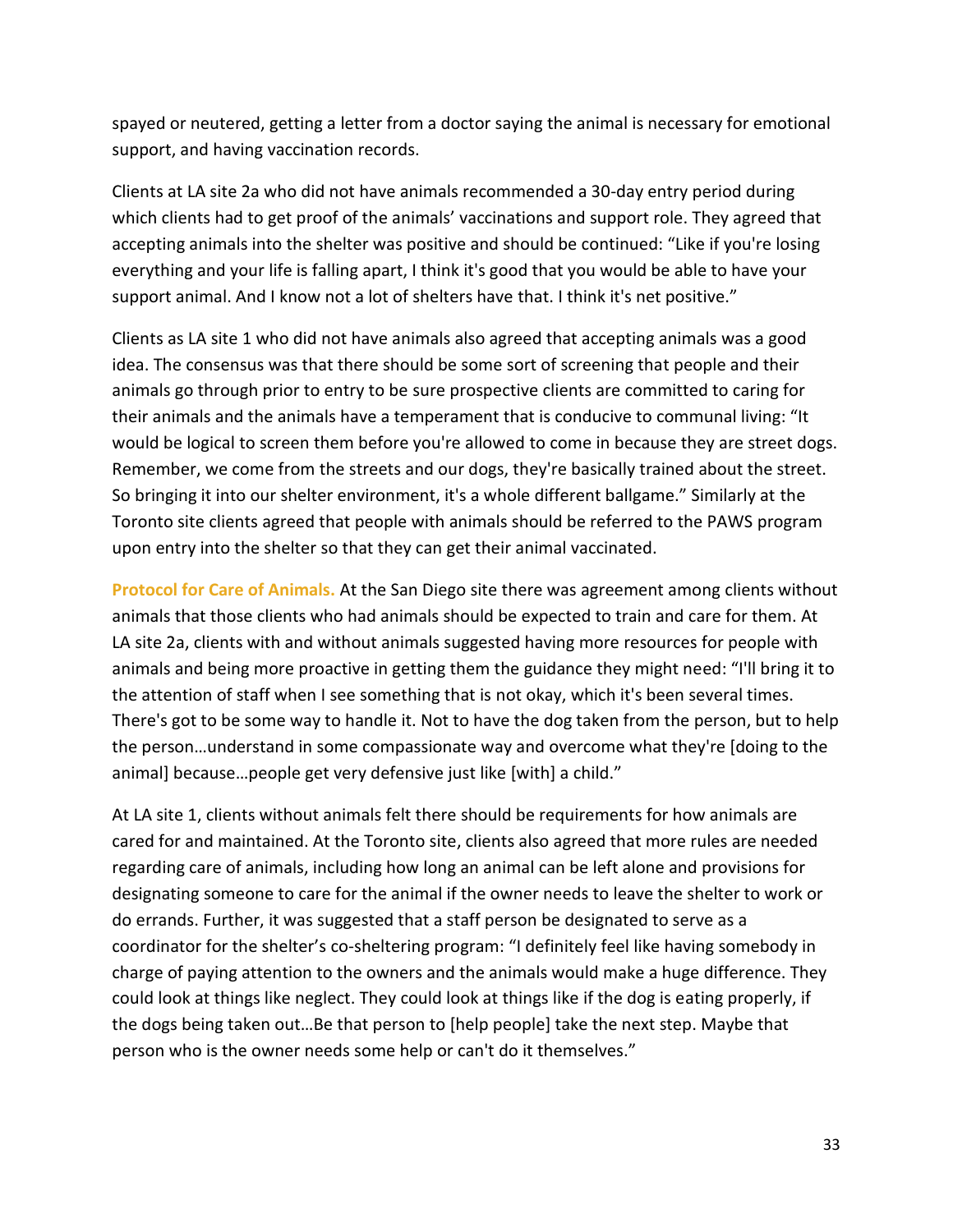**Resources.** Clients from all four organizations agreed that more resources are needed for clients who have animals, including designated outdoor areas for animals, crates, and help with pet sitting. Two clients at the San Diego site talked about the need for separate spaces where animals could eliminate and be bathed.

At LA site 2a, clients without animals talked at length about the resources that should be provided. The focus of the conversation was on "babysitting" of other people's animals. The consensus of the group was that clients should be encouraged to help each other care for the animals: "We're in a communal environment…So people need people to help them." They also objected strenuously to the prohibition against caring for one another's animals. They did not think it made sense for the person or the animal to put an animal in a shelter when their person was, for example, going through a 72-hour mental health observation. They talked about having a cadre of sitters who could be called on as needed: "Just having a designated amount of people or a couple of people that can be reliable, that when there's an emergency, [people don't] have to worry about their pet because there's somebody that they can trust [who] will take complete care of their animal…They can trust that [and] it will help them get better." Further, the group suggested that training be offered for those who wanted to serve as pet sitters so that they were equipped for the job.

Clients with animals at LA site 2a also discussed needing help with pet sitting. Two clients suggested having a pro bono veterinarian and vet techs come to the shelter every month to provide medical care and temporary respite (i.e., the techs would care for the animals on designated days). If that was not possible, they recommended relaxing the rules and letting other clients pet sit: " But allow us to lighten up a little bit and allow us to be able to say, hey, if you're not doing anything Tuesday afternoon, can you watch, the dog? I got a doctor's appointment or a dentist appointment."

At LA site 1, three clients with animals agreed that a designated outdoor area for animals would be helpful. At the Toronto site, two clients suggested that crates be made available to people with animals.

### **Challenges**

**Finding Shelter**. Clients from all four organizations talked about how challenging it was to find a shelter that accepted animals. All of the clients with animals agreed that the policy of accepting animals was integral to their decision to come into the shelter. One client at LA site 2a said, "Well, there was a lot of places in Los Angeles period that don't want to be bothered with animals, especially on a shelter site. And it's very hard to find a place that will deal with animals." Another client at that site agreed, "There was another facility that I was matched with. And I declined that facility because it was the beginning of winter and in the facility they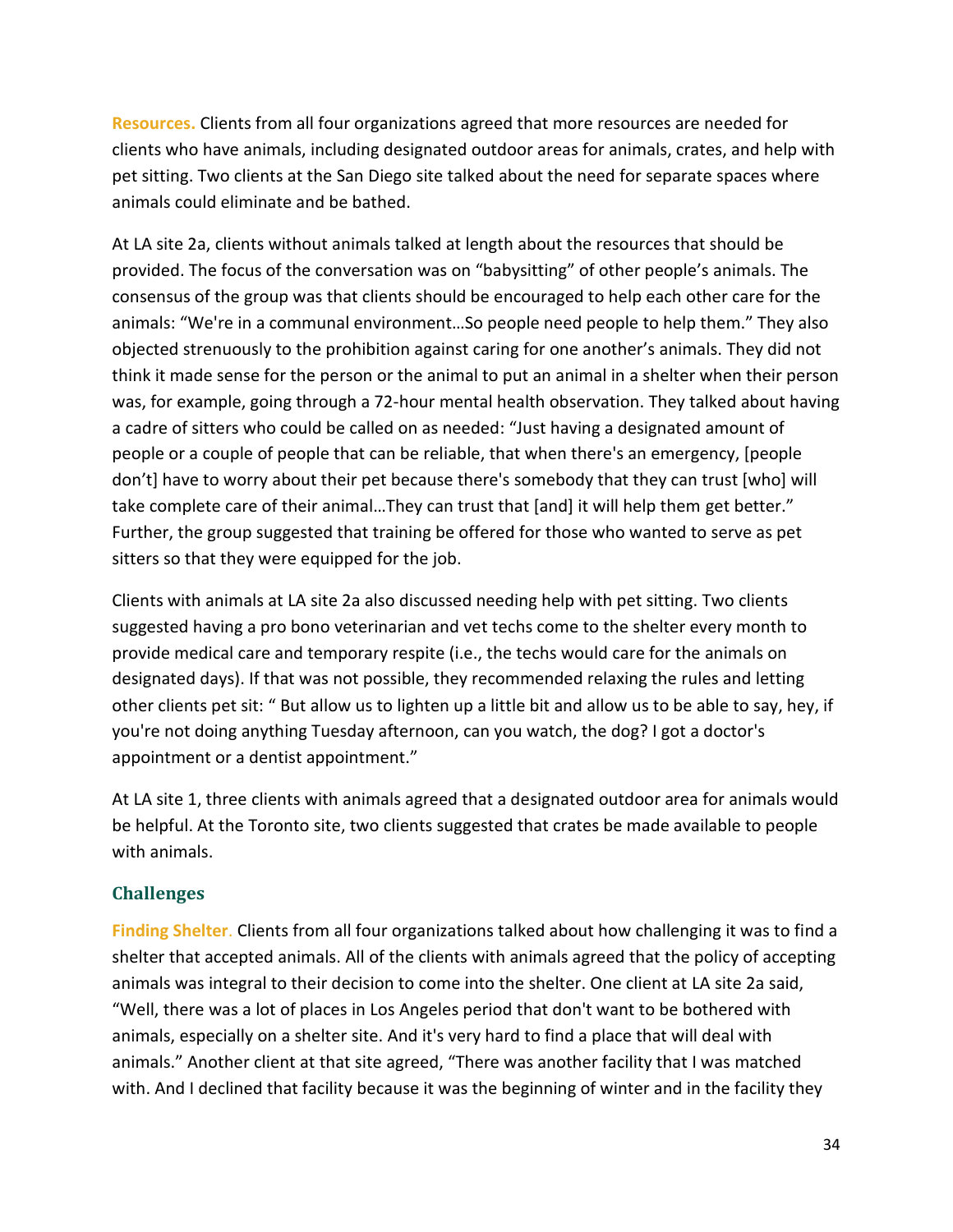wanted you to have your animals in a kennel outside. And I said, that doesn't work for me because I don't want my animals to be outside. I mean, if that's the case, I'll be outside with them."

Clients at LA sites 2b and 2c also said they would not have come into the shelter if their animals were not allowed: "I said I refused to go into a shelter unless you can find me a shelter that'll take me and my dog. Because I'm not just going to leave my dog. I'm not going to put her in a boarding house. I'm not going to kennel her…I don't have anybody other than me to take care of her that I know will take care of her to the best of what she needs. And plus, I need her to get through this. We've gotten through so much together. I need her to get through this."

The stories were similar at LA site 1. One client said, "I was coming down the dirt road and there was [the organization] at the end and they said can we help you? I go, if you are petfriendly. They said yeah and I said you can help me then." Another client explained that he and his dog were living in his car: "When they first approached me, I wasn't for it. I actually told them no. And then they came back…and reached out to me and were like, well, we can get [your dog] in...too. And that's when I was like, okay, for sure."

At the Toronto site, all of the clients noted challenges finding shelter and permanent housing that accepted pets. Three of the clients specifically mentioned objecting to shelters that required animals to be crated. One said, "I did the intake…And then they said, okay, well, your dog is going to have to go in the crate on the other side of the room. What? No. I stood up and it was in the middle of winter and I said to my boyfriend, I don't care if I have to sleep outside." Another said, "You know, having the dog in the crate is not fair to her."

**Maintaining Boundaries**. Clients at three of four organizations noted challenges maintaining boundaries between their animals and other clients—both physical and interpersonal boundaries. At LA site 2b, one client talked about being proactive in establishing physical boundaries by asking others if they are allergic to or scared of animals: "Just let me know and I'll remove Lucy...because I'll respect your feelings about it." At LA site 1, two clients also talked about trying to be respectful of fellow clients: "You may have a roommate who may be allergic to them or afraid of them just period. So you're not trying to conflict with them or make them feel uncomfortable. That's why you tell me you know if it's a bother. I can leave him [the dog] alone or take him with me if I have to."

Clients at LA site 2 and 2c and at LA site 1 reported difficulties managing physical boundaries, particularly with respect to people approaching their animals without asking first. Of her dog, one client said, "She doesn't like to be pet by a bunch of random people. But…most of these people here have mental disabilities. So it's like you can't really expect too much." Another client said, "It's just that here people don't ask me--Hey can I pet your dog? They just run in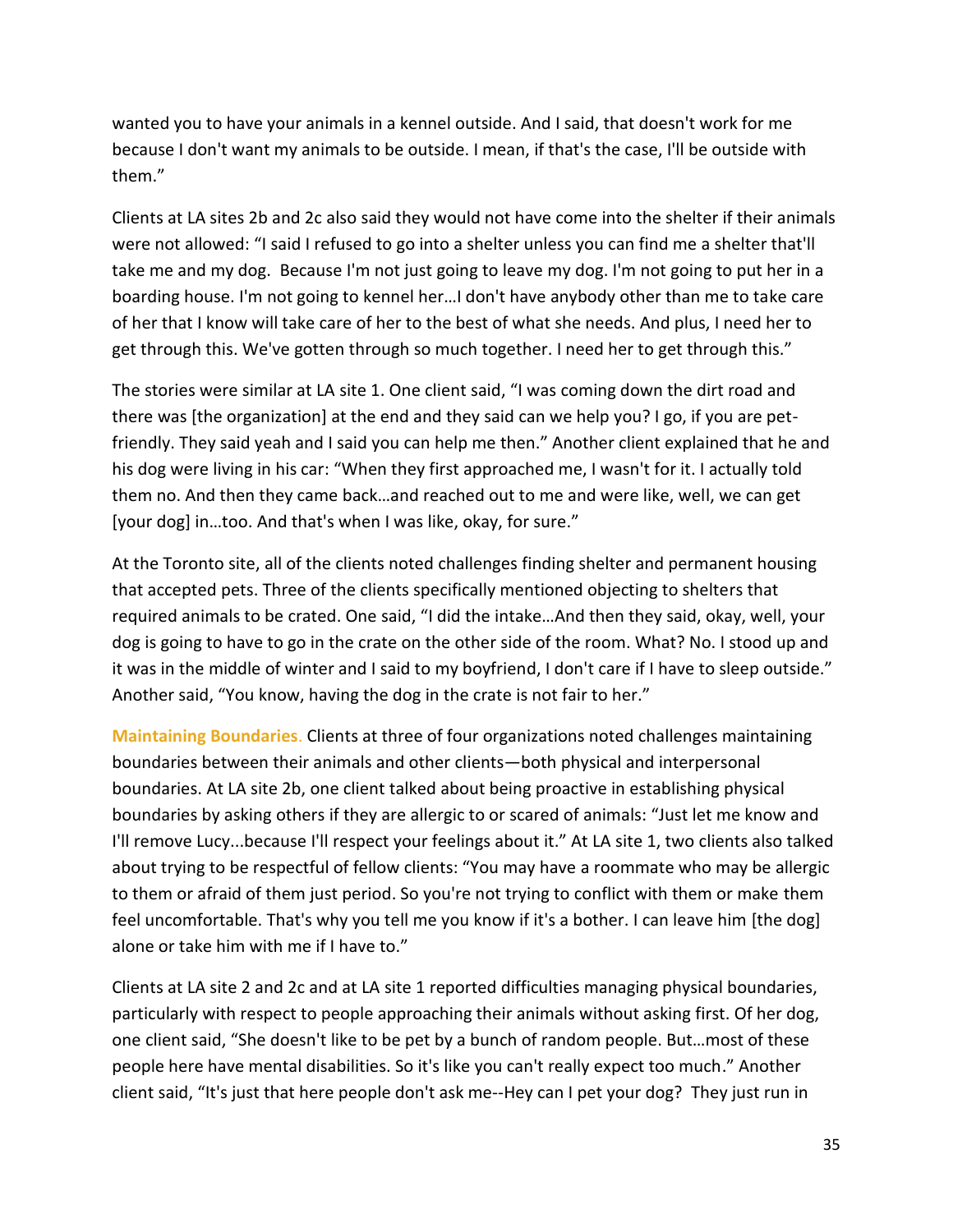and want to grab your dog…Then it's like, if my dog bites you, it's not my fault. You didn't ask for permission. The dog doesn't know you." Another client described steps to maintain a safe space, "I know my dog, even though she's a Shih Tzu, she's very territorial. She'll let it be known like, hey, you're getting too close. You know, what are you doing? Don't talk to my mom. And she's in her own buggy. So I keep both of them in their buggy and it zips closed."

At the Toronto site, one client described struggles keeping people from feeding his dog, "People were coming up to me and feeding him things. I told them I don't want you feeding…the dog. I never fed the dog any...it had its own food, dog food. There were people feeding him bacon and ham...anything, right? Finally, now they don't feed him. I had put up a little sign: Please do not feed the dog." Three other clients at the Toronto site discussed challenges managing interpersonal boundaries with respect to clients making judgments about one another's treatment of their animals: "I had an issue with a guy who kept his dog in the crate all day. But I've since apologized to him because I was unaware that he takes the dog out at night and they cuddle like two little kids. Like, you know, he loves his dog. I was having a bad day and I took it out on him 'cause the dog is in the crate all day long, which is something that I would never do to my dog. But it's not my job to tell him how to take care of his dog." Another client talked about the stress of the environment and being judged: "All the other people that live here are constantly complaining about how terrible of cat owners we are. So this is…everything's just really, really stressful."

**Defining the Role of the Animal.** Clients at all of the organizations expressed confusion about expectations of service animals, emotional support animals, and companion animals. At the San Diego site, clients without animals generally agreed that animals at the shelter were service or emotional support animals and as such should be expected to be with their person at all times. One client made a distinction between a service animal and a watchdog, "We can't have a watchdog. A watchdog watches in response to people getting too close to you. A service animal won't do anything until the master tells them to. And in response to the people on the street, their dogs become their watchdog. They're watching for people to come across their master's perimeter. So when they come into this cube, now that becomes the area that they're watching over. So it becomes a not safe situation for everybody." In contrast, clients with animals at the site did not describe their animals as performing a service or support role.

At LA site 2 sites, only one client described a specific service role for her dog and reported specific training for that role (seizure alert). At LA site 2c, both clients specifically described the emotional support their dogs provided them. Participants in the 2a focus groups who had animals did not describe them as service or emotional support animals.

At LA site 1, clients talked about staff helping them get letters documenting their animals as emotional support animals, but not every client reported having a letter. At the Toronto site,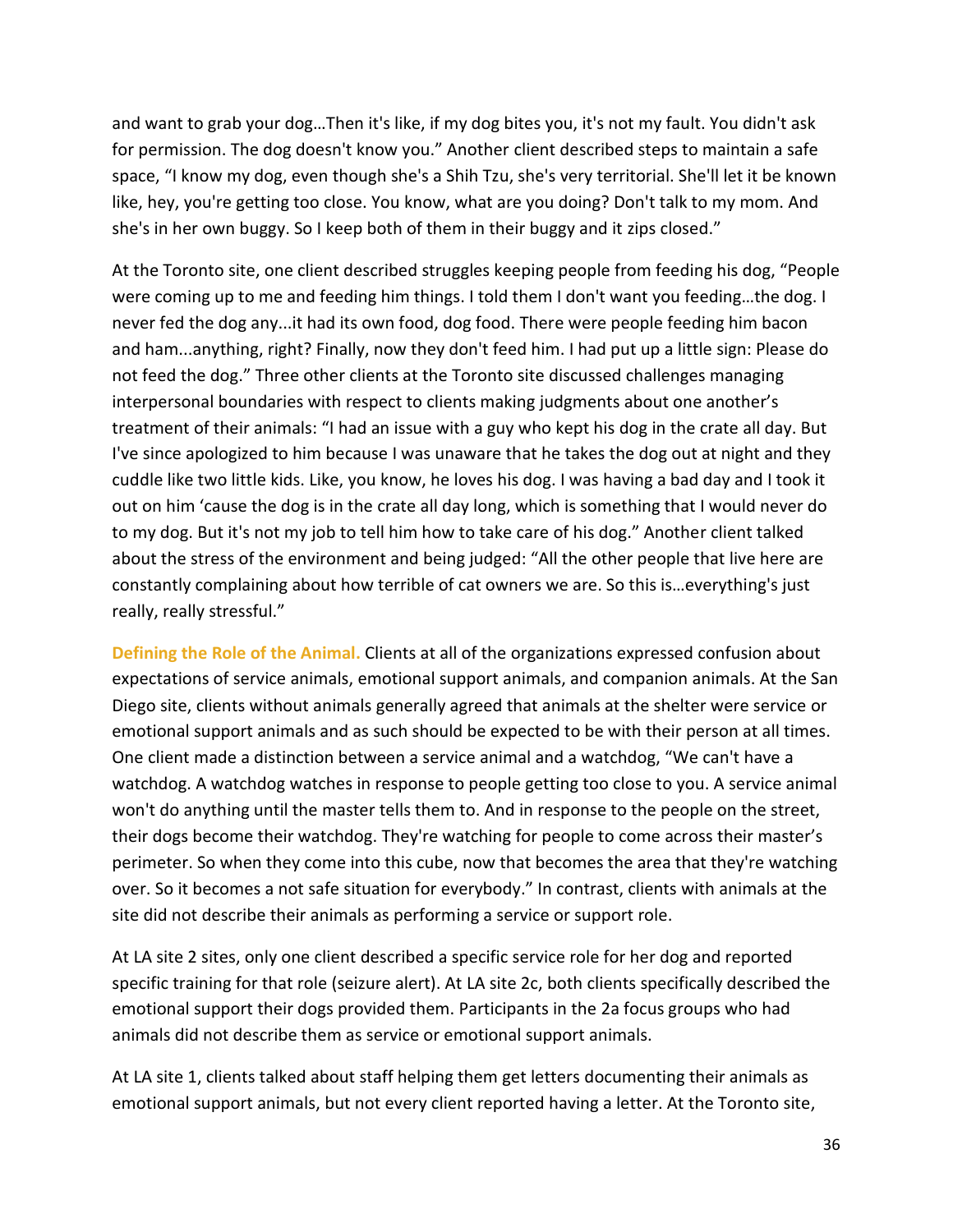clients talked about the emotional support their animals provided, thought they did not describe them as service or emotional support animals. One client talked about the role her dog played in helping her overcome loss and addiction, "I've got family issues and she's been there. I had a miscarriage in January and we got her shortly after and she's kind of taken the place of my baby. So having her away from me through the night…wasn't conducive to my health or my sanity in that place because I'm also trying to... I'm a recovering addict, trying to stay clean, trying to stay focused. And I'm trying to focus on her [the dog], trying to make her a main purpose."

**Managing Bias, Benefit, and Well-being: Who Should Have Animals?** At the San Diego site, all of the focus group participants without animals expressed skepticism about people in shelters or on the street being able to care for animals. One client said, "A lot of people don't take care of their dog. It's one thing for the person to feel the need to rescue something, but you got to rescue it and take care of it…You're not capable [of that] because you live here." She went on to say that clients should be prevented from getting an animal after they move into the shelter: "So the problem is the change of the guard somewhere, they're letting people go get rescue animals. The lady told me she went to rescue an animal. How do you rescue an animal when you're not rescued. You're in here being rescued, so you don't have space to rescue something else." Both clients with and without animals agreed that clients coming into the shelter should be limited to having one animal.

At LA site 2a, people without animals struggled with balancing concerns about clients' ability to provide care of animals with a belief about the benefits animals provide: "I feel like sometimes with the dogs when they're like taken care of and their owners are watching them and supervising them, it brings a little joy because you see the dog can bring happiness." Clients without animals talked at length about the risks and benefits of allowing people with mental illness to have animals in the shelter. One client explained, "Sometimes they take out their mental illness on their pet…But what I see happening to the animal is very sad. But it's difficult because she's not intentionally trying to, you know, [hurt the animal]. So that combination of the mental illness and...the steps she takes to, you know, handle her thing, it can be very disturbing to watch. And then because it's her pet, we can't intervene." She acknowledged the potential detrimental effect of taking the animal away: "You know the issues…if that dog were taken away. It would be detrimental to this person. So things like that are what we need to know. Things like that are what staff needs to understand so we can figure out how to make things work [better for the person and the animal]." Another client agreed, "I don't have a problem with the people having their dogs here. Like she says there is a person here that- we've all seen it. And it hurts us to see the dog go through pain, discomfort. You're right. And it's like I don't want to report the dog because then the dog is going to be taken away, be put to sleep, and it's not fair to the animal. So maybe if they're going to accept the animals here, then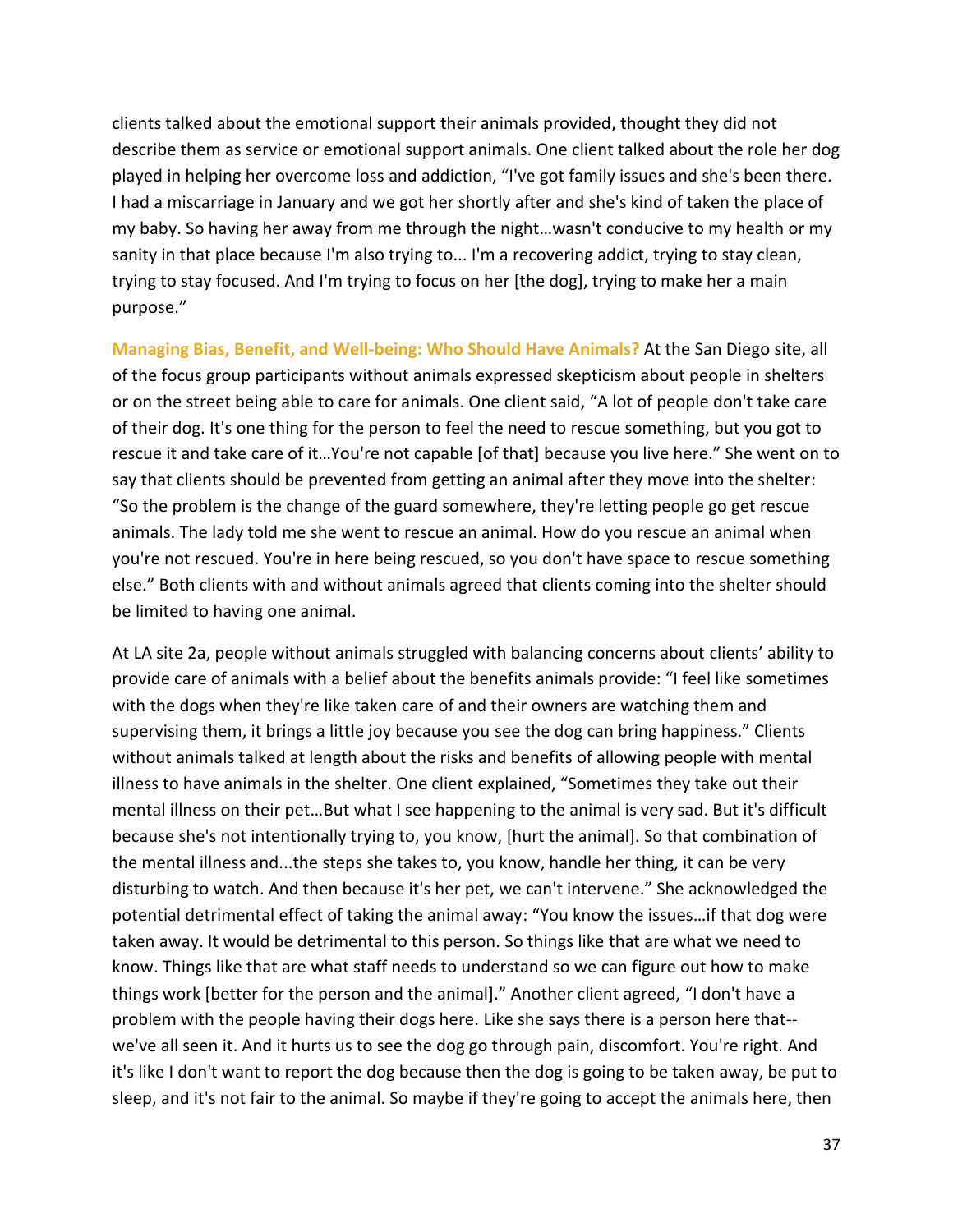find some type of program [that] if they see a person doing this to a dog, we'll try to bring them into a group and teach them what not to do and what to do with the dog."

Yet another client without animals at LA site 2a talked about feeling helpless to address the situation, "And you can't jump in. You can't if you see something terrible or whatever. It's not like the dog whisperers here that can just say let me see if everything is OK. Cause owners are very protective, and they're very--it's their dog. It's like a parent that's abusing their kid. What are you saying to my kid? What are you doing? They don't want you--no information. The dog can't talk to us. It's just a matter of noticing and paying attention." She went on to explain that some animals were very well cared for, "Oh, and there's a few that are here that are gorgeous. I mean they set themselves aside they're prized dogs, you know, and they're very well taken care of and they're very nourished and shiny and glowing. And you can tell they've been cleaned and washed in their coat, you know, shampooed and brushed." Responding to this, one client said, "But then on the other side, when we see them not being taken care of, it's super depressing. And it's like it's sad and there's nothing you can do cause it's not your dog. It is just too much."

Clients with animals at LA site 2 talked about their commitment to their animals despite their current circumstances: "And that seems to always be an option. Well, you know, maybe you should give up your animals. No, like that's not fair. Why is that? Why should that even be an option? Like, are you kidding me? We're going to give up our animals, like, are you going to give up something… And I think that there should be more empathy and compassion for us because who wants to be in this situation, let alone in this situation with animals? Like we love our animals like they are our children. They're not just animals to us. They're not just dogs. These are our babies, you know, and we just want the best for them regardless of the fact that we're homeless. You know, we get a lot of bad talk from people if you will. Oh, how are you homeless and you have animals like you have a dog or whatever. It can happen to anyone." One client stressed the importance of responsibility for the animal and the need to consider alternatives if that responsibility could not be fulfilled: "You know, it's not up to [the organization] to make sure that our dogs have food, our dogs have shots, our dog as the necessities that they're supposed to have, we're their owners. That's our responsibility. It's not up to [the organization] to make sure that these things are done. We're not children. We're adults. When we chose to take on the responsibility of these animals, we have to see it through. They don't have a voice. They can't talk. So we're responsible for them. It's our responsibility. It's no one else's responsibility but ours. And if we can't, you know, take all of that responsibility and live up to it then we have to explore options to see what we can do. You know, for them to have a happy life. So it's not up to anyone else. It's solely up to us."

Among clients without animals at LA site 1, the consensus was that people who are homeless should not have animals. One client said, "It's not feasible to have an animal here. I'm working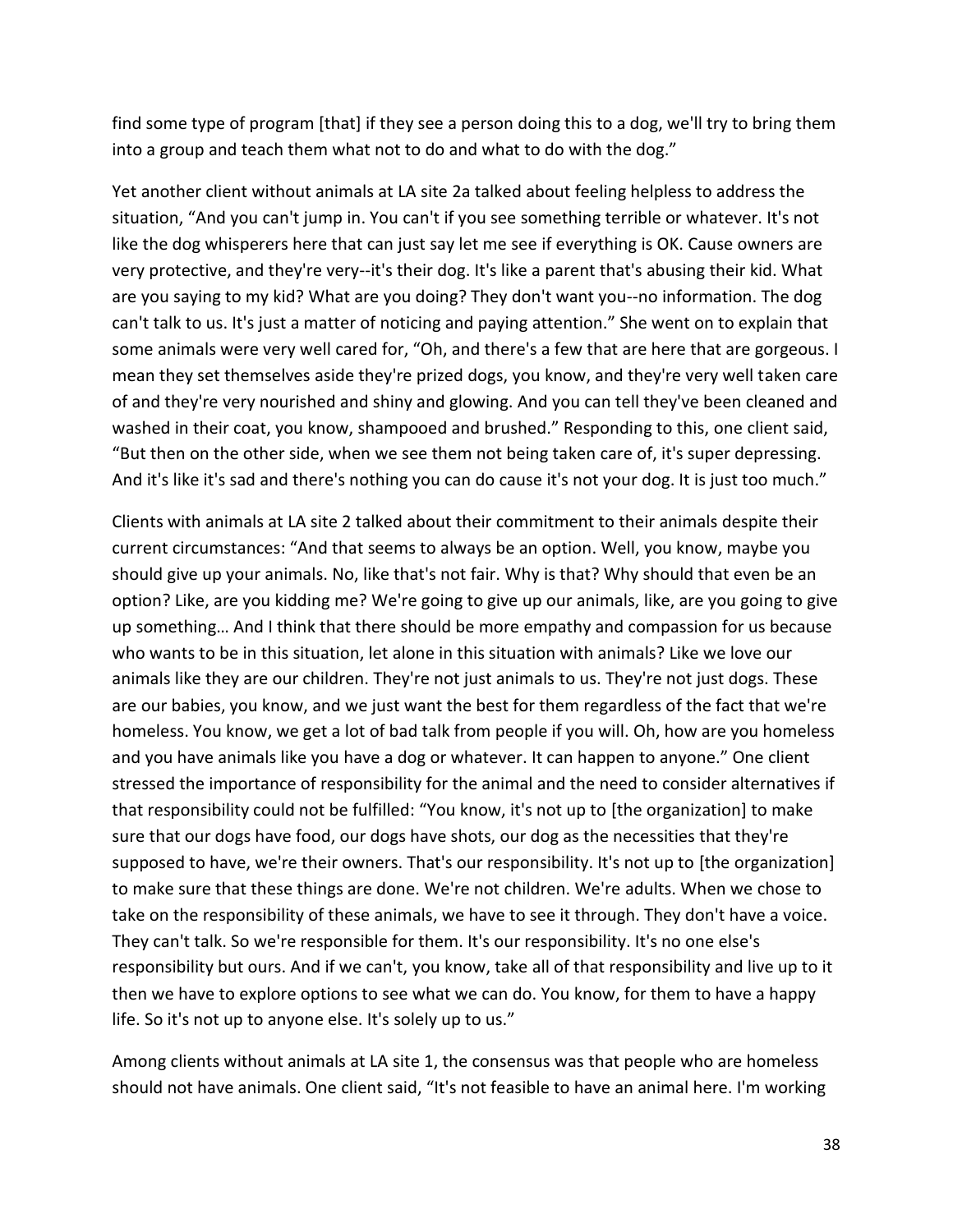on me. I can't deal with my dog." Another said, "I don't think any animal should be allowed in these places period." Yet another saw a more self-serving motive, "I don't think anybody in this place deserves dogs….It's a ploy so they can just panhandle the dog to get more money." Selfishness was also noted, "Because they don't even love themselves. Otherwise we wouldn't be doing that stuff…So how could you love an animal [if] you doing stuff to hurt yourself…Yeah, it's selfishness."

At the Toronto site, even the clients who had animals expressed reservations: "I'm sorry, but if you can't afford it or can't have your animal have those shots, you should not have that animal. And you shouldn't be coddled or given a place, a respite because you're forcing another being to be in that situation with you…I always hated when I saw homeless people and animals. And I never thought that I would be in that situation myself. I was always one of the people who said, if you can't take care of that animal, you should not have them. You should put it out for foster or adoption. I know you love it for whatever reason and it loves you, but it's not fair. But now that I'm in the situation myself, I'm doing everything in my power to make her [the dog] not understand that she's at a loss, just as if she was a child. Because she can't do it for herself." Another client talked about how conflicted she felt: "And I feel really, really bad for the cat because up until here, he's been an indoor/outdoor cat. Now he has to be on a leash…And that means that he basically has two cots where he can roam around 24/7. Nothing else I can do…We've had him forever and we're very attached to him. We don't want to give him up. But I also feel like this isn't a life for him. Not that it's any life for us either, but we're supposed to be responsible for him, so I'm just not sure."

#### **Benefits**

**Affection and Emotional Support.** At all four organizations, clients with and without animals talked about the importance of the affection and emotional support animals provide both their people and others. At the San Diego site a client without animals said, "I have anxiety so when I babysit the dog she helps me." Another said, "And being with an animal can be very therapeutic. It is a good thing."

At LA site 2a, clients with animals talked about the importance of their animals and the fact that they would refuse shelter if the animal couldn't accompany them: "…Especially when we're talking emotional support. Because I've got enough things going on. The last thing you want to do is take my dog away from me. It's real--that is the last thing you want to do is take the dog." Another client said having her dog with her was like "having my baby with me." Clients without animals all agreed that it is "positive for individuals to bring their pets." One client talked about animals providing support to get through difficult times and provide a "sense of normalcy."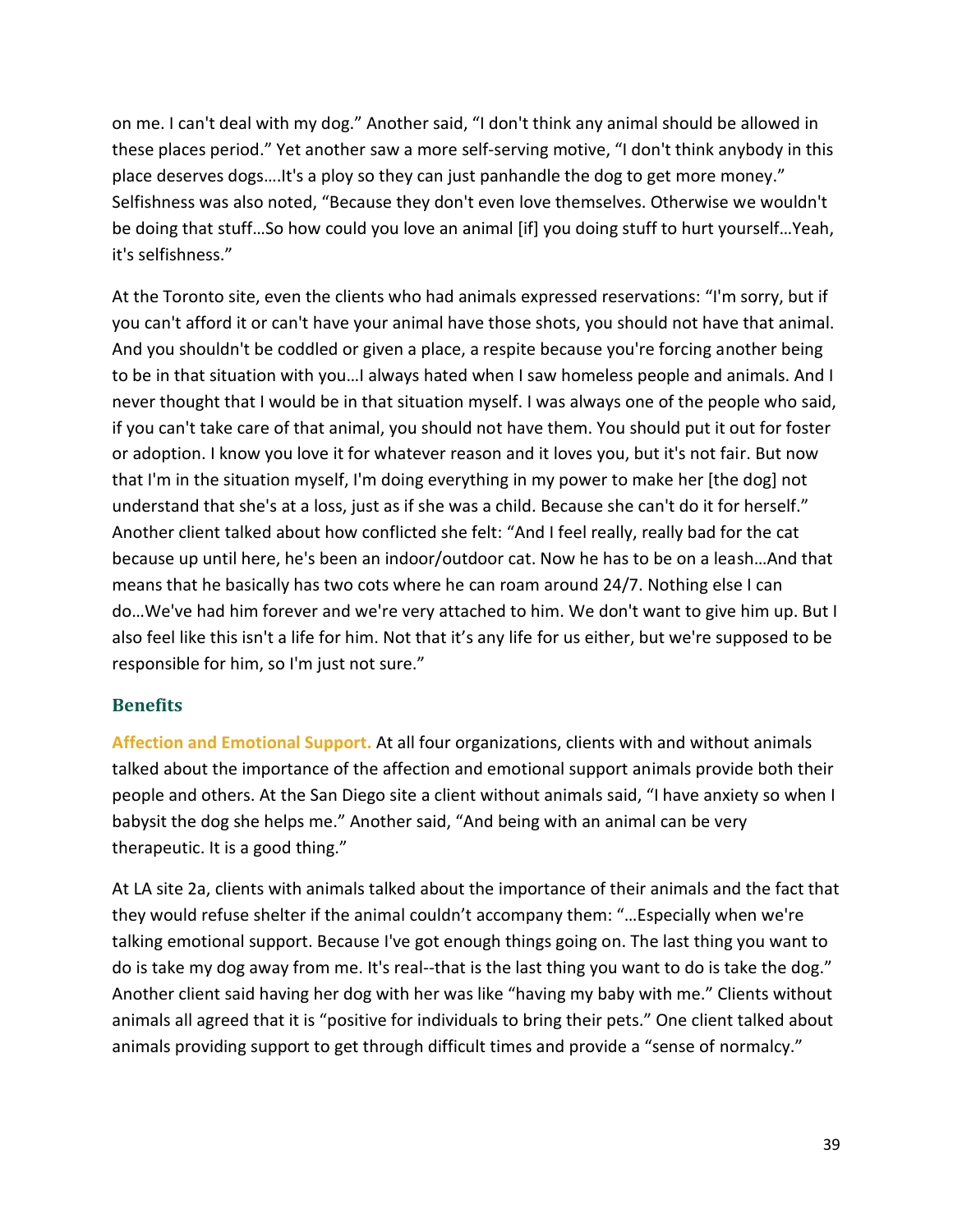At LA site 2b, the client talked about her dog being her "best friend" and a confidante: "Lucy's gotten to the point where I talk to her." At LA site 2c, one client talked not only about the emotional support her dog provides her but also the support she provides to other residents: "She's what's kept my sanity. She loves me. She sleeps right here and she just knows when I'm feeling bad. Even the girls in the dorms, some of them, she knows when they're [feeling down] and she'll go cuddle with them." She went on to say, "She's my baby. I love her. She's my child. She is my child because all my kids are grown now. And this is real love." Similar sentiments were echoed at LA site 1 where two clients with animals and one without talked about the importance of the "unconditional love" received from animals.

**Motivation.** At LA site 2c, one client talked about her dog giving her motivation: "I want [the caseworker] to show me what I need to do [to get a place] and how to get there, because that's all I want is a place for me and my baby. And I know I can do this."

At LA site 1, one client explained: "It's something different but when you have your pet with you, it's almost like…you have a kid, a little kid with you. It gives you the drive. It gives you motivation...'cause you don't want to keep your dog in the car. So it's pushing you to work, to keep going. Like, I'm going to get you out of the car, not just for me, but for you, too, because I don't want you [to be here]. I need you to have a yard." He went on to say, "Being homeless, you almost lose your sense of urgency or your sense of responsibility. Keeping your dog it makes you keep that. 'Cause I have to get up and take care of you. I can't let you run out of food and things of that nature. If I spend our money here, then I won't be able to have food or money for you. So I feel like when you're homeless with your dog it definitely keeps you, or just your animal period, it keeps you on your feet."

Another LA site 1 client said, "I feel like shelters should definitely push on letting people keep their dogs. It definitely pushes you and not just emotionally, but physically, to get up and want to go and just do, do, do." Yet another client said, "There have been times when I've been sick. Most of the time when you're sick, you don't want to do nothing. But when you have your dog there, you've got to get up. You've got to let them go do their business and stuff like that. So you're not constantly thinking about, I'm sick, and then you're not taking care of them. For me, my priority is I'm taking care of him first. Regardless, if I'm sick or not, I could be crawling, but I'm still going to let him do whatever he needs to be done…So long as he's here with me, I have been more motivated doing things."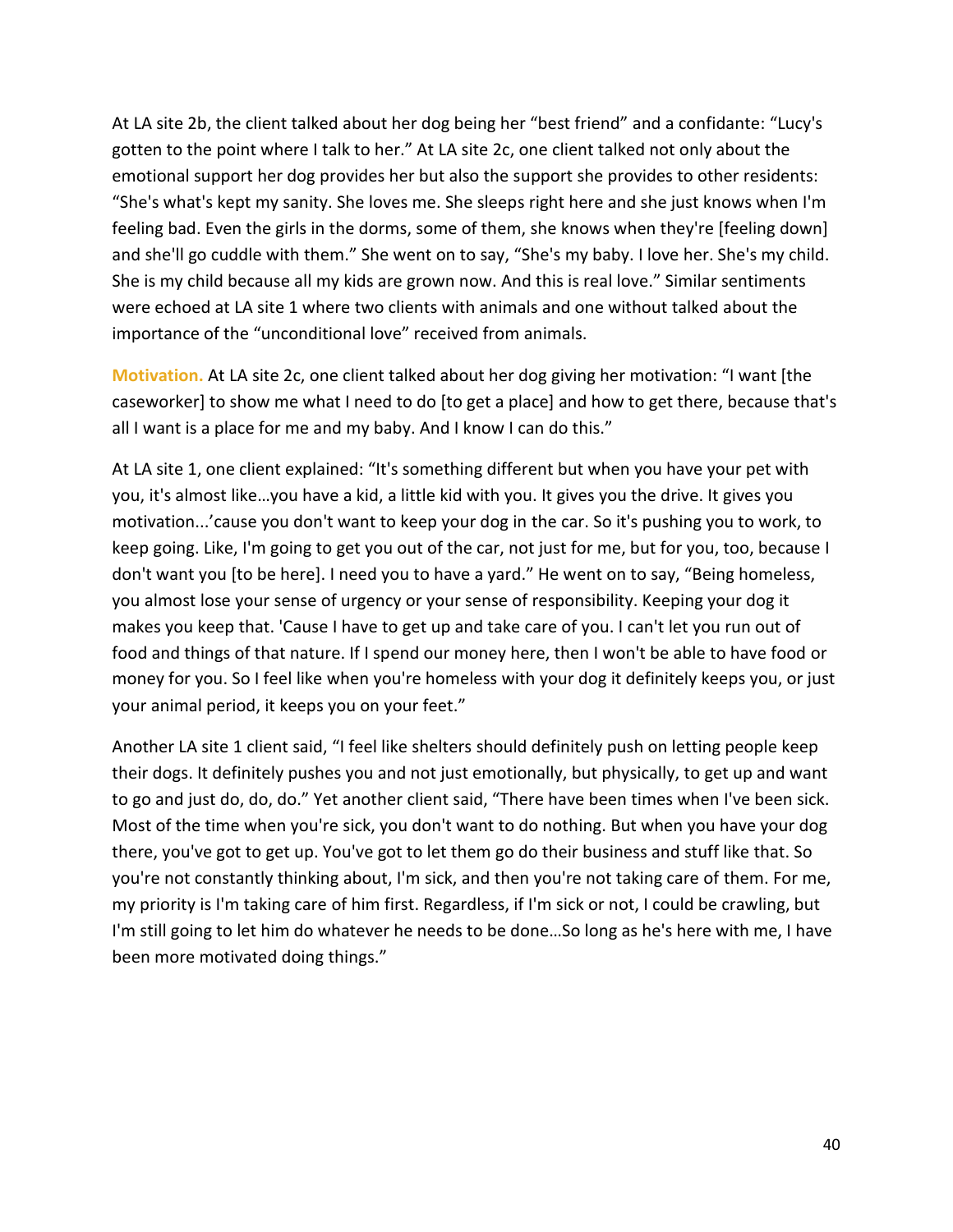# Section 5

# **Discussion**

The goal of this study was to better understand how service providers are accommodating homeless clients who have companion animals. By describing similarities and differences in approaches, challenges, benefits, and lessons learned, our aim is to promote discussion about how to improve services for people experiencing homelessness with their animals and how to replicate the best features of approaches that are currently in place. While the study used a convenience sample of service organizations which was not necessarily representative of homeless service providers nationwide, the findings provide important information to inform discussion—and possibly debate—about how best to provide shelter for people and their animals.

Several key findings provide a starting point for that conversation. First, it was clear from discussion with clients that the shelter's willingness to accommodate their animals was a critical factor in their decision to leave the street. It is unsurprising that clients with a deep attachment to an animal would be reluctant to enter a shelter without him or her. What is somewhat surprising, however, is the small number of people with animals who have taken advantage of these shelters' animal-friendly policies. Only about 5-10% of the clients at each shelter had animals. And in some cases, the shelters rarely accommodated more than one or two animals at a time. This is contrary to fears expressed by some shelter administrators that accepting animals would open a floodgate. While three of the four organizations did not advertise their animal-friendly approach, which may have contributed to the lower numbers, the one shelter that did consistently advertise their pet-friendly policy had only 5-10% of their beds occupied by clients with animals.

The stated policy of three of the four organizations to "only" allow service and emotional support animals—and confusion about what that meant—suggests the need to educate both service providers and consumers about assistance animals, including the legal definition, federal requirements regarding reasonable accommodation, and how an animal is deemed a service or support animal. Assistance animals (otherwise known as service or emotional support animals) "work, provide assistance, or perform tasks for the benefit of a person with a disability, or provide emotional support that alleviates one or more identified symptoms or effects of a person's disability" according to a memo from the U.S. Department of Housing and Urban Development. The Fair Housing Act, Rehabilitation Act of 1973 (Section 504), and the Americans with Disabilities Act all require shelter providers to make reasonable accommodation for individuals with disabilities who have assistance animals. In fact, all shelters in the U.S. are required to make this accommodation.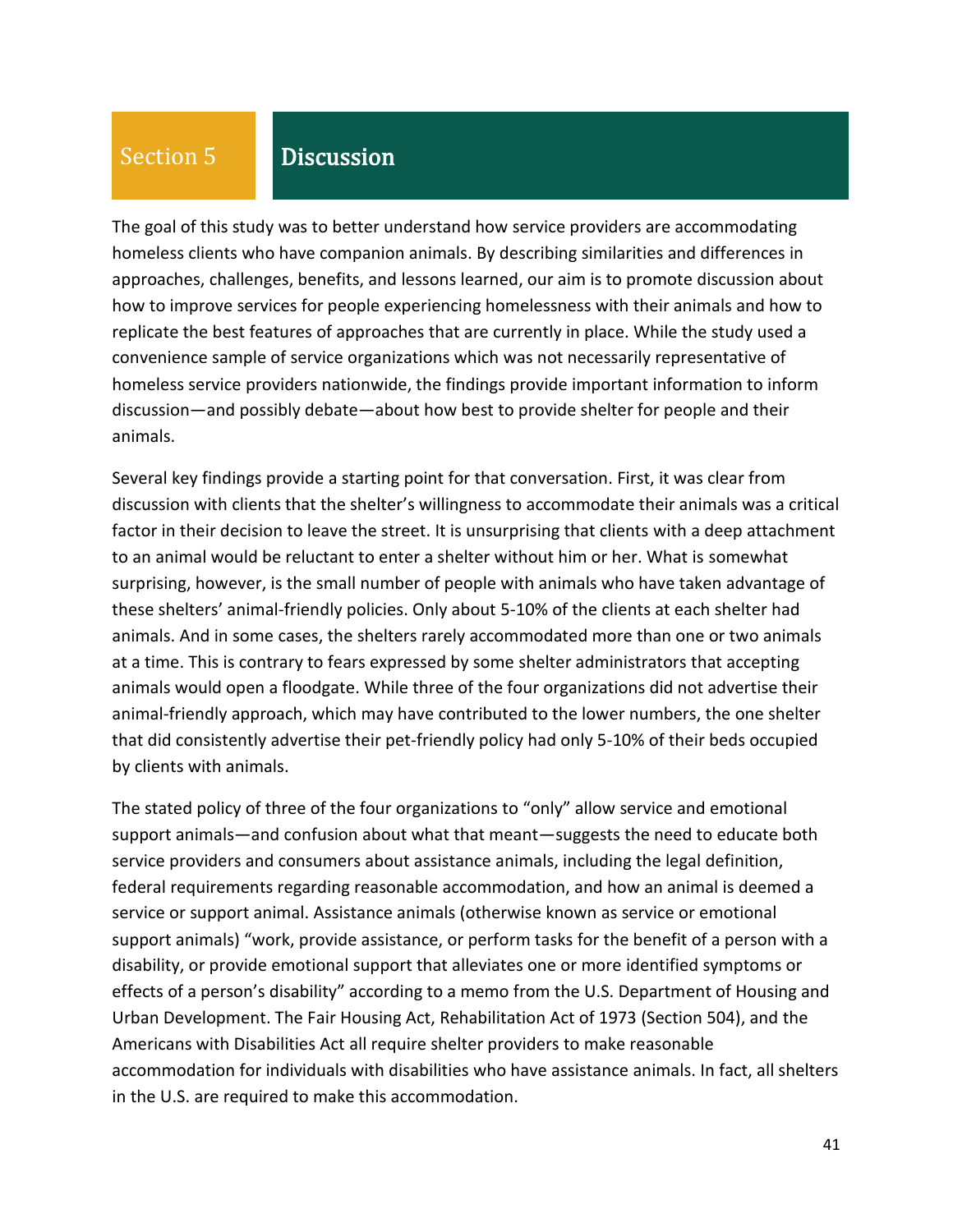Shelters can choose whether or not to allow pets, but as discussed previously there was uncertainty on the part of both staff and clients as to whether animals were pets or assistance animals. How animals are "classified" in a shelter has important implications, not only for clients with animals but also those without them. Clearly, expectations of a service animal (e.g., in terms of training, staying with a person at all times) are different from those of a companion animal. Most of the animals in the shelters we visited were not technically assistance animals despite providing comfort and support to their people. In the absence of a clear definition of the animal's role in a person's life, it is difficult to make and enforce relevant policies. For example, the requirement to have a companion animal with a client 24 hours a day is likely unreasonable, particularly if the hope is that the person seeks work or other meaningful activity outside the shelter. Education about what constitutes an assistance animal and frank conversations about the animals coming into the shelter would facilitate development of policies and practices that reflect the actual role of the animal in each client's life.

Regardless of the role of the animal in a client's life, ensuring the welfare of that animal is important, though fraught with a host of practical, moral, and ethical issues with which both staff and clients reported struggling. Defining adequate care, ensuring it is provided, managing cases in which it is not, educating staff and clients around this issue, and helping to elucidate biases that arise from culture and socioeconomic status are no doubt challenging issues. In fact, one of the key themes noted by both staff and clients was the question of whether or not people who are homeless should have animals. These are difficult topics, but they must be more proactively addressed by all shelters that accept animals—in the interest of the wellbeing of clients, animals, and staff alike.

Maintaining the minimal requirements of a low barrier shelter while at the same time ensuring the health and well-being of people and animals can pose significant challenges. Key questions include: 1) How can partnerships with animal welfare organizations help clients get the care they need for their animals, including basic vaccinations, within a reasonable time period following shelter entry? 2) What strategies are most effective to help clients meet daily expectations around hygiene (e.g., picking up after animals) and safety (e.g., keeping dogs on leashes)? and 3) What role should other clients be allowed to play in the care of animals that are not their own (e.g., pet sitting)? While staff we interviewed did not discuss legal issues, this is certainly an area that must be considered in the context of strategies to ensure the health and well-being of all shelter residents.

The benefits of having animals in the shelter were widely acknowledged, even by those few clients and staff who expressed concerns about the appropriateness of having animals in a shelter environment and the capacity of some residents to care for them. The animals provided emotional support and promoted motivation, responsibility, and a sense of community. They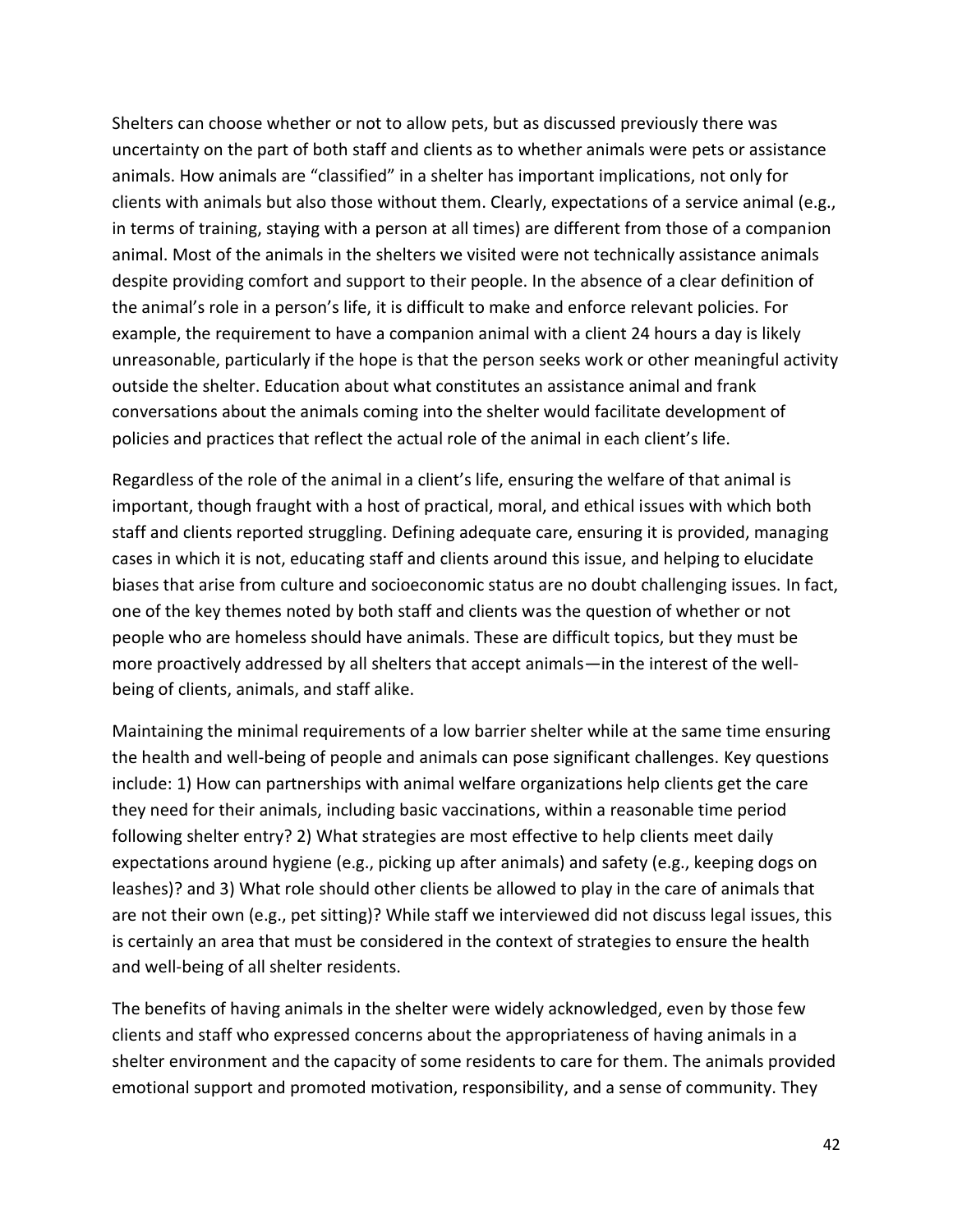were described by staff and clients alike as being therapeutic not only for their people but for others in the shelter.

So where does that leave us? While these four organizations have made strides in developing strategies to accommodate people experiencing homelessness with their animals, there is much more to be done to ensure that policy and practice protocols are robust, implemented consistently, and refined as we learn more about what works—and what doesn't—in cosheltering. Staff at all four organizations described an incremental approach to development of policy and practice guidelines. Protocols are developed as issues arise or new information becomes available. Of note, directors and staff alike are open to learning from other agencies and adapting the way they do business. This openness offers the opportunity to assist in crafting—and testing—new protocols that address emerging issues, particularly those noted here. By drawing on this study's findings and the work of other organizations and groups, including My Dog is My Home and the Co-Sheltering Collaborative, we are well-positioned to improve the provision of homeless services and enhance the well-being of both people and their animals.